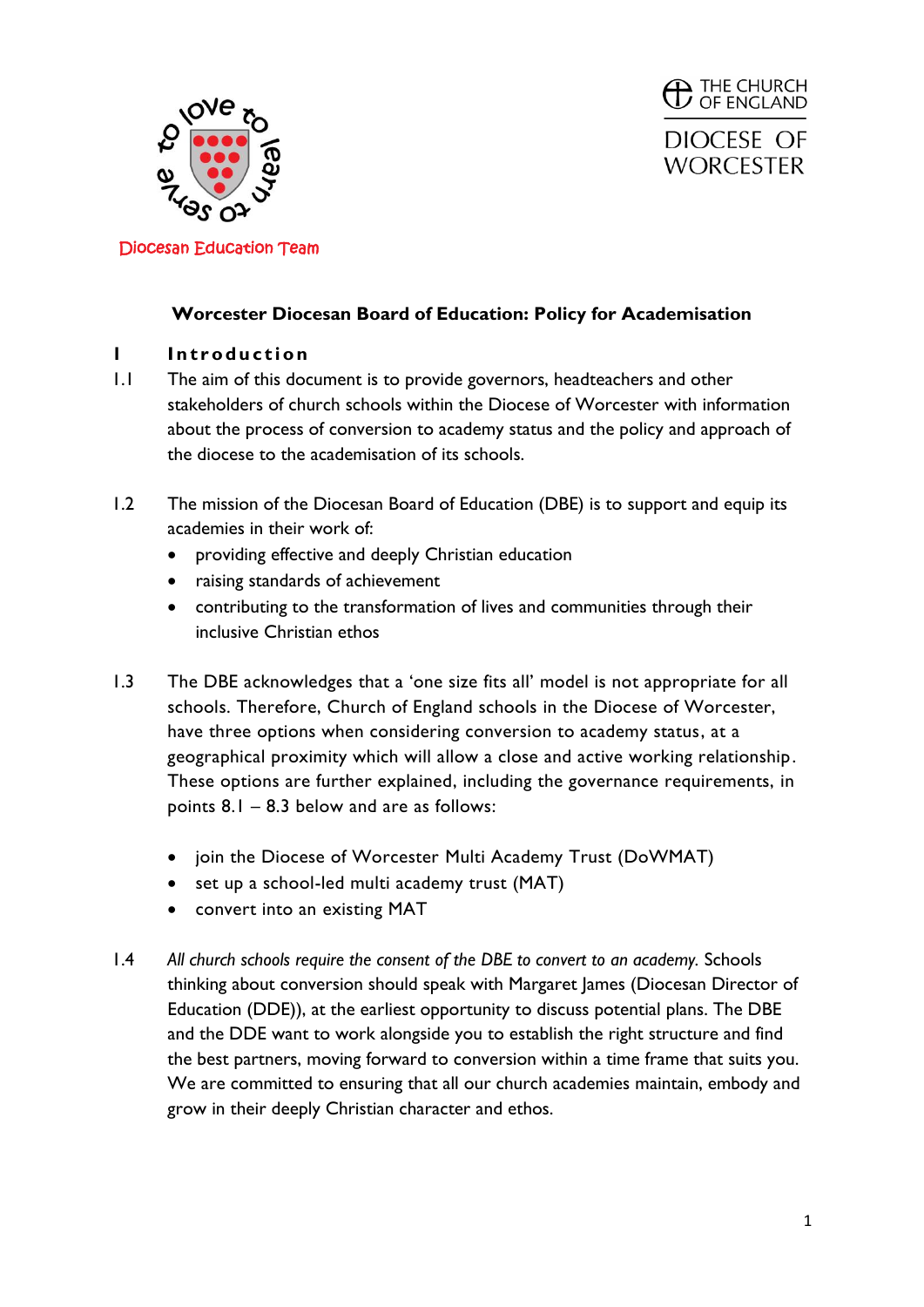

<sup>THE CHURCH</sup><br>
OF ENGLAND DIOCESE OF **WORCESTER** 

### Diocesan Education Team

- 1.5 The DBE will not make a decision on behalf of a school about which, if any, MAT it should join (unless directed to by the Department for Education (DfE)), or whether it should partner with another school to form a MAT. The DDE will advise governors on appropriate partnerships, however, as necessary.
- 1.6 We recognise the increasing need for our schools and academies to develop effective collaborative relationships with other local schools, regardless of status or category. We wish to support you in developing inclusive collaborations that facilitate church and community schools and academies across the Diocese of Worcester to work together, and to preserve and support the different categories within them into the future.

# **2 Applying to the DBE for Conditional Consent to Convert to an Academy**

- 2.1 As stated above, all church schools seeking to convert to an academy *must* obtain the consent of the DBE. In deciding whether to grant consent, the DBE has a duty to ensure that the new academy will be viable and will continue to maintain and develop its Christian character. Our core concern is that the arrangements for the prospective academy and MAT provide the best foundation upon which to serve the children and young people in our care by means of a high quality Christian education.
- 2.2 Before the DBE will give its conditional consent the chair of the governing body, accompanied by the headteacher, must present the case for conversion at a meeting with the DDE. In the case of a proposed new MAT, at least one representative of each church school should attend. In the case of a church school wishing to join an existing MAT, the CEO or senior representative of the MAT should attend.
- 2.3.1 The DDE will be looking for evidence that the governing body has considered ways in which:
	- becoming an academy is in the best interests of the children at the school in improving learning and achievement
	- the school will maintain and develop its Christian character and is supportive of the wider community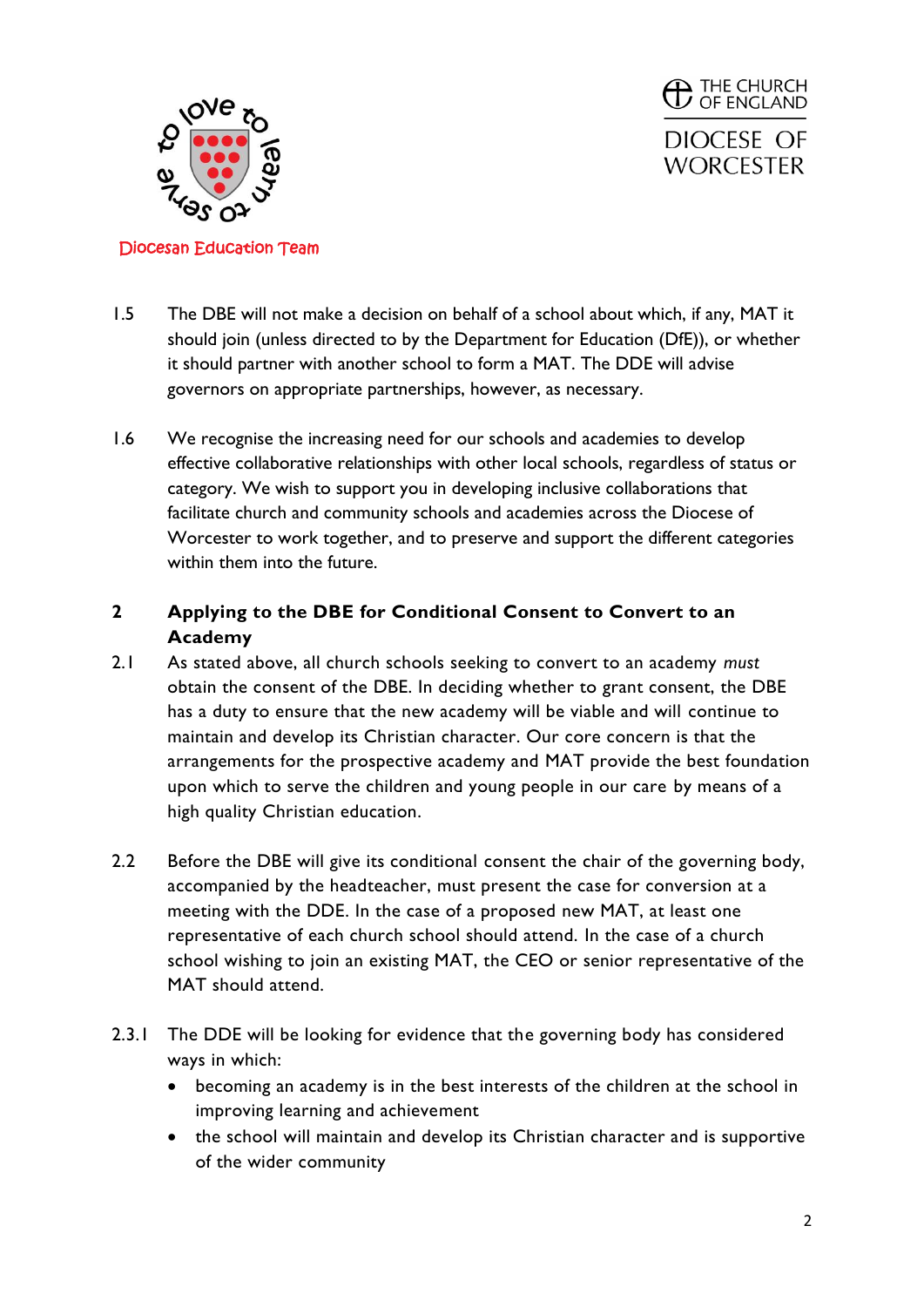

 $\bigoplus$  THE CHURCH OF ENGLAND DIOCESE OF **WORCESTER** 

- the proposed Trust will enable the school to flourish as a deeply Christian learning community
- local governance of the academy will be implemented
- the governing body has fully explored the option of the school joining the DoWMAT before considering other options
- 2.4.1 The DBE will **expect to approve an application** in the following cases.
	- a) There has been negotiation and agreement between the DDE and the Regional Schools Commissioner relating to the sponsorship of a church school with a directive academy order (DAO), following an Ofsted judgement of Inadequate. Such an agreement is expected to ensure that the school can be supported in its improvement, can continue to develop its deeply Christian character, and the wider interests of the Church of England in education will be protected.
	- b) A school has applied to join the DoWMAT and the application has been accepted by the DoWMAT Board.
- 2.4.2 The DBE will **usually approve an application** in the following cases.
	- a) By joining a MAT, a church school will strengthen the local pyramid or family of schools, providing greater cooperation between schools and opportunities to raise standards, and for the church school to flourish as a Church of England school.
	- b) Where there is geographical proximity with other schools in the MAT, providing greater cooperation and opportunities to raise standards and for the church school to flourish as a Church of England school.
	- c) Where the church school will clearly benefit from demonstrable expertise available within the MAT in order to raise standards and for the church school to flourish as a Church of England school.
- 2.4.3 The DBE is **unlikely to approve an application** in the following cases.
	- a) The MAT in question has not or is unwilling to sign the DBE's Members' Agreement.
	- b) The MAT in question does not already have a local cluster of schools in which there is demonstrable strength.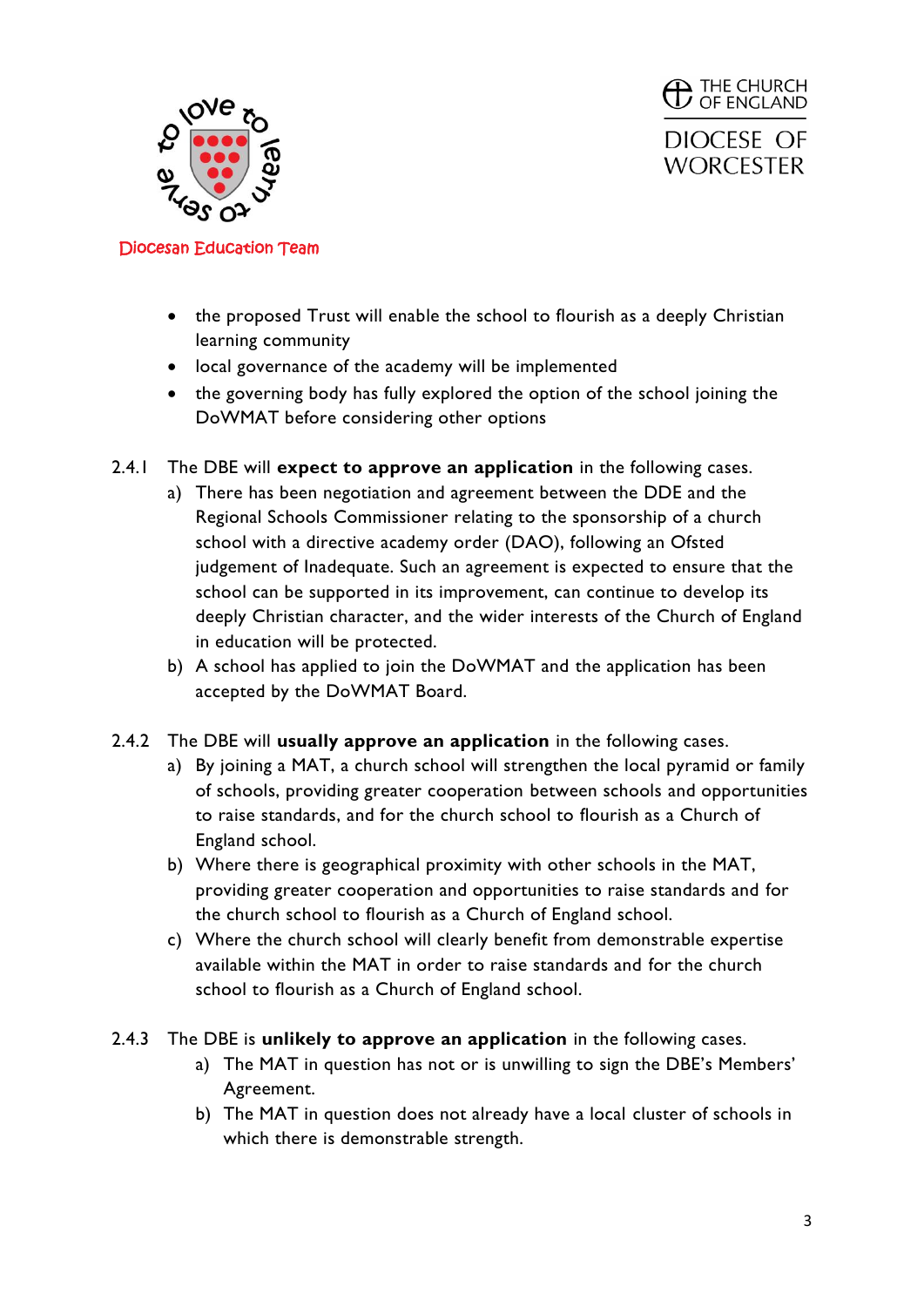

**THE CHURCH**<br>**D** OF ENGLAND DIOCESE OF **WORCESTER** 

- Diocesan Education Team
	- c) The church school wishes to form its own MAT and cannot provide a clear and sustainable business and growth plan.

# 2.5 **Information and Forms**

- 2.5.1 The DDE and DBE will need to be assured by governor representatives of the community schools within the MAT that they share a full understanding of the implications of becoming a 'mixed MAT' and that safeguards are in place for the protection and promotion of the Christian character and links with the diocese of the church school/s. A Members' Agreement (Appendix 1), which sets out the conditions under which the diocese will ensure that the academy's Christian character is maintained and enhanced once part of the MAT, is required by the DBE before consent is granted. A copy of the Members' Agreement can also be found on the Worcester Diocesan website via the following link: [https://www.cofe-worcester.org.uk/children-youth-education/schools-and](https://www.cofe-worcester.org.uk/children-youth-education/schools-and-education/becoming-an-academy/)[education/becoming-an-academy/.](https://www.cofe-worcester.org.uk/children-youth-education/schools-and-education/becoming-an-academy/)
- 2.5.2 The Diocese of Worcester Academy Application form, which addresses the areas set out in 2.5.1, is attached to this policy as Appendix 3. It can also be accessed on the Worcester Diocesan website via the following link: [https://www.cofe-worcester.org.uk/children-youth-education/schools-and](https://www.cofe-worcester.org.uk/children-youth-education/schools-and-education/becoming-an-academy/)[education/becoming-an-academy/.](https://www.cofe-worcester.org.uk/children-youth-education/schools-and-education/becoming-an-academy/) This form must be completed and submitted to the DBE for consideration.
- 2.5.3 The DBE requires information about the Trust for consideration as part of the process of granting the school conditional consent to convert. The Diocese of Worcester MAT Information Form is attached to this policy as Appendix 4. It can also be found on the Worcester Diocesan website via the following link: [https://www.cofe-worcester.org.uk/children-youth-education/schools-and](https://www.cofe-worcester.org.uk/children-youth-education/schools-and-education/becoming-an-academy/)[education/becoming-an-academy/.](https://www.cofe-worcester.org.uk/children-youth-education/schools-and-education/becoming-an-academy/)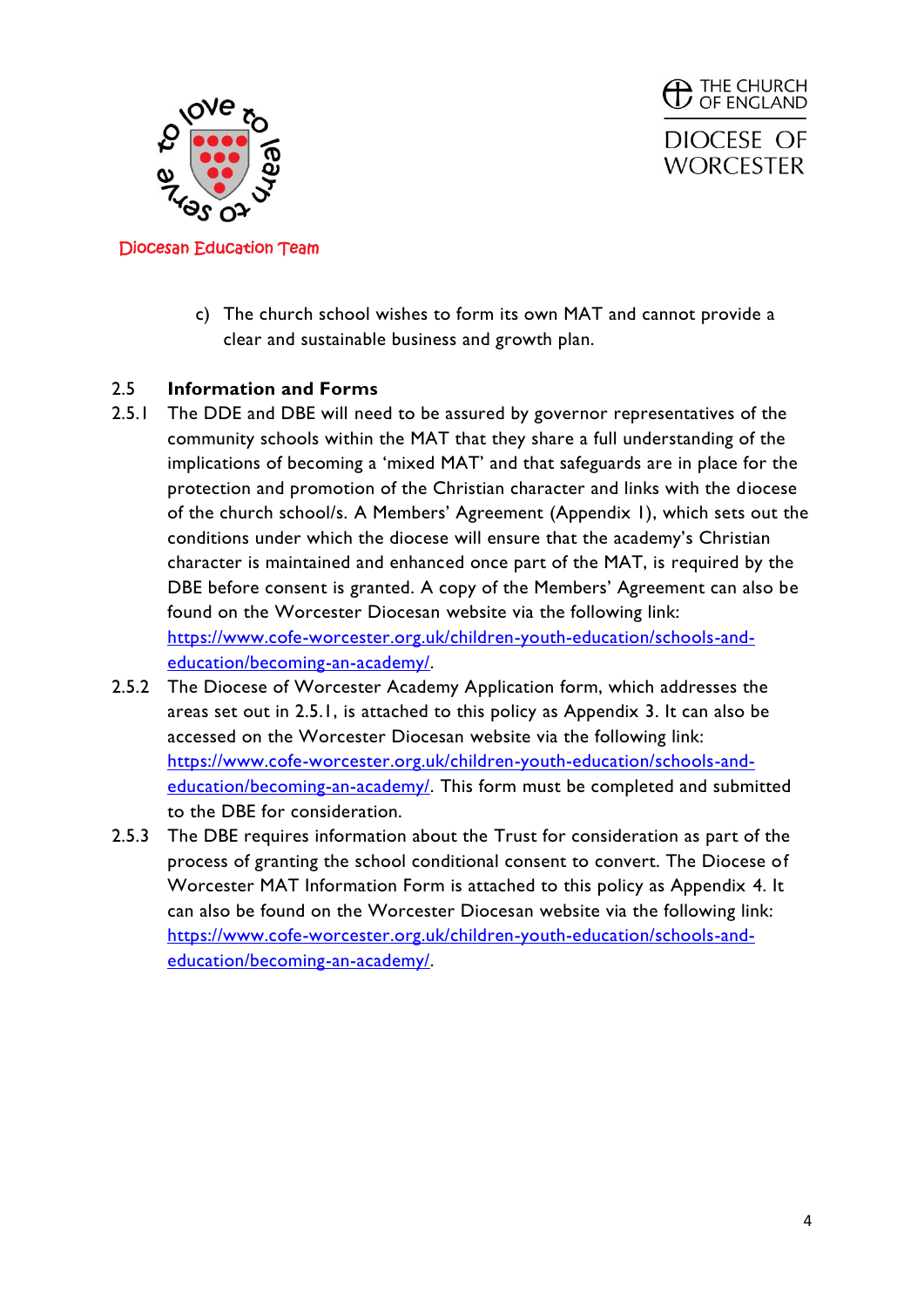

**THE CHURCH**<br>**D** OF ENGLAND DIOCESE OF **WORCESTER** 

Diocesan Education Team

# 2.6 **The long-term Christian distinctiveness of the Academy**

The long-term Christian distinctiveness of the academy must be maintained through:

- the inclusion of an ethos statement in the Articles of Association of each academy and in other relevant documents to ensure that each academy will maintain and develop its Christian character as a Church of England school
- retaining local governance arrangements which reflect the voluntary aided (VA) or voluntary controlled (VC) foundation of the school
- the academy seeking continued diocesan support through its Service Level Agreement for the development of its Christian ethos
- the academy following the principles and practices of the Church of England for collective worship and religious education; for example, by the use of high quality resources for the provision of effective and engaging Christian worship, the in-depth teaching of Christianity and use of the locally agreed syllabus for religious education
- a continuing commitment to the wider family of church schools and to developing its relationship with the local, national and international Church
- a continuing involvement in the development and support of other schools and academies, including Church of England schools and academies
- continuing to be subject to inspection under SIAMS arrangements, as will be required by the Funding Agreement
- the requirement that the principal or educational leaders of the academy be committed to and capable of supporting and developing its Christian character
- the admissions criteria conforming to the Christian principles of inclusion and serving the local community

# 2.7 **A Business Plan confirming the financial stability of the academy**

All academies are charitable companies and their Trustees must ensure that they are financially viable. The business plan for the proposed academy should be submitted as part of the application to the DBE and should include details of:

- overall budget forecasting and some analysis of the funding expected
- how services currently being received from the LA are going to be replaced and funded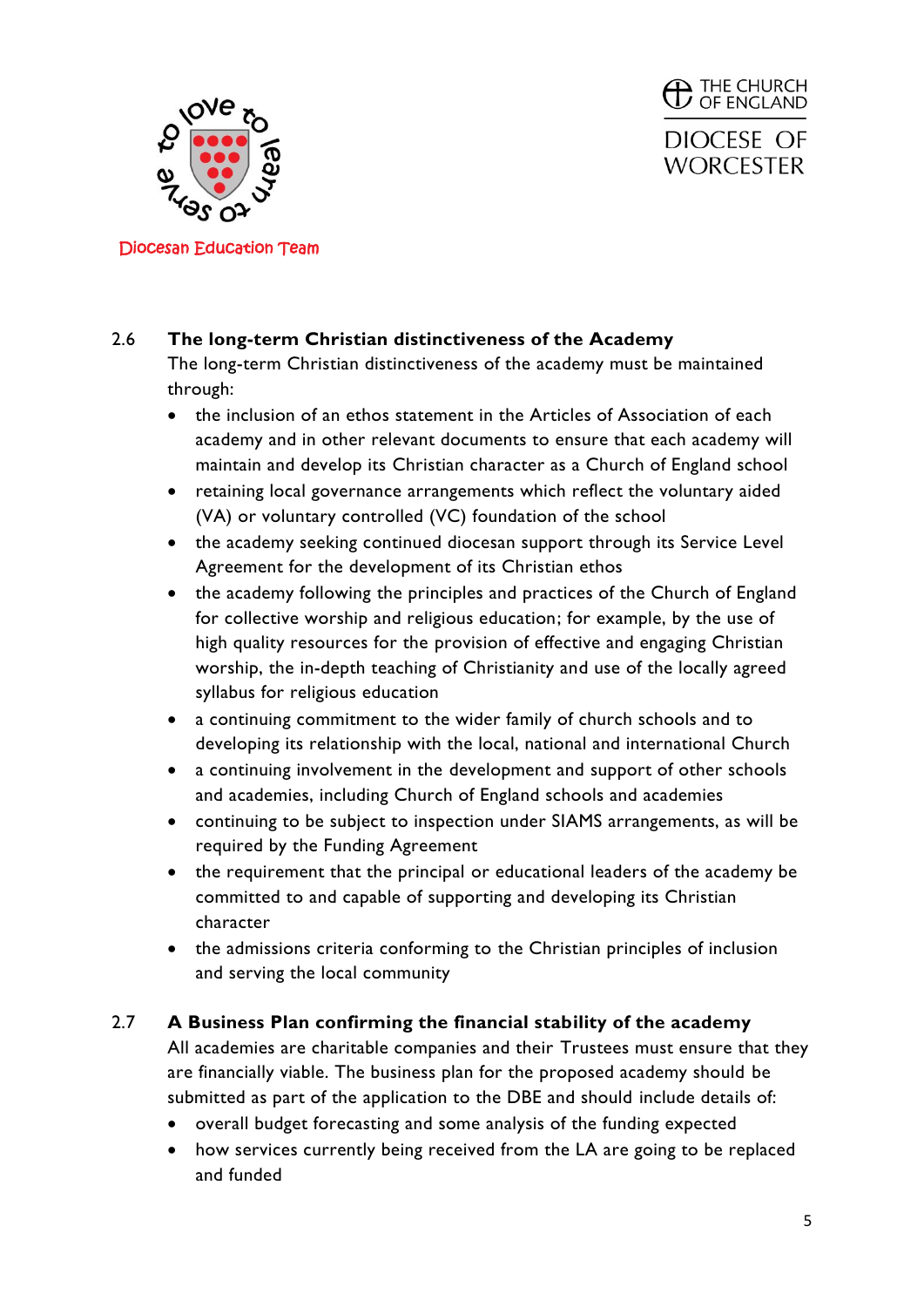



- how any on-going liabilities are to be met and how continuity of service will be provided in the event of an emergency (e.g. fire)
- how the academy is going to organise the preparation of annual accounts and the appointment of independent, registered auditors to audit the annual accounts
- the need to make provision for the pension deficit

### **3 Governance of the Academy Trust**

3.1 The role of the Board of Trustees is to manage the business of the Academy Trust and they are accountable to the Members. Members appoint all the Trustees, with the exception of *ex-officio* Trustees (e.g. the Principal / Chief Executive).

Trust Members are accountable to the Secretary of State for the way in which the company carries out its duties. The agreement with the Secretary of State is a legal contract between both parties and carries obligations on both sides. Members, both individual and corporate, of the academy company must assure themselves of the extent of their obligations and their capacity to meet them. In cases of serious failure, an academy can be removed from a MAT either temporarily or permanently. Consequently, Members need to take very careful account of their duties when appointing Trustees. It is essential to appoint on the basis of the skills required to make the operation of the MAT and its academies a success.

A corporate Member may appoint an individual to act both as a Trustee and to attend Members' meetings on its behalf (as its nominee). In the Diocese of Worcester, the Worcester Diocese Academies' Trust (WDAT) will be a corporate member of every MAT within which there is a Church of England school and will be responsible for the nomination of its representative. Consequently, WDAT will appoint the appropriate number of WDAT Trustees. Members will want to ensure there are sound selection methods for these appointments. The DDE and the WDAT Board are happy to advise you regarding this process.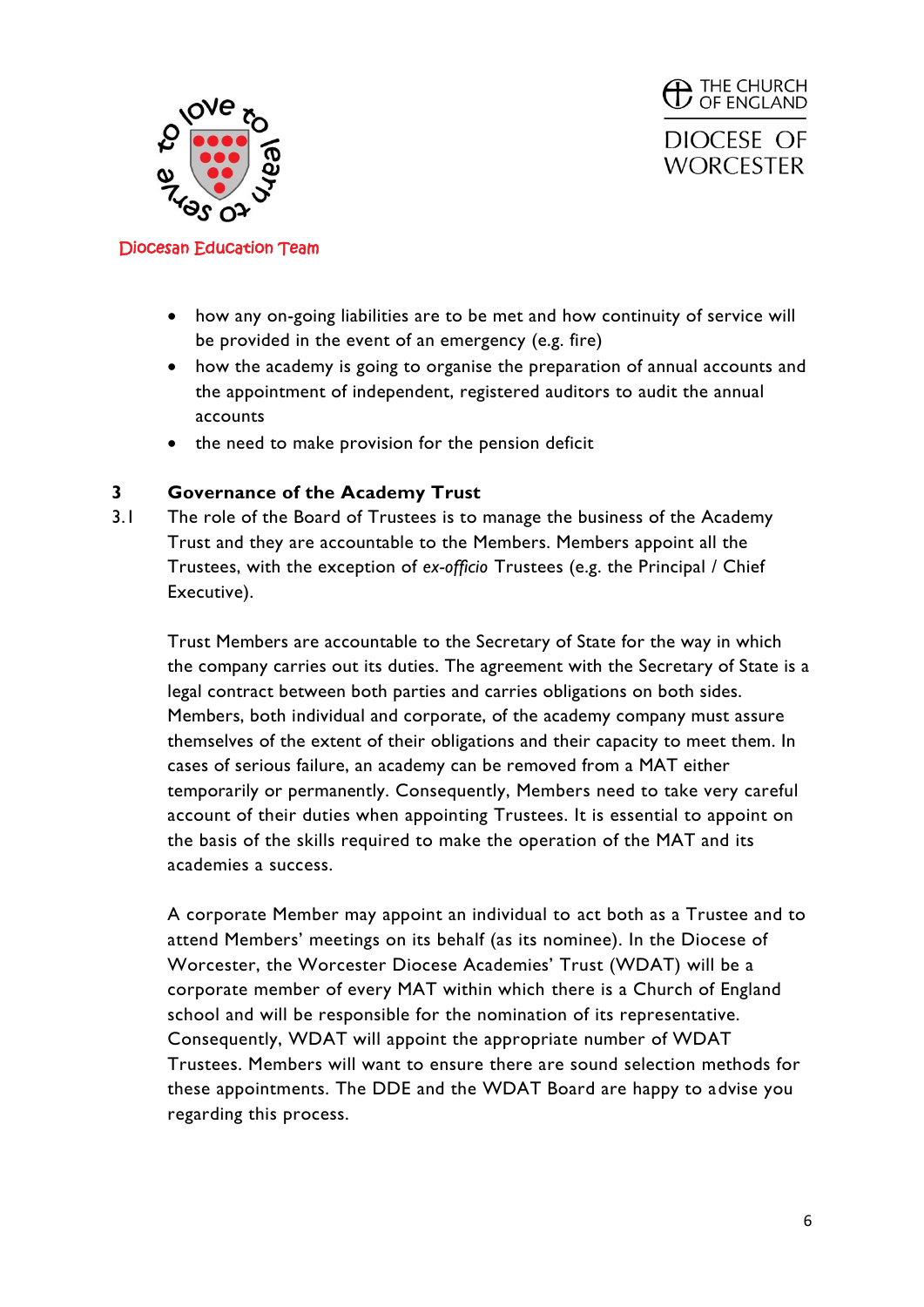

**THE CHURCH**<br>**D** OF ENGLAND DIOCESE OF **WORCESTER** 

Diocesan Education Team

Current DfE advice details that there should be at least five Trustees on a MAT board and a maximum that is felt reasonable. The complex requirements for committees which form part of maintained school law and practice do not apply to academies, although academies may decide to adopt a similar, if perhaps smaller, structure. All Trustees may be removed by the person or persons who appointed them.

All local governors (except parent governors) may also be removed by the person or persons who appointed them. Governors' normal period of service and other such details are contained in the Articles of Association.

## 3.2 **Members**

3.2.1 In the Diocese of Worcester, WDAT requires corporate representation at Member level in every MAT within which there is a Church of England academy. The Membership of the multi academy trust will need to meet the DBE's requirements, including through signing a Members' Agreement.

## 3.2.2 **Voluntary Aided Schools: Members**

For a VA school to join or to form a MAT, the majority of the Members need to be appointed by WDAT. This includes WDAT acting corporately.

# 3.2.3 **Voluntary Controlled Schools: Members**

For a VC school to join or to form a MAT, WDAT will appoint not in excess of 25% of the Members. This includes WDAT acting corporately. This is also the case where a VC school proposes to join a MAT that includes community schools.

## 3.3 **Trustees**

3.3.1 All academy trusts must have Trustees (Directors). The number of Trustees appointed by the WDAT nominated Member on behalf of WDAT is expected to reflect the proportion of foundation governors in the predecessor VA or VC school.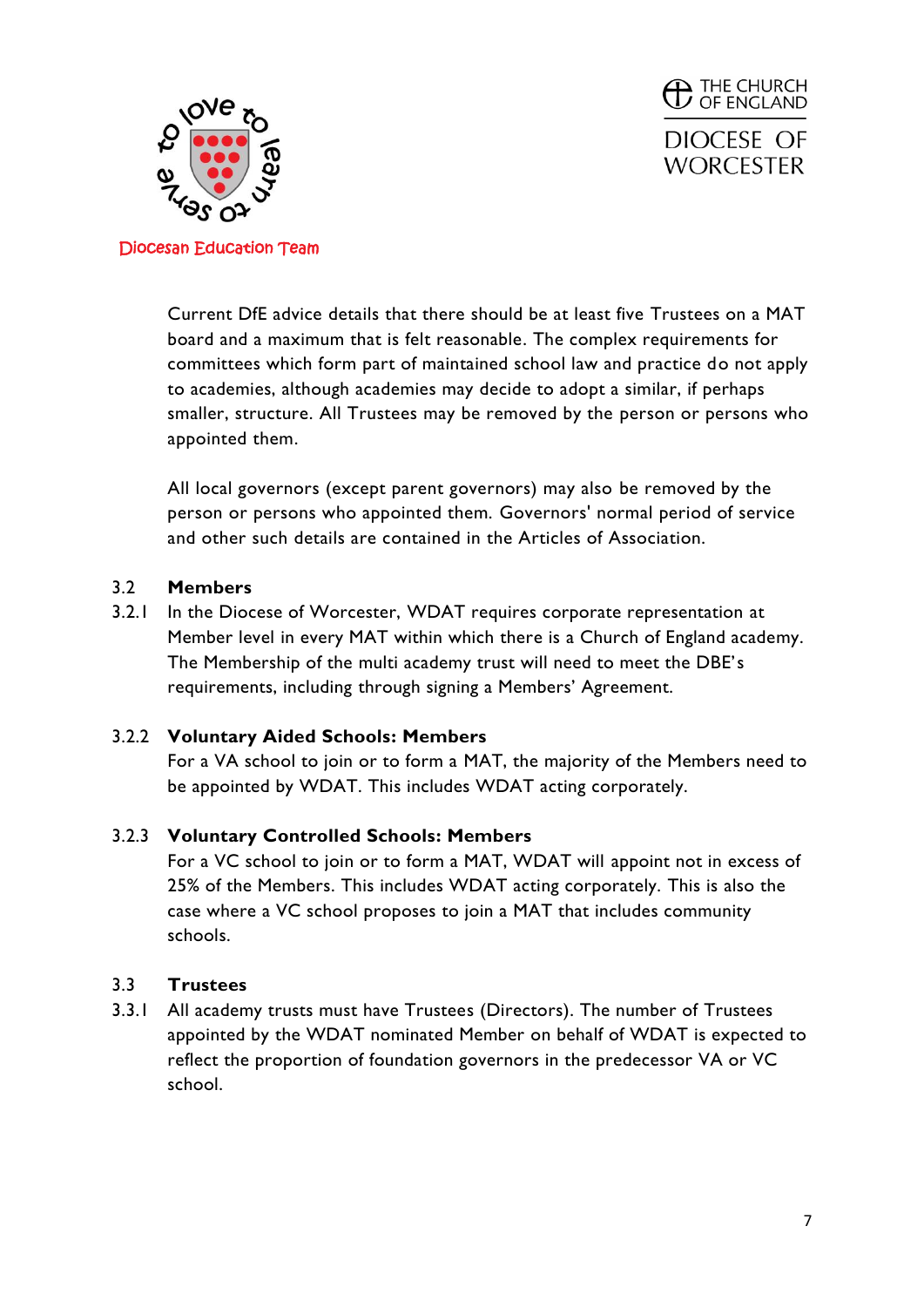

 $\mathcal{D}$  The Church of England DIOCESE OF **WORCESTER** 

Diocesan Education Team

# 3.3.2 **Voluntary Aided Schools: Trustees**

WDAT will appoint the majority of Trustees in a MAT which has a former VA school.

## 3.3.3 **Voluntary Controlled Schools**

WDAT will appoint not in excess of 25% of Trustees in a MAT which has a former VC school. This is also the case where a VC school proposes to join a MAT that includes community schools.

# 3.4 *It is essential that the DBE is convinced that the Members and Trustees of any existing MAT, or the founding Members and Trustees of any new MAT, understand this requirement and have identified suitable individuals to fulfil these roles as a condition of the inclusion of a church school within a mixed MAT.*

The application should include evidence to show that any governors agreeing to become Trustees understand the increased responsibilities that they would be undertaking, including the responsibility to ensure that the academy trust complies with charity and company law.

## 3.5 **Mixed MATs**

Any group of schools considering a mixed church and community school MAT should speak with the DDE at the earliest opportunity, to discuss the proportion of WDAT-appointed Trustees. As stated above, this would never be less than the 25% for a MAT containing a VC school and the majority for a MAT containing a VA school.

Community schools do not have to become a church school if they wish to form a MAT with church schools. We support collaborative arrangements between schools of different categories and the preservation of their original character and ethos. All we require is that those collaborating with us respect and support our commitment to maintaining and developing the Christian character of our schools and academies and sign a Members' Agreement to that effect. It is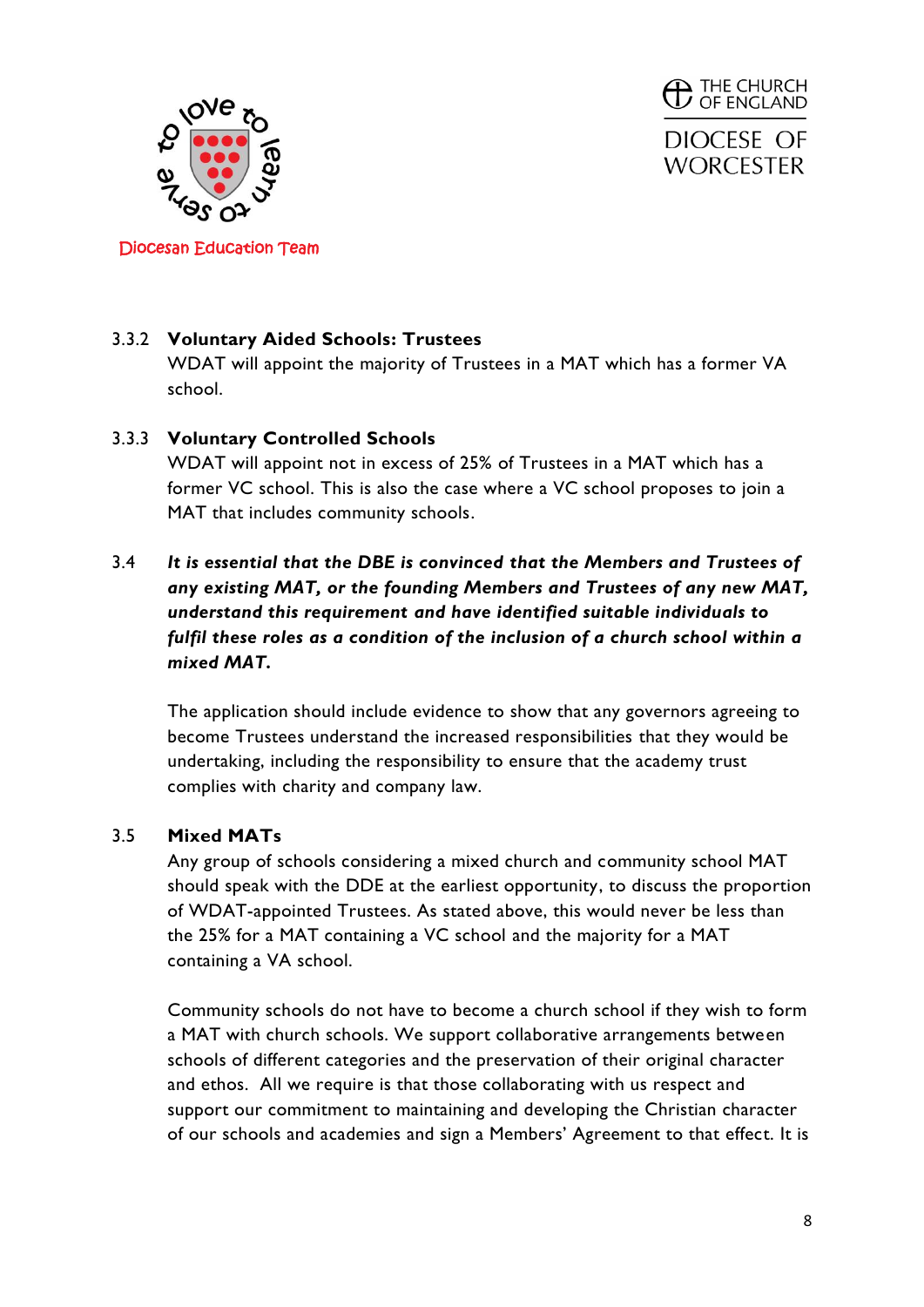

**THE CHURCH**<br>**D** OF ENGLAND DIOCESE OF **WORCESTER** 

Diocesan Education Team

unlikely that the DBE will grant consent for a school to join a MAT which is outside of the Diocese of Worcester.

# 3.6 **The Local Governing Body**

All Church of England academies will have a number of local governors appointed by WDAT and, in a MAT, school governors are known as members of the local governing body (LGB) or equivalent. The proportion of LGB members appointed by WDAT is expected to replicate the proportion of foundation governors in the predecessor school and the role of foundation governor is expected to continue. Therefore, there will be 25% WDAT-appointed foundation governors for a former VC school and a majority of WDATappointed foundation governors for a former VA school.

Before pursuing an intention to join a MAT of any description, it is important that all governors have a clear understanding, via the Scheme of Delegation, of the remit of LGBs in the MAT. It is not uncommon in a MAT for the LGB to become little more than a sub-committee with far less responsibility than that enjoyed as a governing body of a maintained school.

## **4 School Land**

4.1 The trustees of church school land are those in whom the land and buildings of a VA or VC school are vested. For many church schools the trustee is the Diocesan Board of Finance (DBF), but for historical reasons the trustee can sometimes be the vicar and church-wardens, or another charitable trust. In each case the trustees will have to be identified and their approval sought for the transfer of the land. The diocese will assist with this process but the DDE must be advised as early as possible in the process of the school considering academy conversion, in order to facilitate what can often be a complex and lengthy process. The trustees have to adhere to the objects of the trust in which the land is held, which will usually be for the land to be used to provide education according to the teachings and ethos of the Church of England.

Land owned by the local authority (such as a playing field), is usually transferred to the academy company under a 125 year lease.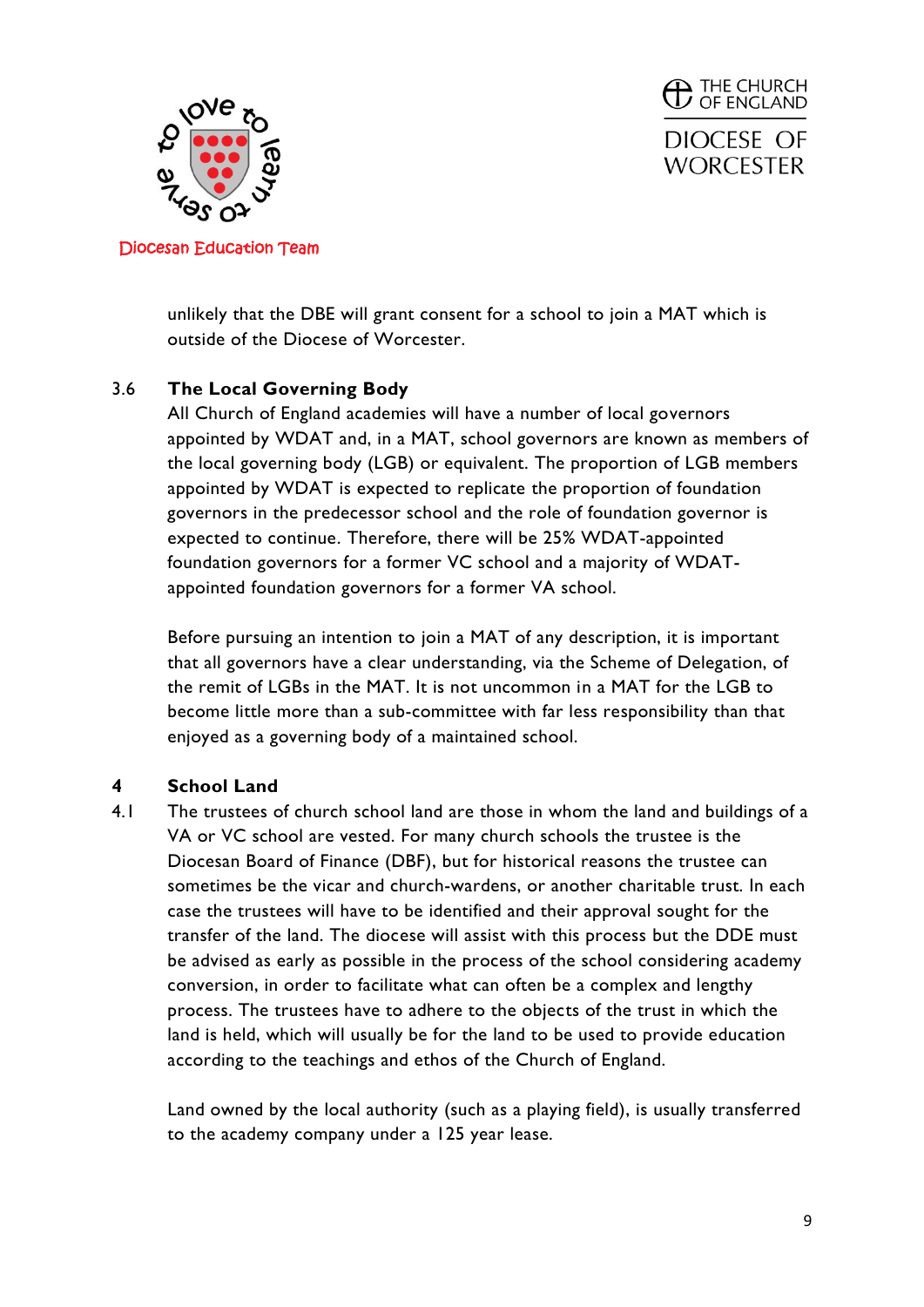

 $\mathcal{D}$  The Church  $\sigma$ DIOCESE OF **WORCESTER** 

Diocesan Education Team

### **5 Consultation**

- 5.1 There is an expectation that governors will have carried out consultation with staff and the wider community about their decision to convert to an academy, including with:
	- teaching and support staff
	- parents
	- the wider community
	- the Parochial Church Council (PCC) and incumbent
	- any other stakeholders

When considering whether to grant consent to convert, the DBE will consider how the school informed and consulted with each group (e.g. staff meeting, letter to parents, newsletter, etc.), and how each group responded.

## **6 Conditional Consent**

6.1 Consent by the DBE is a requirement of academy conversion for a Church of England school.

If the school's application is approved by the DBE, the DDE will send the school a letter of conditional consent. The letter will include the conditions which must be met before the diocese will enter into the agreements necessary for conversion. It is a requirement that the school then send a copy of this letter to the DfE, along with your application for an Academy Order. The DBE also requires that the school confirms that it has met the conditions set out in the letter of conditional consent.

In cases where the DBE declines to grant its consent, the governing body will be sent a letter in which the reasons for the decision will be set out.

## **7 Costs and legal representation**

7.1 The school will agree to meet all costs (legal and otherwise) relating to the conversion to an academy (including those incurred by the diocese), using its own funds and / or the conversion grant of £25,000, which is currently available from the DfE.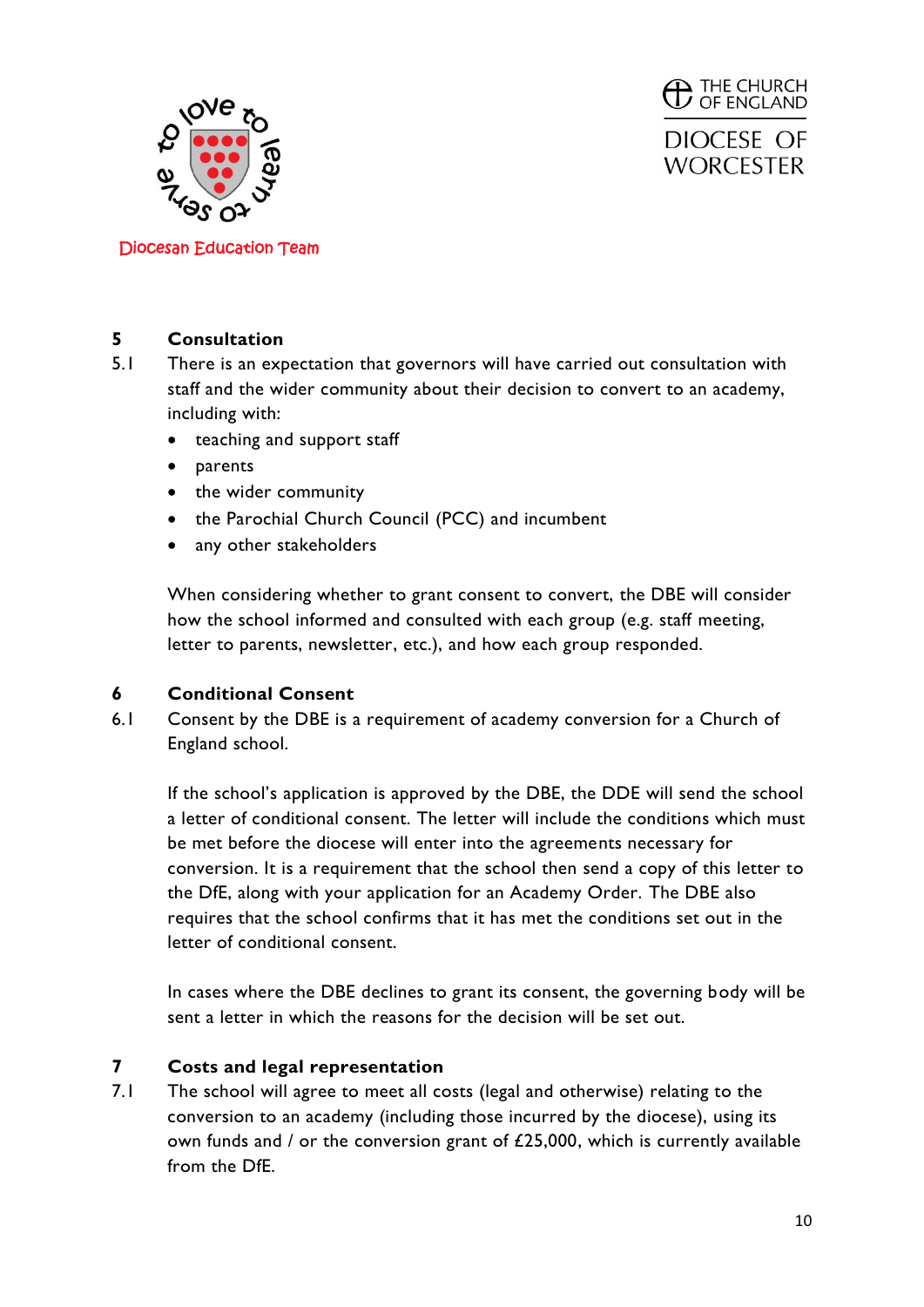

**THE CHURCH**<br>**D** OF ENGLAND DIOCESE OF **WORCESTER** 

The DBE and DBF's costs are set out in the letter of conditional consent which is sent to the school's governing body. Meeting these costs is a condition of the DBE's consent, in cases where such consent is granted.

7.2 Once a governing body has received the letter of conditional consent from the DBE, they will need to appoint solicitors to act for the school in connection with the conversion. Anthony Collins Solicitors are appointed by the DBE to act for them in connection with academy conversions (contact: Chris Whittington (Head of Education); direct line 0121 214 3661; email [chris.whittington@anthonycollins.com\)](mailto:chris.whittington@anthonycollins.com).

While schools are free to instruct whichever solicitors they wish to, choosing to instruct Anthony Collins Solicitors will reduce overall legal costs, due to the efficiency of having a single firm acting for both parties.

# **8 Being part of a MAT**

## 8.1 **Diocesan MAT**

The Worcester Diocesan Board of Education has set up a MAT, the Diocese of Worcester Multi Academy Trust (DoWMAT). See separate document for full details of the Trust offer for schools. Both church and community schools can apply to join the DoWMAT which is governed in line with the VA model of governance.

A full due diligence process will be carried out before a school is able to join the DoWMAT. This due diligence will be a robust process and will consider:

- the school's standards / education snapshot
- $\bullet$  financial status
- staffing and personnel
- building condition

This process will be funded by the school through the conversion grant. A time frame will be agreed between the governors and the Trust as to when conversion is most appropriate, following successful completion of the due diligence.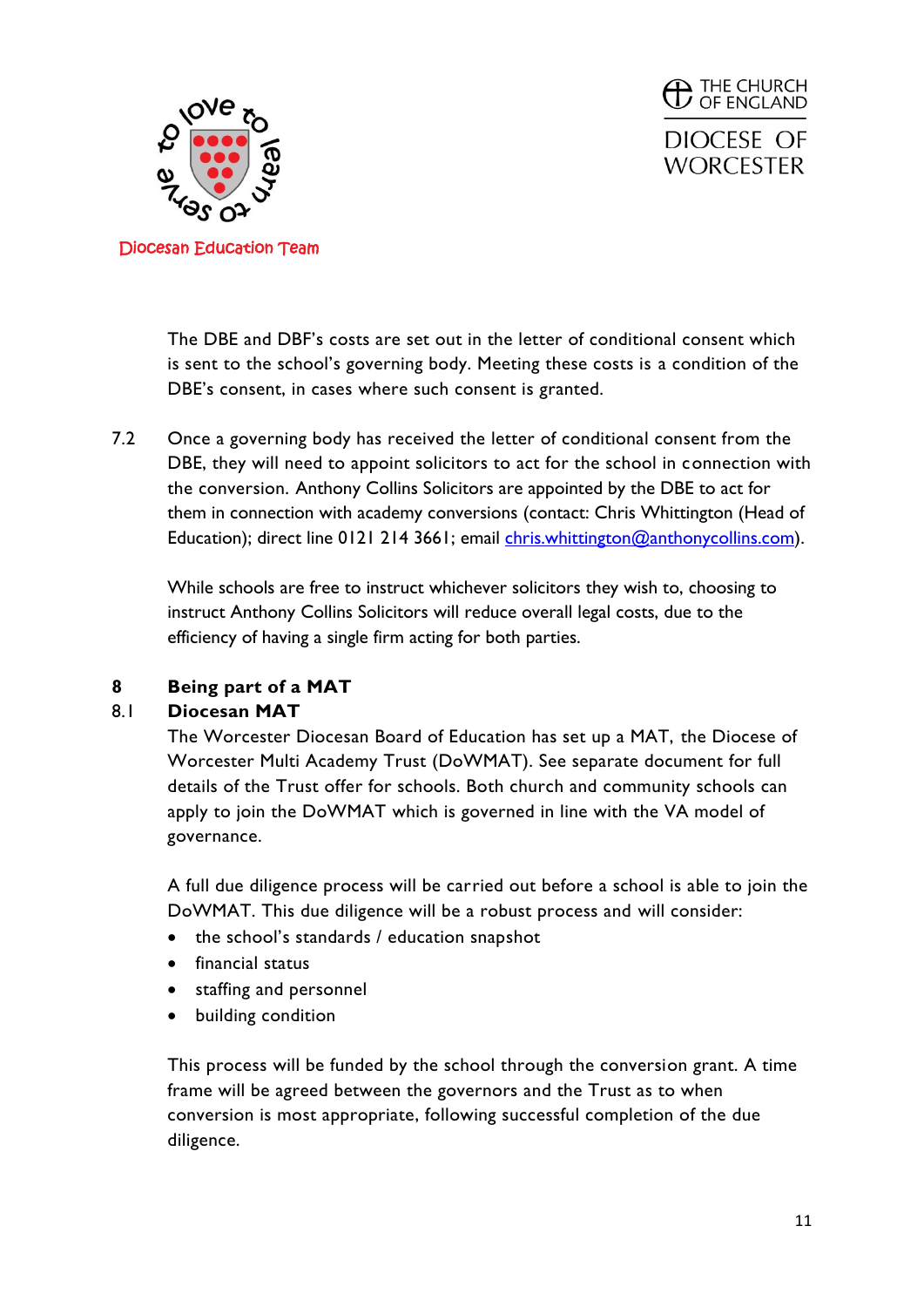

**THE CHURCH**<br>**D** OF ENGLAND DIOCESE OF **WORCESTER** 

### Diocesan Education Team

### 8.2 **School-led MAT**

Local groups of schools may wish to formalise existing collaborative working relationships by establishing a MAT. If you are considering this please speak with the DDE at the earliest opportunity.

We recognise and value the existing collaboration / cluster working among schools of different categories and advise church schools to consider their community school colleagues in any potential MAT. It is possible for each school to retain its unique character and mode of local governance once it becomes an academy.

### 8.3 **Conversion into a pre-existing MAT**

Schools may choose to join an existing MAT, or might be required by the DfE to convert into one as part of sponsorship arrangements. Joining an existing MAT can be an attractive option for a school or group of schools who want to work collaboratively with other schools already in a MAT. Strong and effective MATs, with developed central resources, may offer an attractive support package.

Church schools are reminded that the MAT governance arrangements will need to reflect those set out above for VC and VA schools; that is, 25% diocesan representation at Member and Trustee level for MATs wishing for a VC school to join, and a diocesan majority at Member and Trustee level for MATs wishing for a VA school to join. In some cases, this will require governance changes to be made to the existing MAT and, in all cases, a Members' Agreement will be entered into. The makeup of LGBs of community schools within such a mixed MAT need have no diocesan representation.

DBE consent will not be granted for church schools to join MATs whose governance arrangements do not reflect those outlined above for Church of England schools, unless there are exceptional circumstances. This is because of the requirement to protect the Christian character of church schools by means of their governance structures.

For church schools that require sponsorship, or that wish to convert into a preexisting MAT, DBE consent will only be given where it is assured that the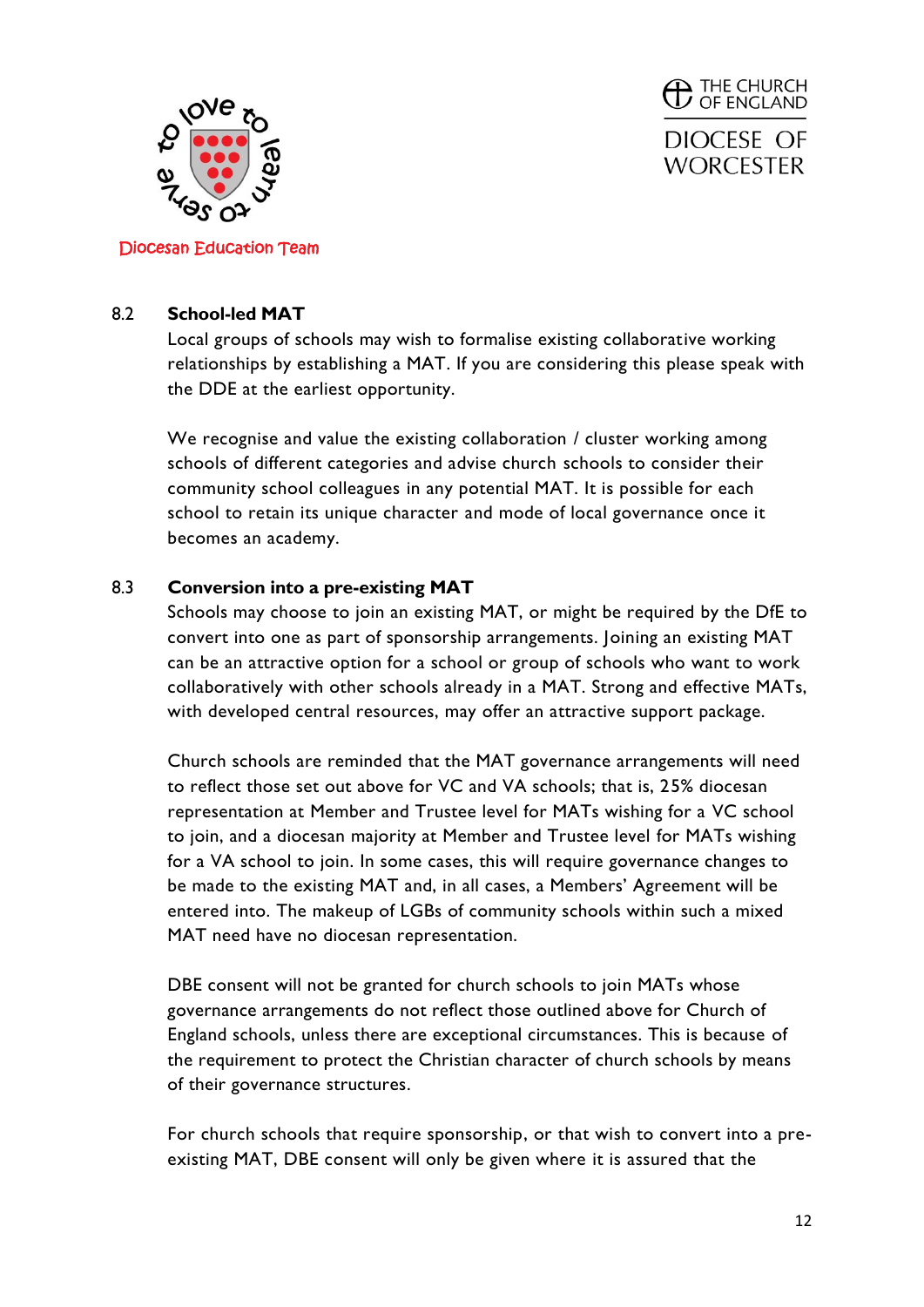



Christian character of the academy will be protected and the MAT has the correct proportion of diocesan appointed Members and Directors.

8.4 **Existing Church of England Academy converting to become a MAT** Should an existing Church of England Academy wish to become a MAT it must consult with the DBE before inviting schools to join it.

# **9 Specific Issues**

## 9.1 **The Consultation Process**

As stated above, governors are required to carry out consultation with staff and the wider community about their decision to convert to an academy. There are three different aspects to this general duty to consult, all of which need to be undertaken.

9.1.1 All schools need to conduct a general consultation. It is the task of the governing body to decide on the exact form of this consultation – but they should follow DfE guidance. One of the features of consultation is that, although you must undertake it in a sufficient way, the decision to convert is not affected by the outcome of the consultation. However, the DBE would wish to understand a governing body's reasons for over-riding the outcomes of any such consultation.

We recommend that a wide consultation be carried out over a four week period, supported by the distribution of a short leaflet setting out the reasons for the proposed conversion. Schools converting together into a MAT may wish to co-ordinate their consultations.

9.1.2 The second consultation is with the staff regarding the prospective change of employer, as the proposed MAT will employ the staff after conversion. We would advise that schools take legal advice as to the appropriate way to consult with staff.

Consultation with staff normally consists of both an informal stage and a formal process once the governing body has decided to submit an application. It may be that the governing body wishes to discuss informally with the staff prior to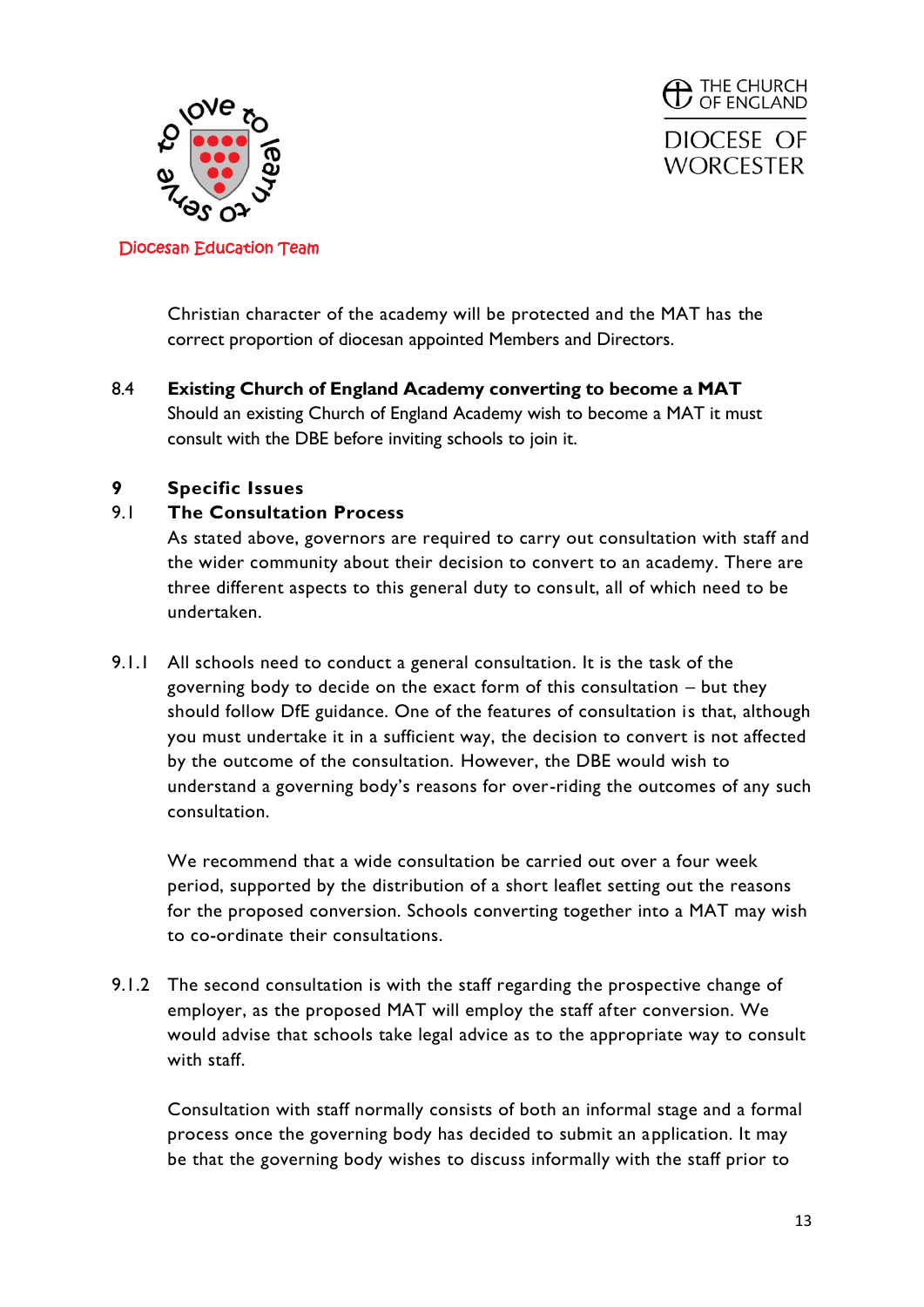

 $\mathcal{D}$  The Church  $\sigma$ DIOCESE OF **WORCESTER** 

Diocesan Education Team

submitting an application. The Local Authority can provide support regarding this process.

9.1.3 The third consultation is with the trustees of the land and with the bodies who appoint foundation governors. The agreement of each of these bodies separately and independently is required. If more than one body appoints foundation governors the governing body must obtain the consent of all parties. The trustees and the appointing bodies each have an absolute independent power to prevent the school converting if they feel that it would not be right for it to do so.

### 9.2 **Admissions Policy**

Becoming an academy is not intended to have any effect on a school's admissions arrangements and the DBE expects that church academies will continue to serve all the children in the local community.

On becoming part of a MAT, former VA and VC schools do not need to change their previous admissions policy, unless there are very good and specific local reasons for doing so. A point to note is that former VC schools converting into a MAT become responsible, through the MAT, for admissions for the first time.

All the admissions arrangements for the schools within a MAT will be incorporated into the Funding Agreement which cannot be changed without consultation. We would strongly advise schools to closely examine these issues with the greatest of care as they prepare to convert into a MAT. The school, DfE and any trustees or religious authorities involved will all need to be satisfied with the admissions position after conversion.

### 9.3 **Financial Planning**

All academies are charitable companies and their Trustees have duties under company law to ensure that they are financially viable and suitably managed.

MATs must develop and evaluate an operational and strategic business plan (covering both recurrent and capital costs) which demonstrates continuing viability and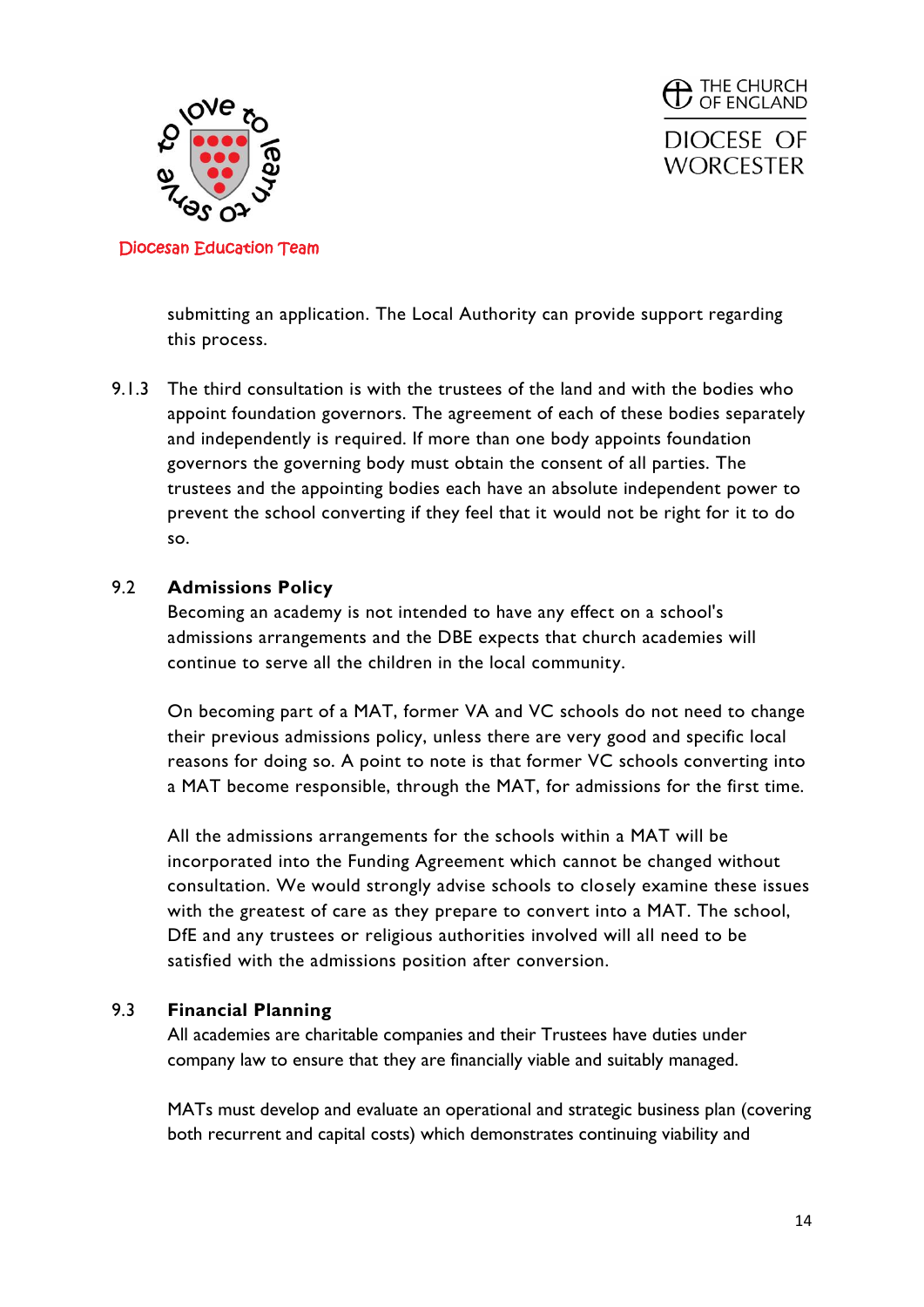



growth. This business case must recognise the consequences on resources and capacity associated with the extra range of duties undertaken by a MAT.

## 9.4 **Employer considerations**

When a school, as an academy, joins a MAT, the MAT becomes the employer of all staff. Consequently, all members of staff transfer to it from the employment of the VA governing body or Local Authority, as the case may be.

The law relating to the mandatory transfer of employment and accrued rights, known as the Transfer of Undertakings Protection of Employment Regulations (TUPE), applies and the TUPE consultation procedures must be followed.

Existing employed members of staff have their current terms and conditions of employment protected under TUPE. The majority of academies will also comply with the standards of the national pay and conditions for new staff, but governing bodies may wish to consider whether there are opportunities to provide the leadership in the proposed MAT with greater flexibility regarding staff contracts and conditions of service.

As you will be aware, all matters in relation to TUPE and the employment of staff are complex and sensitive and specialist legal and / or HR advice should be sought regarding the consultation process and any related considerations.

Teaching staff in a MAT continue to be members of the Teachers' Pension Scheme and non-teaching staff will continue in the Local Government Pension Scheme.

*For further details on all aspects of academy conversion please contact the DDE, Margaret James [\(mjames@cofe-worcester.org.uk\)](mailto:mjames@cofe-worcester.org.uk).*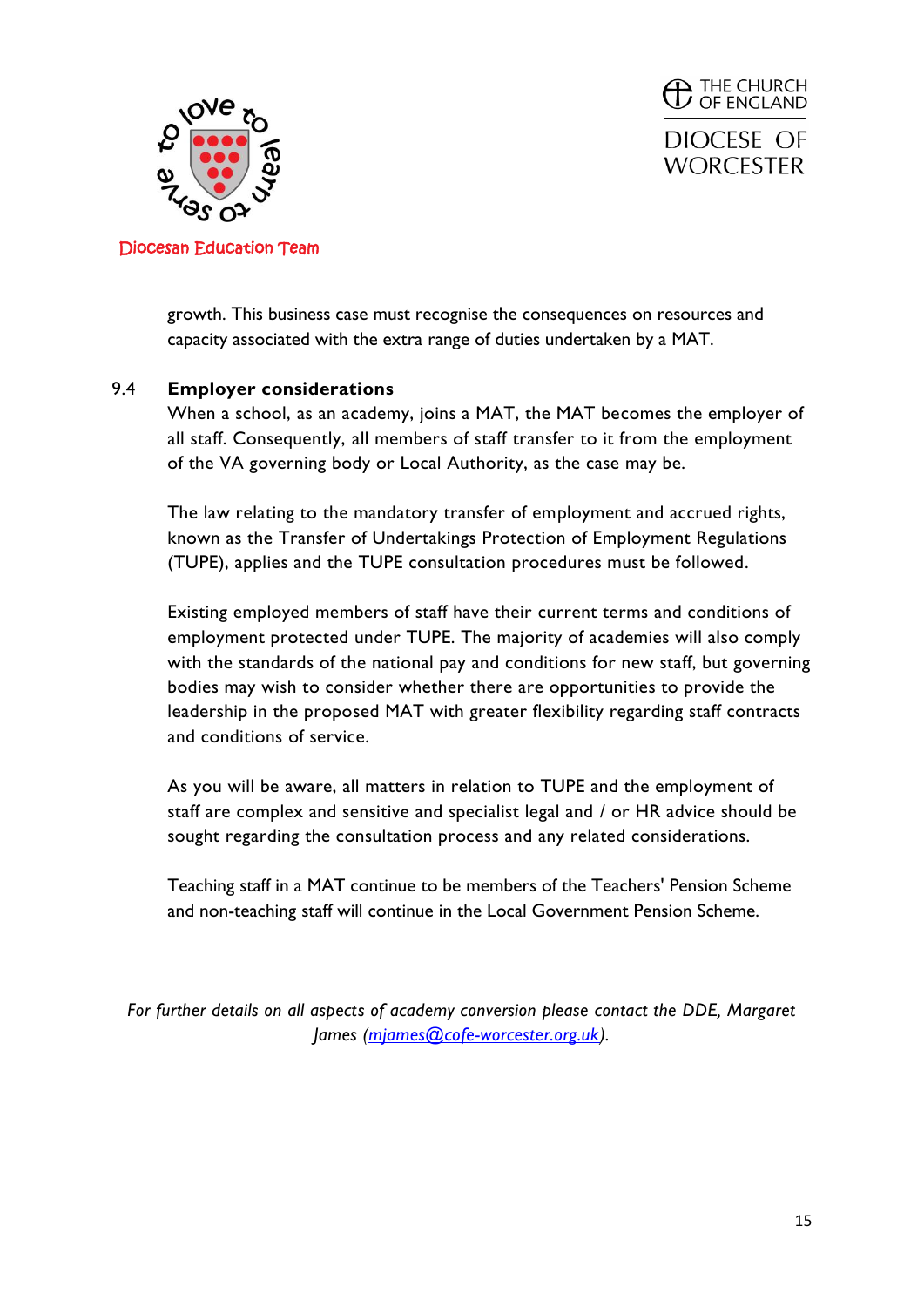





**Appendix 1**

**MEMBERS' AGREEMENT**

**relating to**

**[Multi-Academy Trust]**

**(Company registration number)**

Anthony Collins Solicitors LLP 134 Edmund Street Birmingham West Midlands B3 2ES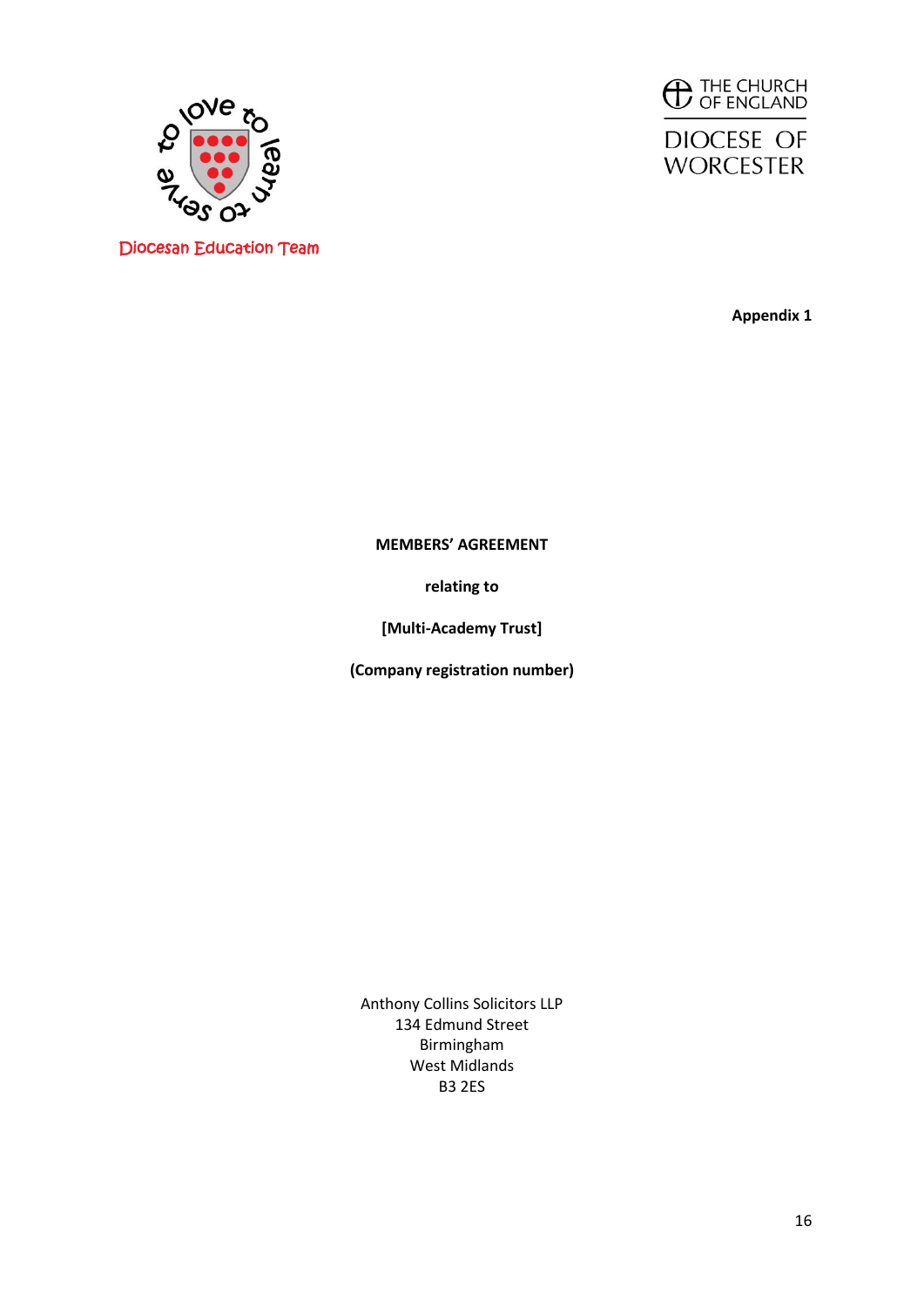



# **DIOCESE OF WORCESTER**

Diocesan Education Team

| <b>MEMBERS' AGREEMENT</b> dated the | day of | 20 |
|-------------------------------------|--------|----|
| <b>BETWEEN</b>                      |        |    |
| (1)                                 |        |    |
| (2)                                 |        |    |
| (3)                                 |        |    |
| (4)                                 |        |    |
| (5)                                 |        |    |

### **1. DEFINITIONS**

In this Agreement the following terms shall have the following meanings:

"**Academy(ies)**" means the school(s) known as [name(s) of the Academy(ies) and address(es)] carried on by the Academy Trust and such other Church of England schools as may join the Academy Trust at a later date;

"**Academy Trust**" means [Multi-Academy Trust] (Company registration number [ ]);

"**Church Supplemental Agreement(s)**" means the Church Supplemental Agreements dated [ ] made between (1) The Secretary of State (2) Multi-Academy Trust (3) The Board of Education for the Diocese of Worcester and (4) the [landholding trustees] and any Church Supplemental Agreement which may be put in place in relation to any subsequent Church of England school joining the Academy Trust;

"**Diocesan Bishop**" means the Bishop of Worcester or a diocesan official appointed by him/her for the role to be undertaken by the Diocesan Bishop in this Agreement;

"**Diocese**" means the Church of England diocese in which the Academy is situated.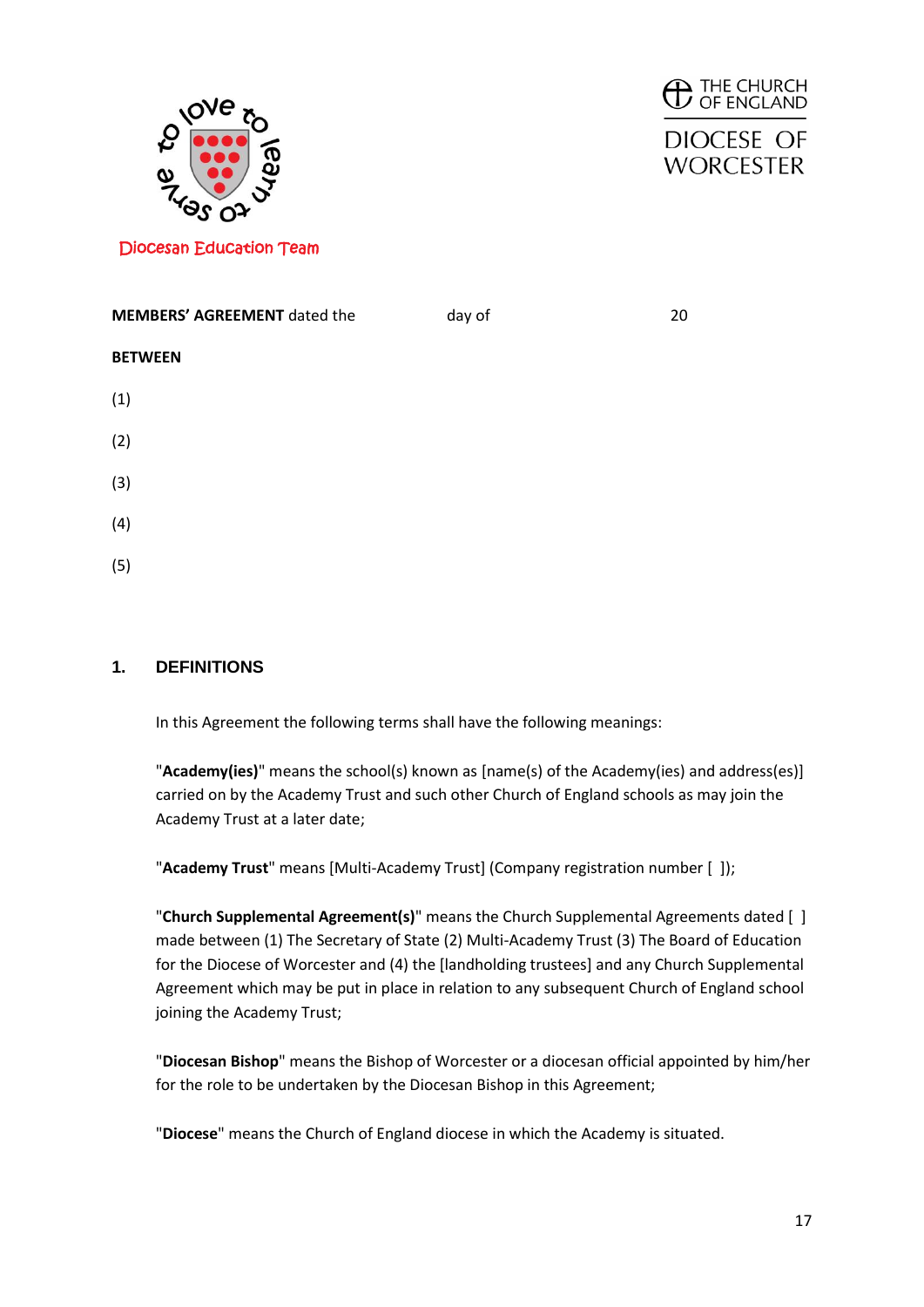



"**Diocesan Authority**" for the purposes of those functions prescribed in the Diocesan Boards of Education Measure 1991 means the Diocesan Board of Education for the diocese in which the Academy is situated;

**"Foundation Directors"** means the Directors appointed from time to time under Article 50A of the Memorandum and Articles;

**"Local Governor"** means a member of any Local Governing Body established for the Academy Trust under the provisions of Article 100(a) of the Memorandum and Articles;

"**Members**" mean the company Members from time to time of the Academy Trust;

**"Memorandum and Articles"** means the Memorandum and Articles of Association of the Academy Trust;

"**Secretary of State**" means the Secretary of State for Education;

"**SIAMS Report**" means a report undertaken following the procedures of the Statutory Inspection of Anglican and Methodist Schools;

"**Trustees**" mean the directors of the Academy Trust;

"**Working Day**" means Monday to Friday, excluding any public holidays.

#### **2. CONTEXT**

2.1 This Agreement covers issues which are agreed by the Members in order that the religious character of the Academies may be protected and given full effect but which are not the concern of the Secretary of State and hence do not form part of the Memorandum and Articles of the Academy Trust, in its Funding Agreement or Supplemental Funding Agreement or in the Church Supplemental Agreement. The Members agree to be bound by the contents of this Agreement and may not amend this Agreement without the written consent of the Diocesan Authority.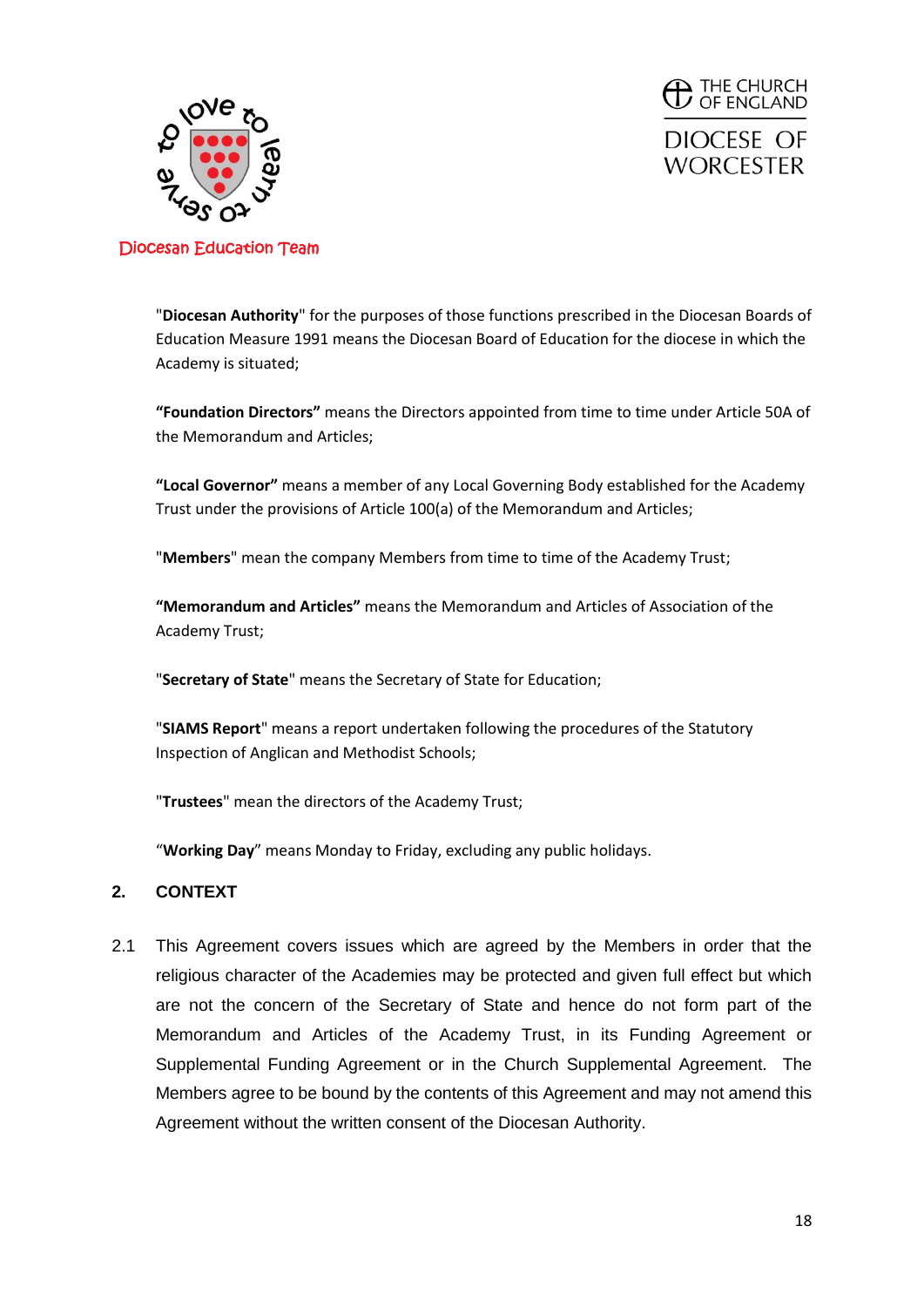



2.2 The Members acknowledge that the sites of the Academies are wholly or partly owned by trustees and to the extent that they are so owned are provided for occupation by the Academies under the terms of the Church Supplemental Agreements. The Members agree not to do anything that would breach the trusts or cause a breach of the trusts upon which the sites of the Academies are held and acknowledge that actions that would bring about such a breach may at the absolute discretion of the relevant trustees (but subject to any powers of the Diocesan Authority) lead to the immediate issue of a notice of termination under the terms of the Church Supplemental Agreement.

### **3. OPERATIVE PROVISIONS**

### 3.1 **New/additional members**

It is agreed that just as the parties to this Agreement are bound by it any new or additional Members of the Academy Trust shall enter into a short agreement requiring compliance with the terms of this Agreement which agreement shall be in the form set out in the Schedule hereto or such other form as the parties may agree.

### 3.2 **Members' Undertaking**

The Members undertake to the Diocesan Authority to uphold the Objects of the Academy Trust including the requirement to maintain and promote the religious character of the Academy.

#### 3.3 **Maintenance of the designated religious character of the Academy**

- 3.3.1 The Diocesan Authority may inform itself at any time as to the effectiveness of the religious character of any Academy:
	- (a) from the most recent SIAMS report;
	- (b) by commissioning and meeting the costs of a special SIAMS report;
	- (c) by means of reports from any advisers to the Diocesan Authority; or
	- (d) from reports made by the Foundation Directors.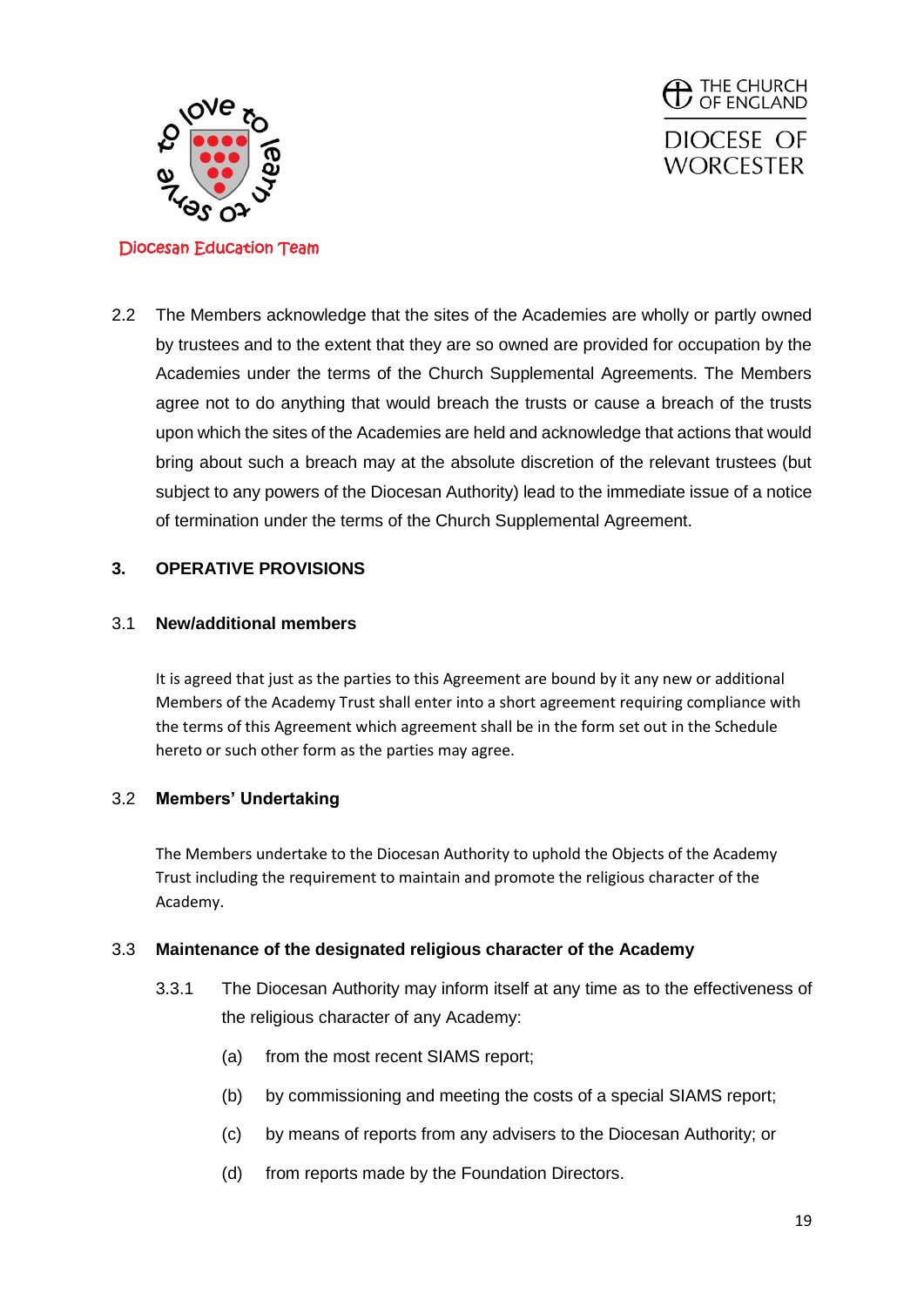



- 3.3.2 There must be an annual general meeting of the Academy Trust held each year and Members will require the Foundation Directors to report at it on the effectiveness of the religious character of any Academy.
- 3.3.3 The Members will facilitate and (so far as they have the power to do so) will ensure that the Trustees facilitate whatever consequent investigation into the religious character of any Academy the Diocesan Authority shall think fit and will similarly ensure (so far as they have the power to do so) that the Trustees give effect to any consequent recommendations made by the Diocesan Authority.
- 3.3.4 Any disagreement as to such recommendations will be referred to the Diocesan Bishop whose decision will be final.
- 3.3.5 The Members accept that as part of such recommendations the Diocesan Authority may exercise its temporary appointment rights as set out in clause 3.6 of this Agreement or in Articles 45A or 103 of the Memorandum and Articles as applicable.
- 3.3.6 If such recommendations conclude that the Academy Trust is not capable of maintaining the designated religious character of an Academy or if the Members are unwilling to accept the recommendations and/or any decision on such recommendations made by the Diocesan Bishop, the Members will facilitate and (so far as they have the power to do so) will ensure that the Trustees facilitate the transfer of that Academy from the Academy Trust to an alternative academy trust company agreed between the Diocesan Authority and the Secretary of State.

### 3.4 **The role of the Diocesan Bishop**

If any question or dispute shall arise with regard to:

3.4.1 the meaning of the principles, practices and tenets of the Church of England;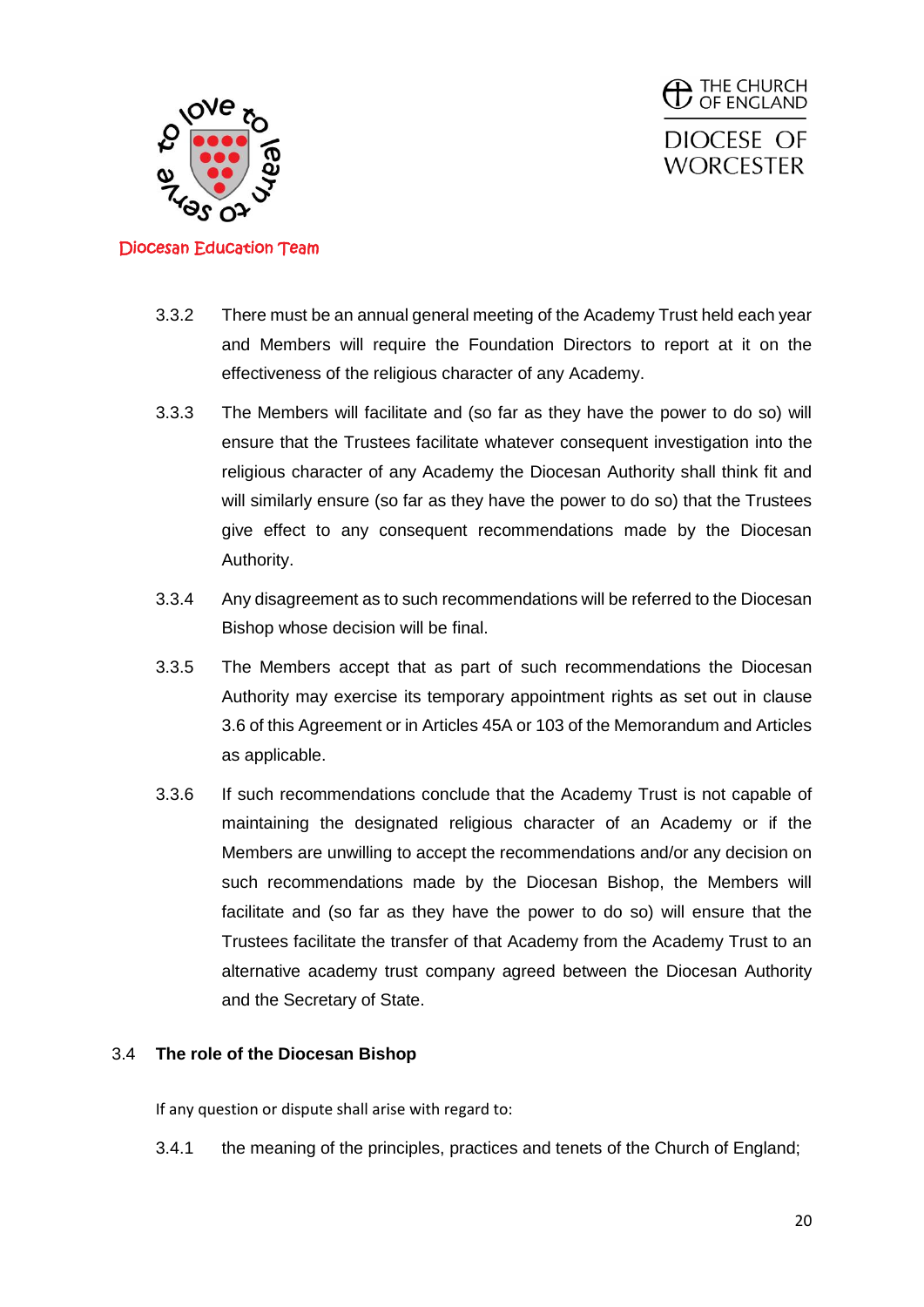



- 3.4.2 the extent to which any Academy is adhering to the same; or
- 3.4.3 the extent to which any Member, Trustee or Local Governor of the Academy Trust is acting in accordance with the undertaking given to uphold the religious character of an Academy pursuant to clause 3.2 of this Agreement or to Articles 45A or 103 of the Memorandum and Articles

it shall be referred, on the application of any of the Members, to the Diocesan Bishop whose decision on the matter shall be final and binding.

#### 3.5 **A response to the Diocesan Bishop**

The Members agree to take such action as may be necessary to comply with any decision taken by the Diocesan Bishop so as to ensure that the Academy is conducted in accordance with the principles, practices and tenets of the Church of England and that the Members, Trustees and Local Governors of the Academy Trust will act in accordance with the undertaking in clause 3.2.

#### 3.6 **Temporary Appointment Rights**

- 3.6.1 The Members acknowledge and agree that the Diocesan Authority has the power to appoint for a temporary period up to a majority of Trustees to the board of the Academy Trust (Temporary Appointment Rights) in circumstances where:
	- (a) the Diocesan Bishop determines that there has been a material breach by the Members of the undertaking in clause 3.2; and
	- (b) such breach has been notified to the Members in accordance with the provisions of clause 3.8 and has not been remedied.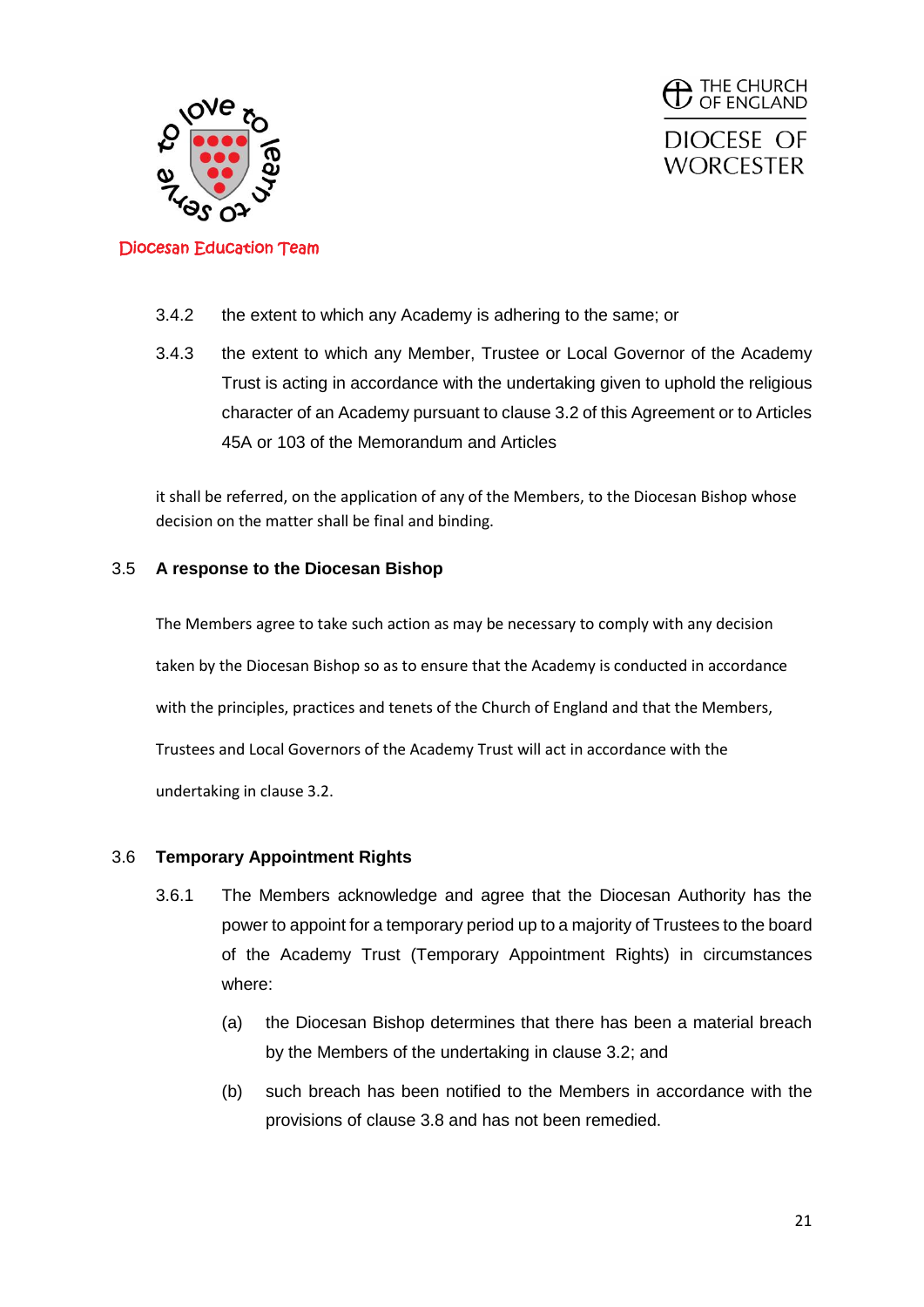



- 3.6.2 The Diocesan Authority confirms that:
	- (a) it will only exercise the Temporary Appointment Rights to ensure that any breach of the undertaking in clause 3.2 is remedied and not to intervene in or direct the conduct of any other aspect of the operation of the Academy Trust; and
	- (b) should it exercise the Temporary Appointment Rights in accordance with the circumstances set out in clause 3.6.1, it will immediately remove the Trustees it has appointed once those circumstances have been resolved to the satisfaction of the Diocesan Authority.

#### 3.7 **Dispute Resolution Procedure**

- 3.7.1 If a dispute arises out of or in connection with a breach of the undertaking in clause 3.2 or the performance of it (Dispute) then the parties shall follow the procedure set out in this clause:
	- (a) the Diocesan Authority shall give to the Academy Trust a written notice of the Dispute, setting out its nature and full particulars (Dispute Notice) together with any supporting documents. On service of the Dispute Notice, the Academy Trust shall attempt in good faith to resolve the Dispute;
	- (b) if the Academy Trust is for any reason unable to resolve the Dispute within [30] days of the service of the Dispute Notice, the Dispute shall be referred to the Bishop and the Trustees who shall attempt in good faith to resolve it.
- 3.7.2 If the Bishop and the Trustees are for any reason unable to resolve the dispute within [30] days of it being referred to them, the Diocesan Authority may exercise the Temporary Appointment Rights set out in clause 3.6.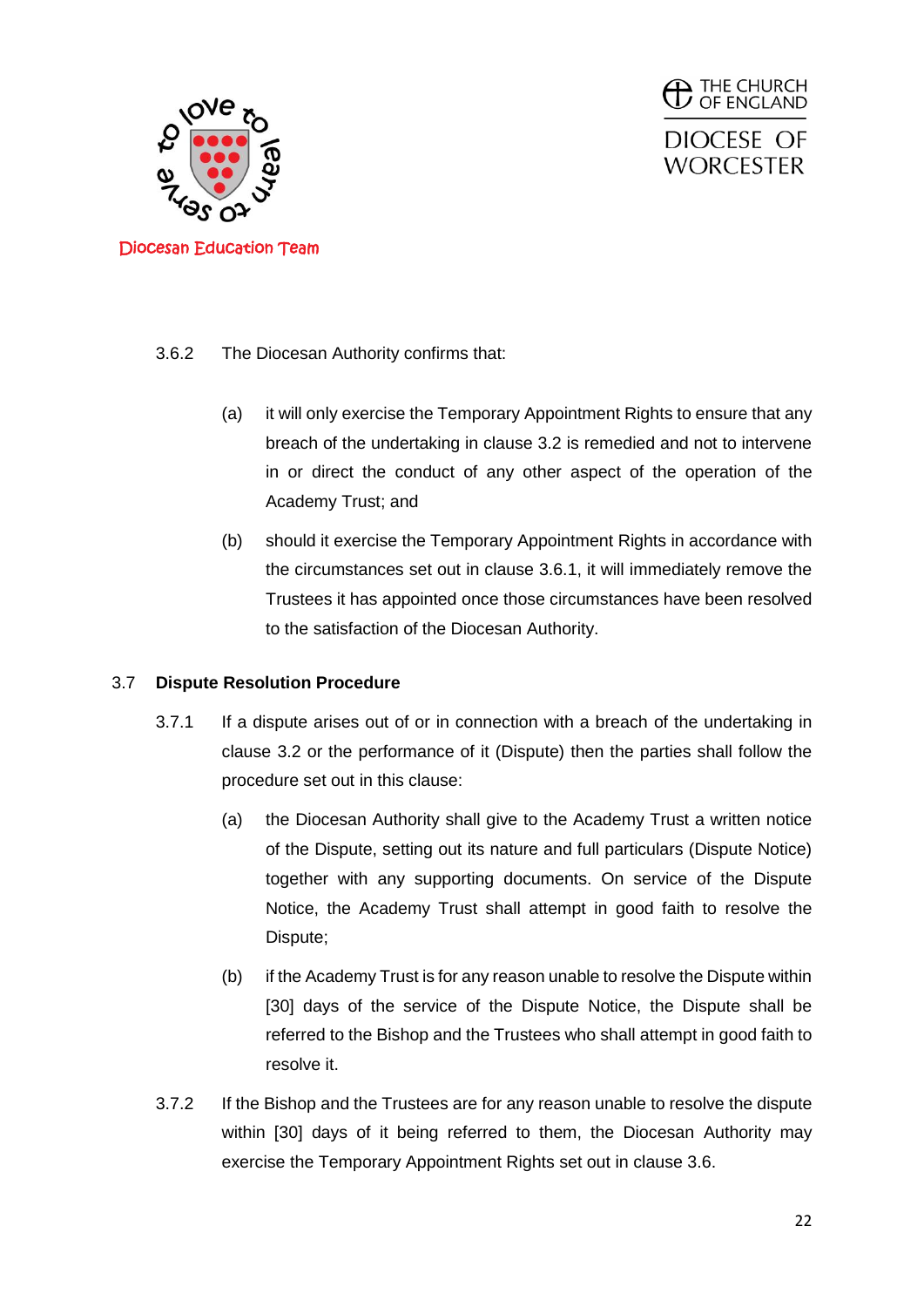



#### 3.8 **Notices**

- 3.8.1 Any Dispute Notice given under or in connection with this Agreement shall be in writing and shall be:
	- (a) delivered by hand or by pre-paid first-class post or other next day delivery service at the registered office of the Academy Trust or its principal place of business (in either case); or
	- (b) sent by email to [specify email address].
- 3.8.2 Any Dispute Notice shall be deemed to have been received:
	- (a) if delivered by hand, at the time the Dispute Notice is left at the proper address;
	- (b) if sent by pre-paid first-class post or other next day delivery service, at 9:00am on the second Working Day after posting or at the time recorded by the delivery service; or
	- (c) if sent by email, at the time of transmission, or if this time falls outside working hours at the place of receipt, when working hours resume. In this clause, working hours means 9:00am to 5:00pm in a Working Day.

**AS WITNESS** the parties hereto have hereunto set their hands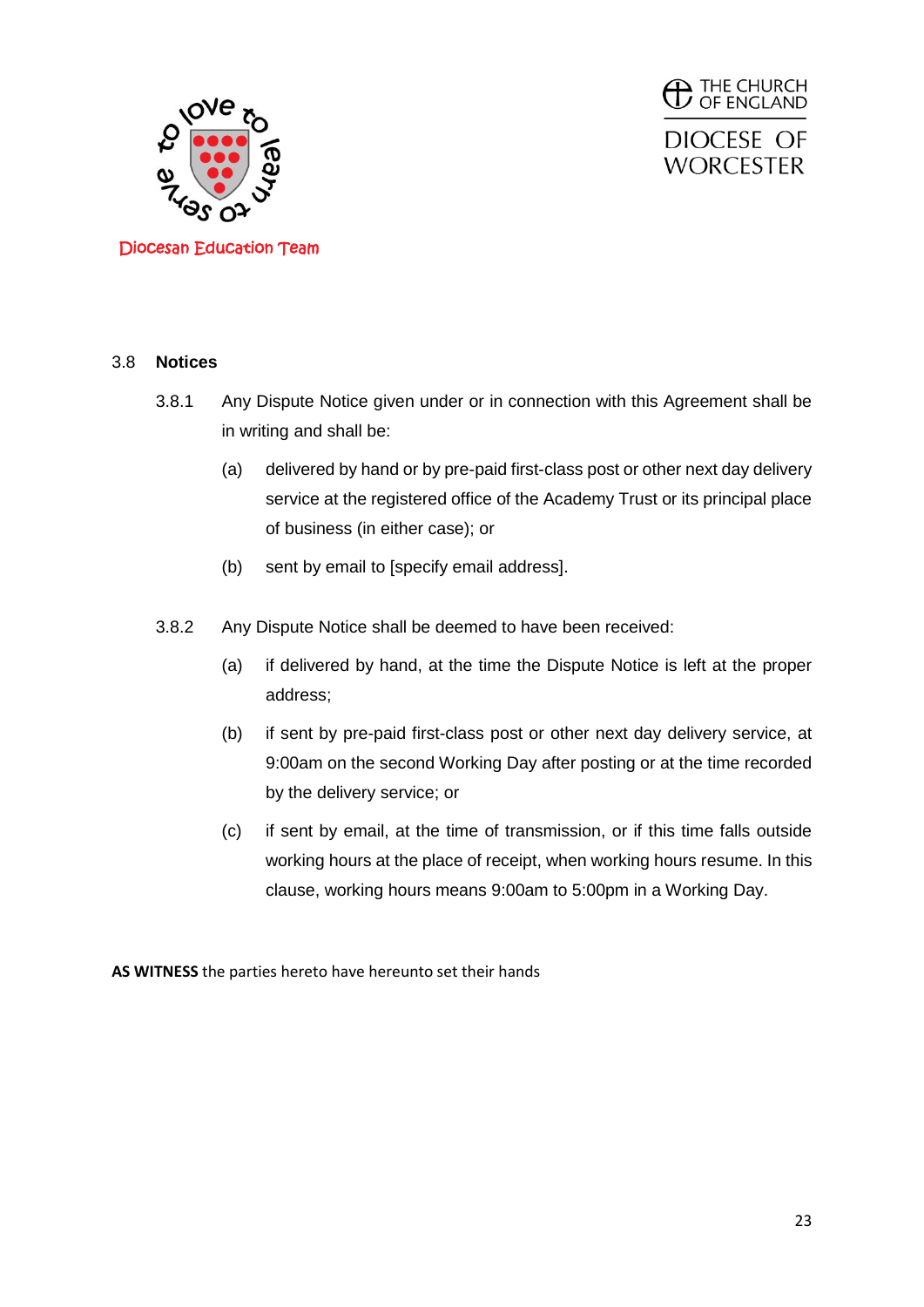





### **SCHEDULE**

### **Adherence Agreement**

This Adherence Agreement is made the day of 20 **BETWEEN** (1) The existing members namely ………………………………………………………………; and (2) ……………………………………………………………… ('the New Member') **1. DEFINITIONS** In this Agreement the following terms have the following meanings:- "**Academy Trust**" means The Multi-Academy Trust (company registration number **[ ]**).

"**Members' Agreement**" means the Members' Agreement dated **[ ]** relating to the Academy Trust.

#### **2. INTERPRETATION**

Terms defined in the Members' Agreement shall have the same meaning in this Agreement.

#### **3. OPERATIVE PROVISIONS**

Pursuant to clause 3.1 of the Members' Agreement the New Member agrees and undertakes to be bound by the Members 'Agreement as if the New Member had been an original party to it.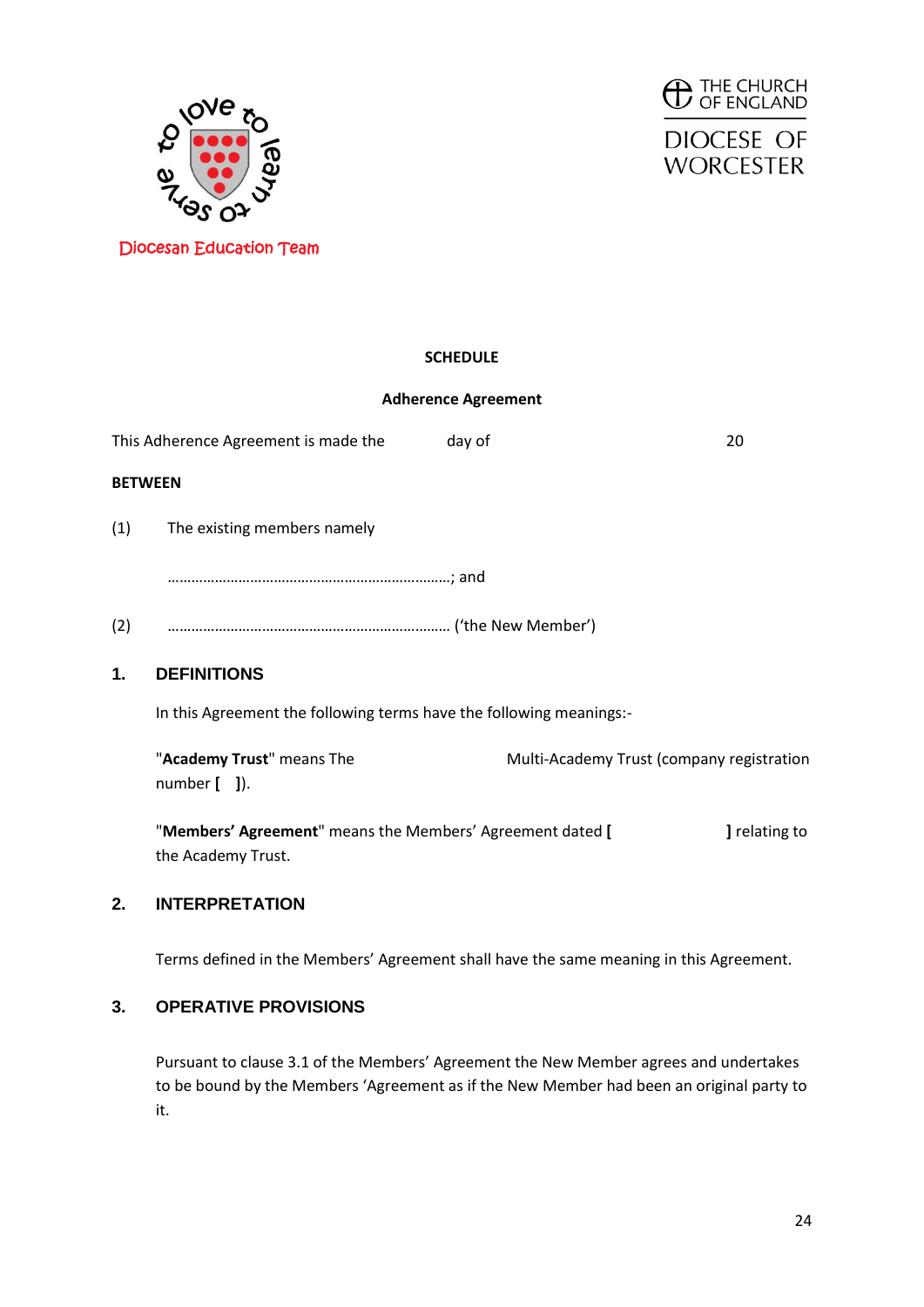





**IN WITNESS** the parties have hereunto set their hands

**SIGNED** by **[ ]**

Authorised for and on behalf of all of the existing members

**SIGNED** by [  $\qquad \qquad$  ]

In the presence of **we are all that the presence of**  $\cdots$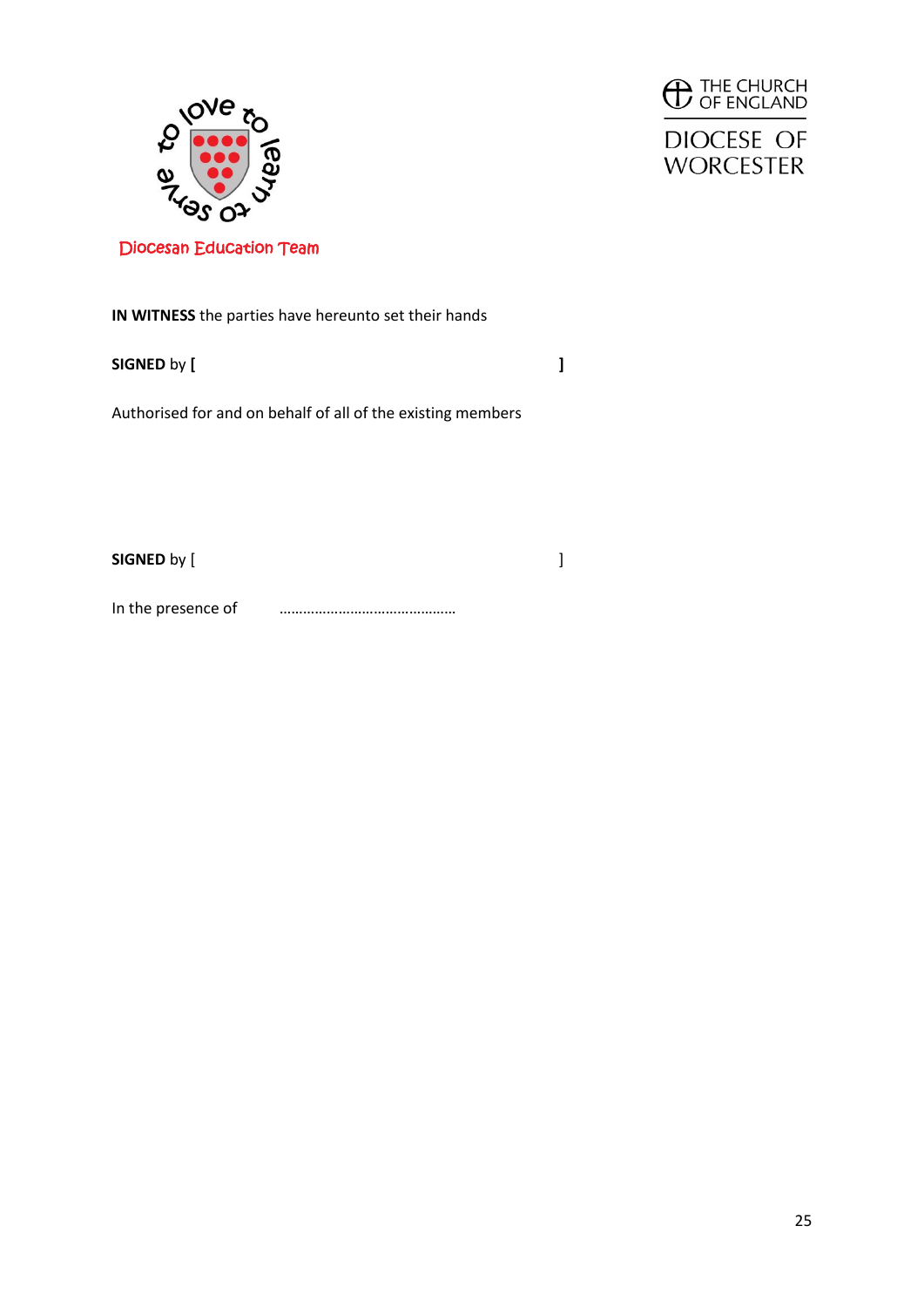

**THE CHURCH**<br>**D** OF ENGLAND DIOCESE OF **WORCESTER** 

Diocesan Education Team

**Appendix 2**

# **Protocol for the Worcester Diocese Academies Trust (WDAT) in monitoring the performance of Church of England academies in multi academy trusts**

### **Introduction**

- 1. WDAT is an umbrella trust which has a responsibility to monitor educational standards and the Christian ethos of all Church of England academies within the Diocese of Worcester.
- 2. WDAT is a corporate Member of multi academy trusts (MATs), within which there is a CofE academy.
- 3. In addition, WDAT appoints not exceeding 25% of the Members of MATs which consist of community schools and former voluntary controlled (VC) schools, and the majority of Members of MATs with voluntary aided (VA) governance arrangements.
- 4. WDAT appoints 25% of the Trustees of MATs which have a former VC school and the majority of Trustees in MATs with a former VA school.
- 5. In line with the Memorandum of Understanding between the National Society and the Department for Education (April 2016), in order that Church of England academies have appropriate governance and strategic direction, the Diocese of Worcester requires all multi academy trusts containing a Church of England academy to enter into a Members' Agreement (Appendix 1) to safeguard the religious character and ethos of the school.

### **Members**

- 6. WDAT has the responsibility to protect the Christian ethos of CofE academies within a MAT. All WDAT representatives have a responsibility to represent the corporate interests and values of WDAT in line with the Church of England's vision for education, *Deeply Christian, Serving the Common Good* (Church of England Education Office, 2016).
- 7. Members will appoint Trustees, uphold and monitor the vision and values of the MAT, and receive the annual accounts.
- 8. WDAT will hold an annual gathering, to which all WDAT representatives are invited, to develop and share a commonality of approach across the various MATs.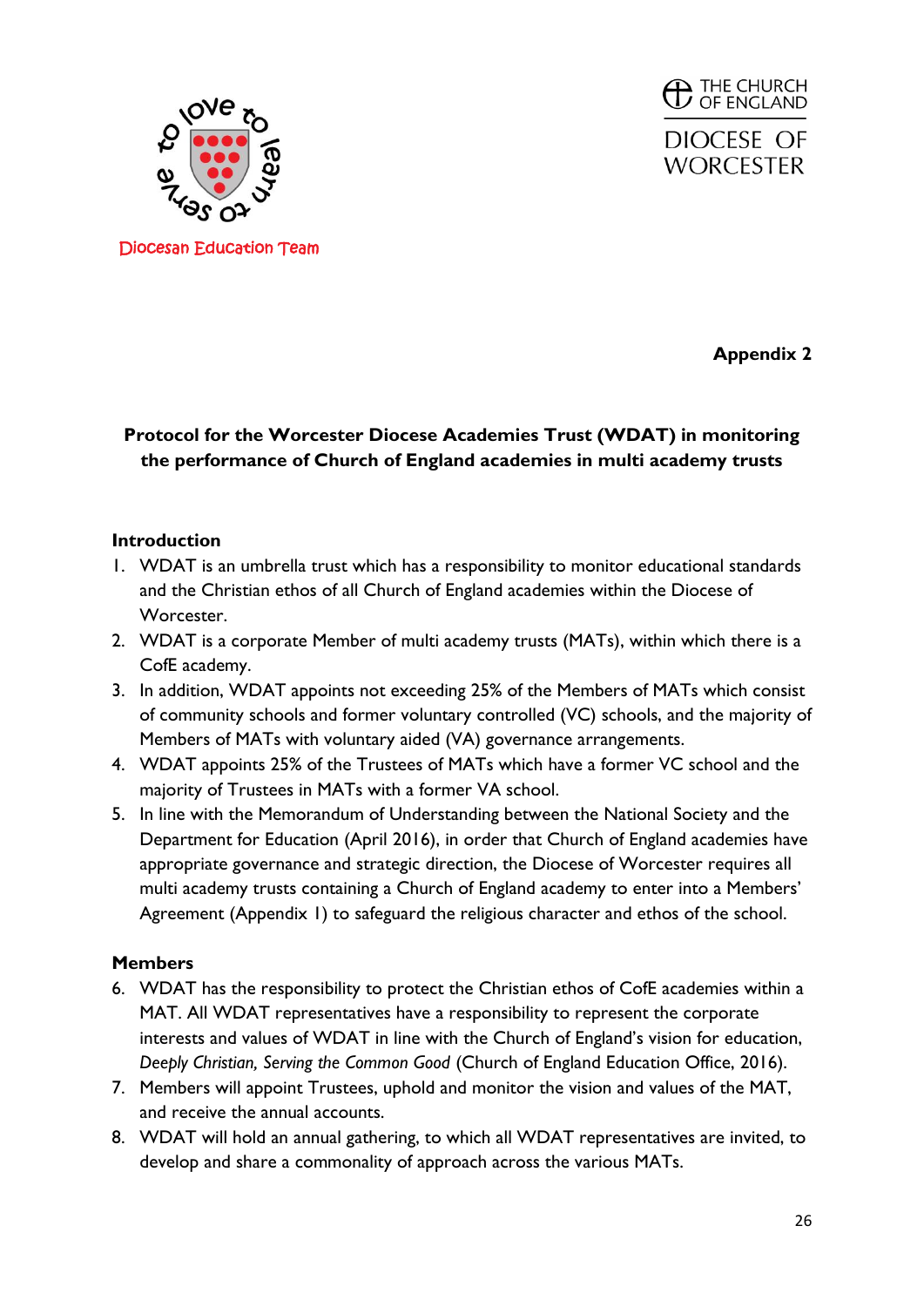

**THE CHURCH**<br>**D** OF ENGLAND DIOCESE OF **WORCESTER** 

### **Trustees**

- 9. Trustees appointed by WDAT are accountable to WDAT for the academic standards and Christian ethos of each CofE academy.
- 10. Trustees appointed by WDAT must make decisions in the best interests of *all* academies in the MAT, not just the CofE academies, and they represent their own views and opinions.
- 11. Trustees appointed by WDAT are expected to contribute to decision making in a manner which is aligned with the Church of England's vision for education and to express views which reflect this vision.
- 12. Trustees appointed by WDAT are asked to maintain close contact with WDAT and to report on decisions taken by the MAT Board, seeking advice and support when appropriate.
- 13. In turn, WDAT will maintain regular communication with the Trustees whom it has appointed. For example, WDAT will hold an annual gathering to which all WDAT appointed Trustees are invited and will request school data on an annual basis.
- 14. As a last resort, Trustees appointed by WDAT can be removed by WDAT.

### **The Diocesan Board of Education and Diocesan Education Team**

- 15. Following conversion, and as a condition of the Diocesan Board of Education's (DBE) consent to convert, all Church of England academies in the Diocese of Worcester are expected to maintain a relationship with WDAT, the DBE, and the Diocesan Education Team.
- 16. This relationship is based on a shared commitment to the development of the academy's Christian ethos, the provision of an effective Christian education, and the expectation of high academic standards within the academy.

### **Christian Ethos and SIAMS**

- 17. On conversion to academy status, the governance arrangements of the new academy are expected to reflect those of the former maintained school. This is a condition of the DBE's consent to convert. Part of this is the inclusion of foundation governors on an academy's local governing body or equivalent.
- 18. The academy will sustain its relationship with the Church of England partly through remaining part of the Training and Support Service Level Agreement (SLA), which is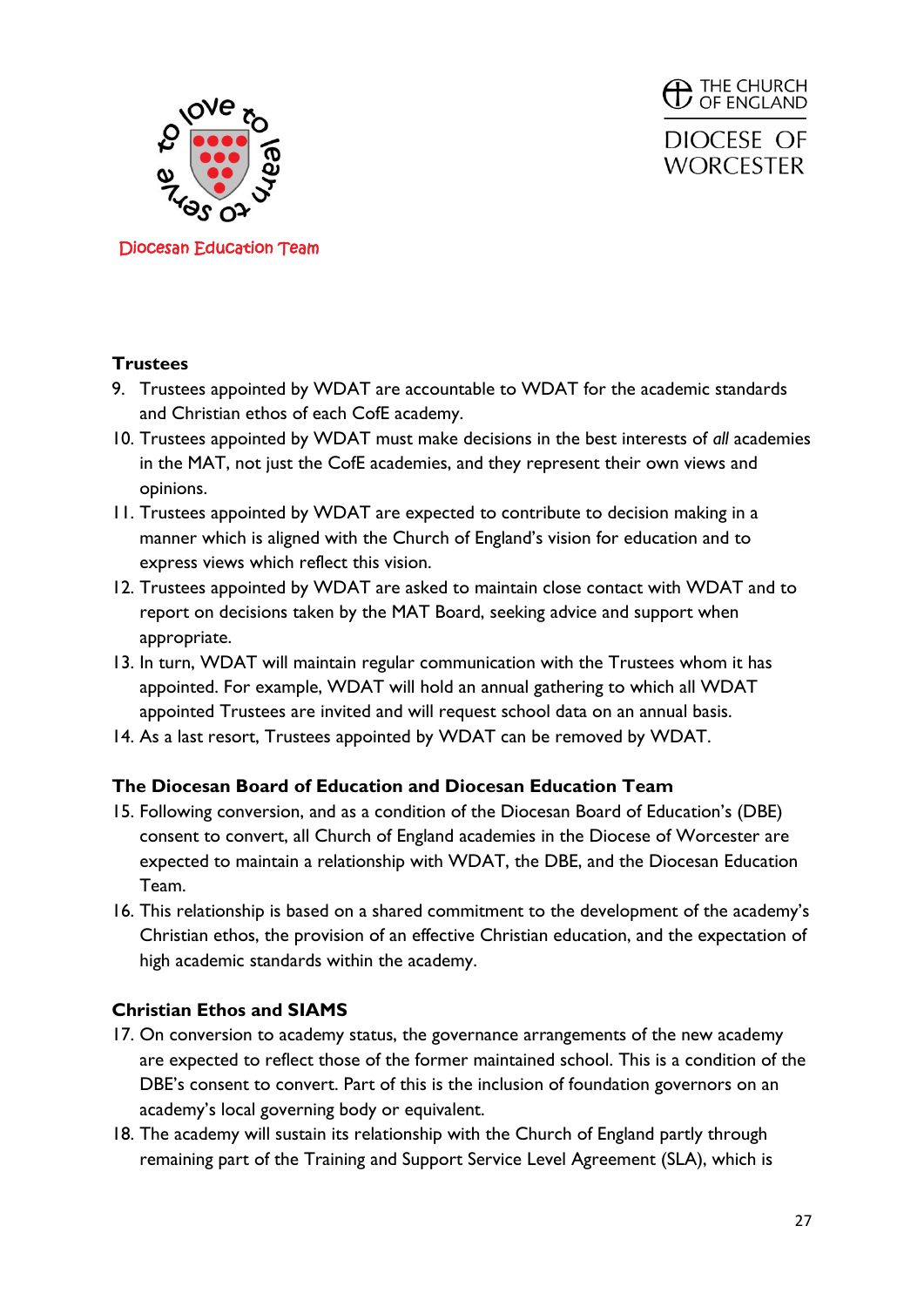

 $\bigoplus$  THE CHURCH DIOCESE OF **WORCESTER** 

Diocesan Education Team

offered by the Diocesan Education Team and which has a focus on training and support in relation to the Statutory Inspection of Anglican and Methodist Church (SIAMS) agenda.

- 19. In addition to the services available through the Training and Support SLA, and in order to enable the academy to develop its Christian ethos, the DBE, through the Diocesan Education Team, provides all Church of England academies with the following *at no cost to the academy*:
	- i. ongoing advice and support related to church school governance, admissions, and school organisation
	- ii. diocesan mailings
	- iii. regular regional headteacher and governor meetings
	- iv. free places for governors at all centrally-held diocesan training
	- v. an annual partnership meeting with a Diocesan Adviser
	- vi. SIAMS administration as well as telephone support and advice
	- vii. a diocesan representative at Ofsted section 5 feedback whenever possible
	- viii. pastoral support
	- ix. attendance of an adviser at and support with headteacher recruitment
	- x. an initial pastoral visit to all new headteachers
	- xi. attendance at a training course at the Old Palace for newly appointed headteachers
	- xii. advice on legal issues related to church school property, site ownership, and trust deeds
	- xiii. academy conversion advice
	- xiv. advice, training, and resources from the Diocesan Youth Worker and Children's Worker
	- xv. monthly drop-in surgeries for school staff and governors

xvi.representation with the Regional Schools Commissioner and Regional Ofsted Lead

- 20. There is an expectation that the academy will be judged by SIAMS as being at least a Good Church of England academy. As part of an academy's SIAMS inspection, the inspector will have a discussion with a representative of the Diocesan Education Team. This will usually be with the Diocesan Director of Education (DDE) or the Deputy DDE and will form part of the evidence base for the inspection.
- 21. Any concerns shared with the DDE, Diocesan Education Team, DBE, or WDAT by parents, members of the parish, or local community with regard to the school's Christian ethos will be shared with the WDAT appointed Trustee/s.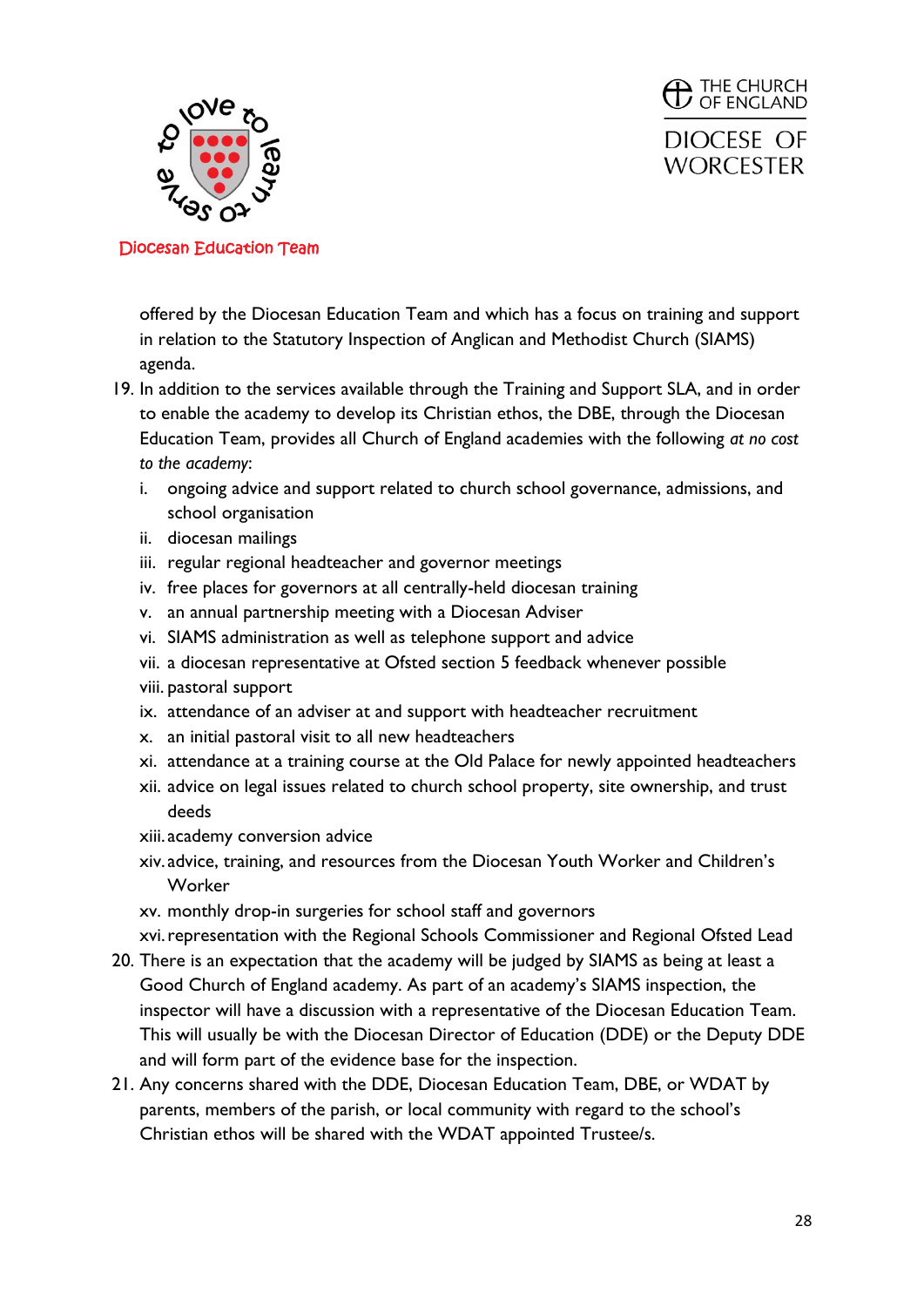

**THE CHURCH**<br>**D** OF ENGLAND DIOCESE OF **WORCESTER** 

#### Diocesan Education Team

22. The academy headteacher and governors will have an annual Keeping in Touch meeting with a member of the Diocesan Education Team at which the academy's development as a church school will be discussed, usually within the context of the SIAMS agenda and criteria.

### **Monitoring of Academic Standards**

- 23. As a Church of England school/academy, there is an expectation that appropriate Church oversight of academic performance is undertaken.
- 24. In line with the DBE's expectations of maintained church schools, once a year, during the summer term, WDAT will contact each CofE academy head and Chief Executive Officer (CEO) with a request for school data. The data return form will include information on academic standards, school development priorities, attendance and exclusions, financial information, and leadership and staffing changes/priorities. This information will enable the WDAT Board to carry out its responsibility to monitor standards and to prioritise the support which it offers to CofE academies.
- 25. Following the Annual Partnership meeting and WDAT's scrutiny of the data return, a representative of the WDAT Board or the Diocesan Education Team will make contact with the academy leaders to share findings and to arrange to meet, if appropriate.
- 26. WDAT will offer the academy support to address any areas of concern which have been identified.

## **Concerns and Support**

- 27. Where concerns continue, including concerns relating to governance, and/or support offered through the SLA and the Keeping in Touch meetings not being accepted, and/or appropriate bespoke support not being sourced, for example, from the Diocesan Education Team, the WDAT appointed Trustee/s will be asked to meet with WDAT to discuss the situation.
- 28. All attempts will be made by WDAT, through the actions outlined above and through discussions with those involved at Trustee and Member level of the Trust, to ensure that the academy retains and develops its Christian ethos.
- 29. Should the attempts to ensure an ongoing relationship with the DBE and/or WDAT persist without success, and/or the academy fail to be judged at least as a Good CofE academy by SIAMS, the Members will be approached once more about steps which need to be taken to safeguard the academy's Christian ethos. The outcome of this meeting will be recorded and shared with the Members, the Bishop of Worcester, the Chair of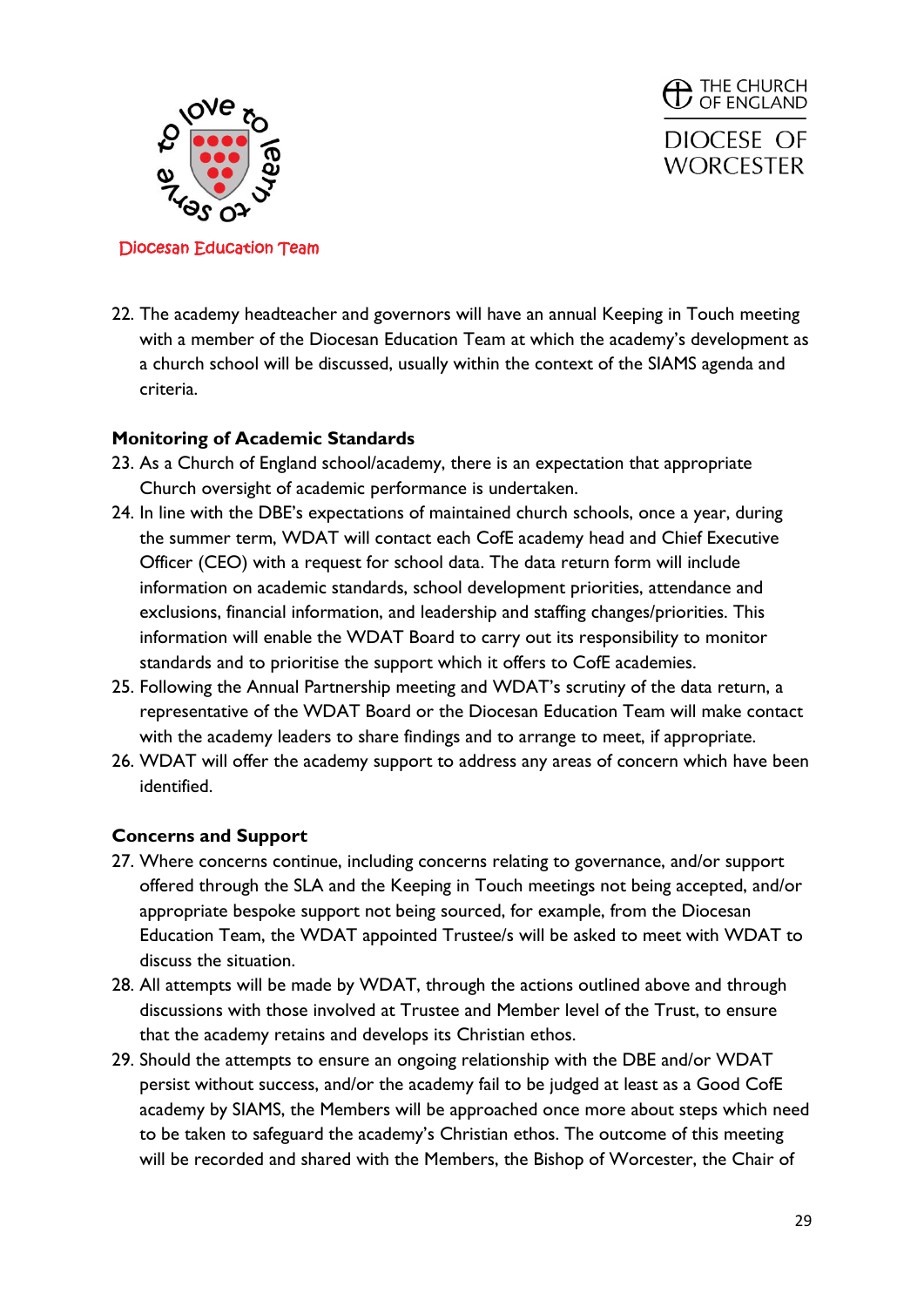



the DBE, the Diocesan Director of Education, the Regional Schools Commissioner, and the Chief Education Officer for the Church of England.

30. In the event that all other avenues have been exhausted and co-operation by the Trust not be forthcoming resulting in a failure to uphold the academy's Christian ethos, as a last resort, WDAT will recommend to the DBE that the Members' Agreement is actioned in order to allow remedial action to be taken.

Margaret James

Diocesan Director of Education (DDE), November 2019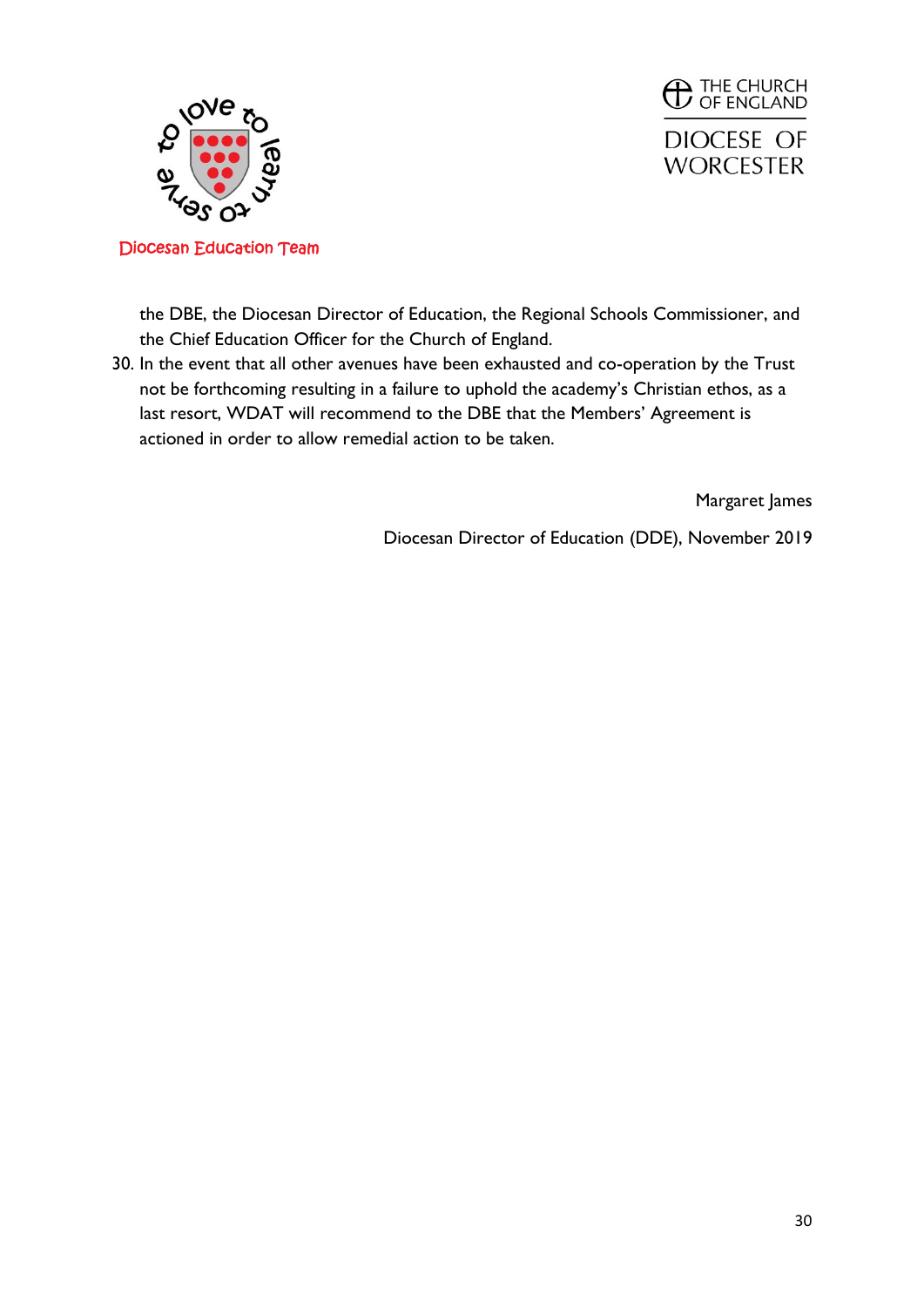



**Appendix 3**

## **Diocese of Worcester BOARD OF EDUCATION**

**Application to the Diocesan Board of Education for a Church of England school wishing to become a Church of England Academy under the Academies Act 2010.**

|              |                                                                                                                                                | <b>Name and Type of School</b>                     |          |  |                                           |  |          |  |
|--------------|------------------------------------------------------------------------------------------------------------------------------------------------|----------------------------------------------------|----------|--|-------------------------------------------|--|----------|--|
|              | <b>Name (inc VC/VA status)</b>                                                                                                                 |                                                    |          |  |                                           |  |          |  |
|              |                                                                                                                                                | <b>Age Range</b>                                   |          |  |                                           |  |          |  |
|              |                                                                                                                                                | <b>Existing Federation</b>                         |          |  |                                           |  |          |  |
|              |                                                                                                                                                | (if applicable)                                    |          |  |                                           |  |          |  |
|              |                                                                                                                                                | Name of MAT which the<br>school would like to join |          |  |                                           |  |          |  |
|              | Names of other schools in this<br><b>MAT</b> (please state VC/VA status<br>where appropriate)                                                  |                                                    |          |  |                                           |  |          |  |
|              |                                                                                                                                                |                                                    |          |  |                                           |  |          |  |
| $\mathbf{2}$ |                                                                                                                                                | <b>Number on Roll</b>                              |          |  |                                           |  |          |  |
|              | At the time of writing, the school has [number] pupils on the roll. The children are<br>distributed as follows throughout the following years: |                                                    |          |  |                                           |  |          |  |
|              | (a)                                                                                                                                            | YrR                                                | [number] |  | Yr7<br>[number]                           |  |          |  |
|              | (b)                                                                                                                                            | $Yr$                                               | [number] |  | Yr8                                       |  | [number] |  |
|              | (c)                                                                                                                                            | Yr <sub>2</sub>                                    | [number] |  | $\overline{Yr9}$<br>$\overline{[number]}$ |  |          |  |
|              | (d)                                                                                                                                            | Yr3                                                | [number] |  | Yr10                                      |  | [number] |  |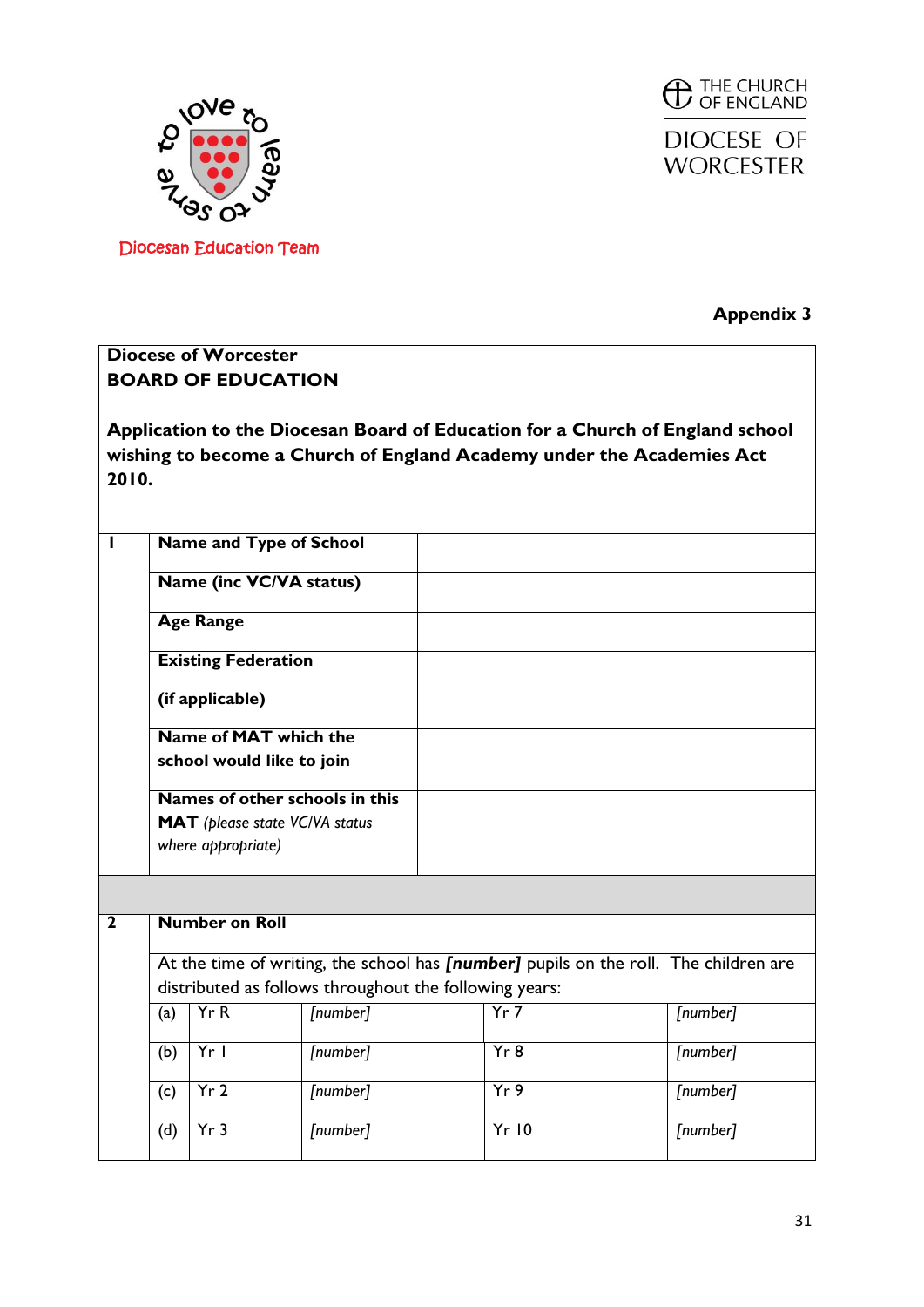



|                         | (e)                                              | Yr 4                    | [number]                                                      |  | $Yr$ |                                                                      | [number] |
|-------------------------|--------------------------------------------------|-------------------------|---------------------------------------------------------------|--|------|----------------------------------------------------------------------|----------|
|                         | (e)                                              | $Yr$ 5                  | [number]                                                      |  | Yr12 |                                                                      | [number] |
|                         | (e)                                              | Yr6                     | [number]                                                      |  | Yr13 |                                                                      | [number] |
|                         |                                                  |                         | Forward estimates indicate that numbers will increase / fall. |  |      |                                                                      |          |
|                         |                                                  | Please give details:    |                                                               |  |      |                                                                      |          |
|                         |                                                  |                         |                                                               |  |      |                                                                      |          |
|                         |                                                  |                         |                                                               |  |      |                                                                      |          |
|                         |                                                  |                         | Number of pupils with an Education and Health Care Plan       |  |      |                                                                      | [number] |
|                         |                                                  |                         |                                                               |  |      |                                                                      |          |
| $\overline{\mathbf{3}}$ |                                                  | <b>Location</b>         |                                                               |  |      |                                                                      |          |
|                         |                                                  | Name of town/village:   |                                                               |  |      |                                                                      |          |
|                         | <b>Names of existing</b>                         |                         |                                                               |  |      |                                                                      |          |
|                         |                                                  | maintained schools in   |                                                               |  |      |                                                                      |          |
|                         |                                                  | current pyramid:        |                                                               |  |      |                                                                      |          |
|                         |                                                  | <b>Local Authority:</b> |                                                               |  |      |                                                                      |          |
|                         |                                                  |                         |                                                               |  |      |                                                                      |          |
| 4                       |                                                  |                         | <b>Feeder Schools (where appropriate):</b>                    |  |      |                                                                      |          |
|                         |                                                  |                         |                                                               |  |      |                                                                      |          |
|                         |                                                  |                         |                                                               |  |      |                                                                      |          |
| 5                       |                                                  |                         |                                                               |  |      |                                                                      |          |
|                         | <b>Number of Staff</b>                           |                         |                                                               |  |      |                                                                      |          |
|                         | Full time equivalent teaching staff<br>[number]  |                         |                                                               |  |      |                                                                      |          |
|                         | Full time equivalent ancillary staff<br>[number] |                         |                                                               |  |      |                                                                      |          |
|                         |                                                  |                         |                                                               |  |      |                                                                      |          |
| 6                       |                                                  |                         |                                                               |  |      | The school wishes to become a Church of England Academy in order to: |          |
|                         |                                                  |                         |                                                               |  |      |                                                                      |          |
|                         |                                                  |                         |                                                               |  |      |                                                                      |          |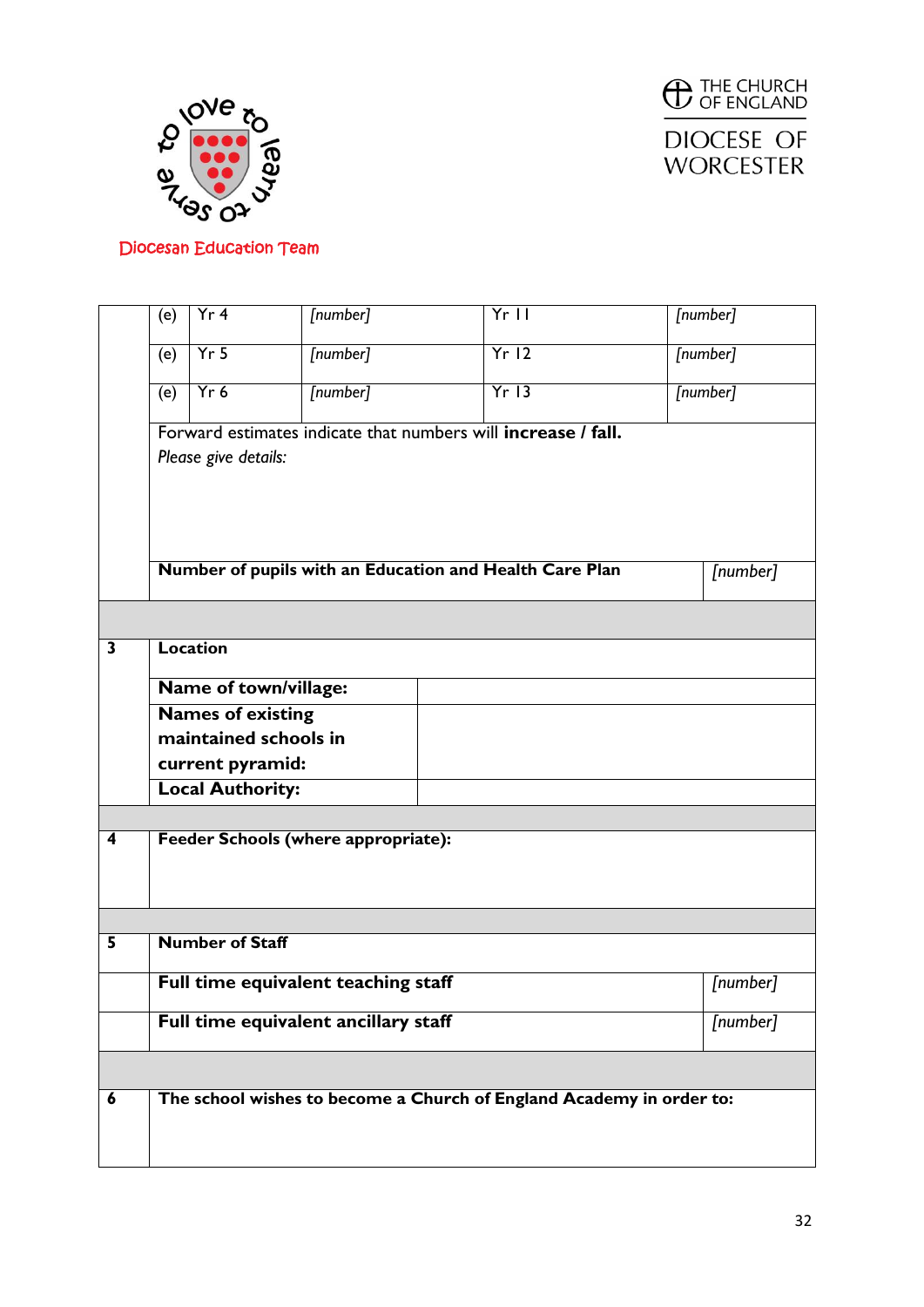



**WORCESTER** 

| 7                     |                                                                                                                                                                                                                                                                                                                                                                                                                                                                                                                                            | <b>Governors' Consent</b>                                                              |                             |                         |  |  |  |
|-----------------------|--------------------------------------------------------------------------------------------------------------------------------------------------------------------------------------------------------------------------------------------------------------------------------------------------------------------------------------------------------------------------------------------------------------------------------------------------------------------------------------------------------------------------------------------|----------------------------------------------------------------------------------------|-----------------------------|-------------------------|--|--|--|
|                       | Date of the meeting at which the decision to seek Academy status was agreed:<br>(please attach a copy of the Agenda and Minutes)                                                                                                                                                                                                                                                                                                                                                                                                           |                                                                                        |                             |                         |  |  |  |
|                       |                                                                                                                                                                                                                                                                                                                                                                                                                                                                                                                                            | If the Headteacher is not a school governor, please attach a copy of a letter from the |                             |                         |  |  |  |
|                       |                                                                                                                                                                                                                                                                                                                                                                                                                                                                                                                                            | Headteacher giving his/her support to this decision.                                   |                             |                         |  |  |  |
|                       |                                                                                                                                                                                                                                                                                                                                                                                                                                                                                                                                            |                                                                                        |                             |                         |  |  |  |
| 8                     |                                                                                                                                                                                                                                                                                                                                                                                                                                                                                                                                            | <b>School Community Consultations</b>                                                  |                             |                         |  |  |  |
|                       | The Conditions of Consent document clearly states that there is an expectation that governors will<br>have informed staff and the wider community (including parents, the local incumbent and the PCC)<br>of their intention to explore academy status before applying to the Diocesan Board of Education<br>(DBE) for conditional consent. Please specify when and how you consulted with each group of your<br>decision to explore academy status and attach copies of relevant questionnaires, reports of<br>Consultation meetings, etc |                                                                                        |                             |                         |  |  |  |
|                       |                                                                                                                                                                                                                                                                                                                                                                                                                                                                                                                                            | Group                                                                                  | <b>Date of Consultation</b> | Method (e.g<br>meeting) |  |  |  |
|                       | a)                                                                                                                                                                                                                                                                                                                                                                                                                                                                                                                                         | Teaching and associate staff                                                           |                             |                         |  |  |  |
|                       | Parent body<br>b)                                                                                                                                                                                                                                                                                                                                                                                                                                                                                                                          |                                                                                        |                             |                         |  |  |  |
| Wider community<br>C) |                                                                                                                                                                                                                                                                                                                                                                                                                                                                                                                                            |                                                                                        |                             |                         |  |  |  |
|                       | e)                                                                                                                                                                                                                                                                                                                                                                                                                                                                                                                                         | Parochial Church Council and incumbent                                                 |                             |                         |  |  |  |
|                       | f)                                                                                                                                                                                                                                                                                                                                                                                                                                                                                                                                         | Other Trusts associated with the school                                                |                             |                         |  |  |  |
|                       | g)                                                                                                                                                                                                                                                                                                                                                                                                                                                                                                                                         | <b>Local Authority</b>                                                                 |                             |                         |  |  |  |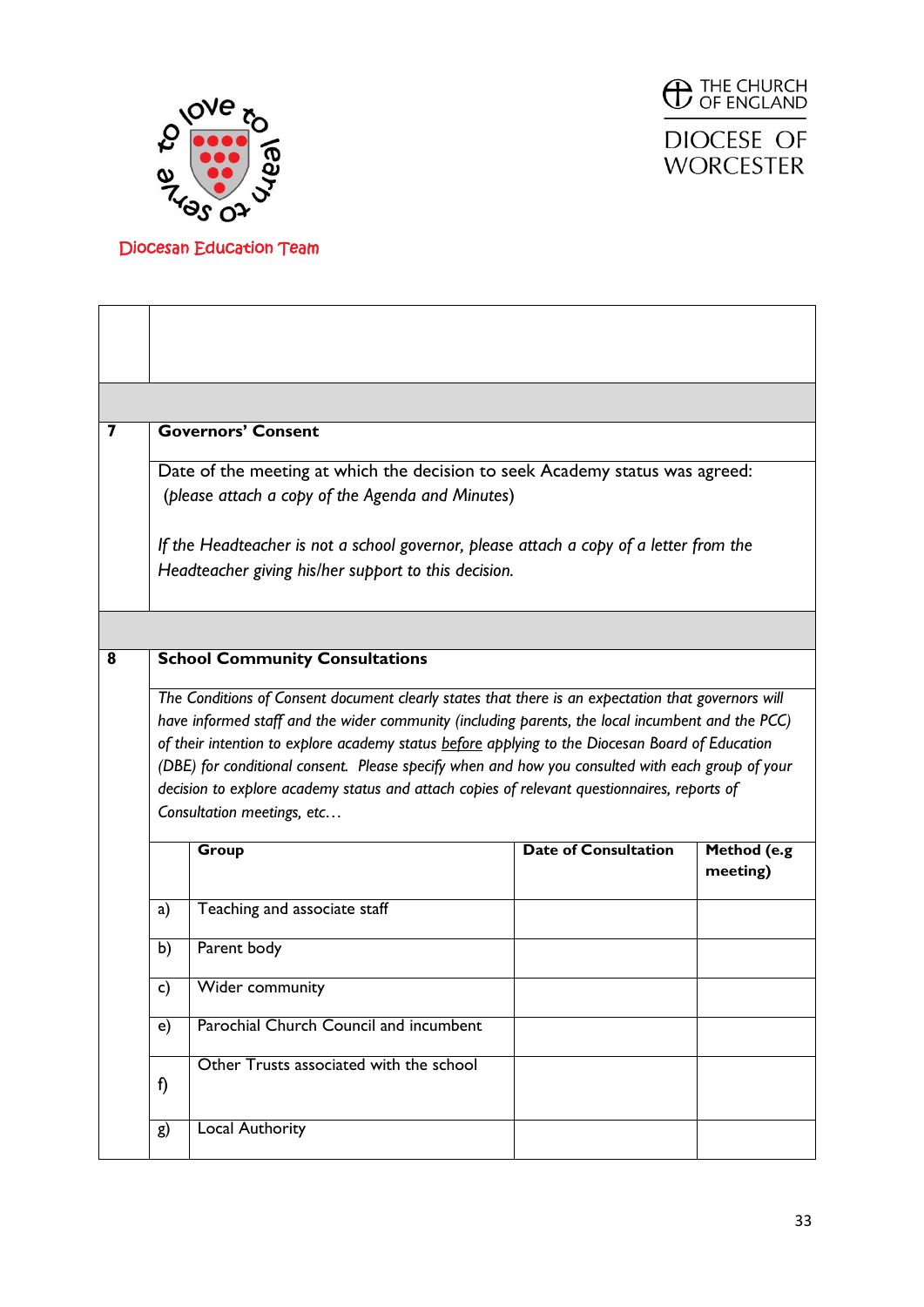



DIOCESE OF **WORCESTER** 

|                 | h)                                                                                                              | Other                                                                                          |            |           |  |  |  |  |
|-----------------|-----------------------------------------------------------------------------------------------------------------|------------------------------------------------------------------------------------------------|------------|-----------|--|--|--|--|
|                 |                                                                                                                 |                                                                                                |            |           |  |  |  |  |
| 9               | <b>School Financial Statement</b>                                                                               |                                                                                                |            |           |  |  |  |  |
|                 | Annual School Budget:                                                                                           |                                                                                                |            |           |  |  |  |  |
|                 |                                                                                                                 |                                                                                                | £ Surplus  | £ Deficit |  |  |  |  |
|                 | a)                                                                                                              | Please specify surplus/deficit from last year's<br>revenue budget                              |            |           |  |  |  |  |
|                 | b)                                                                                                              | Please specify surplus/deficit from last year's<br>capital budget                              |            |           |  |  |  |  |
|                 | $\mathsf{c}$                                                                                                    | Please indicate if the school has run a deficit<br>budget in the last three years              |            |           |  |  |  |  |
|                 | d)                                                                                                              | If current figures suggest a future deficit please indicate the school's plan to address this: |            |           |  |  |  |  |
|                 | e)                                                                                                              | Is the school subject to a Local Authority<br>Recovery Plan?                                   | <b>YES</b> | <b>NO</b> |  |  |  |  |
|                 |                                                                                                                 |                                                                                                |            |           |  |  |  |  |
| $\overline{10}$ |                                                                                                                 | <b>Links with The Diocese of Worcester</b>                                                     |            |           |  |  |  |  |
|                 |                                                                                                                 | <b>Name of Parish:</b>                                                                         |            |           |  |  |  |  |
|                 | <b>Name of Deanery:</b>                                                                                         |                                                                                                |            |           |  |  |  |  |
|                 | Please state below how the school intends to maintain and further enhance these links in                        |                                                                                                |            |           |  |  |  |  |
|                 | order that the children will continue to receive an outstanding education with a deeply<br>Christian character: |                                                                                                |            |           |  |  |  |  |
|                 |                                                                                                                 |                                                                                                |            |           |  |  |  |  |
|                 |                                                                                                                 |                                                                                                |            |           |  |  |  |  |
|                 |                                                                                                                 |                                                                                                |            |           |  |  |  |  |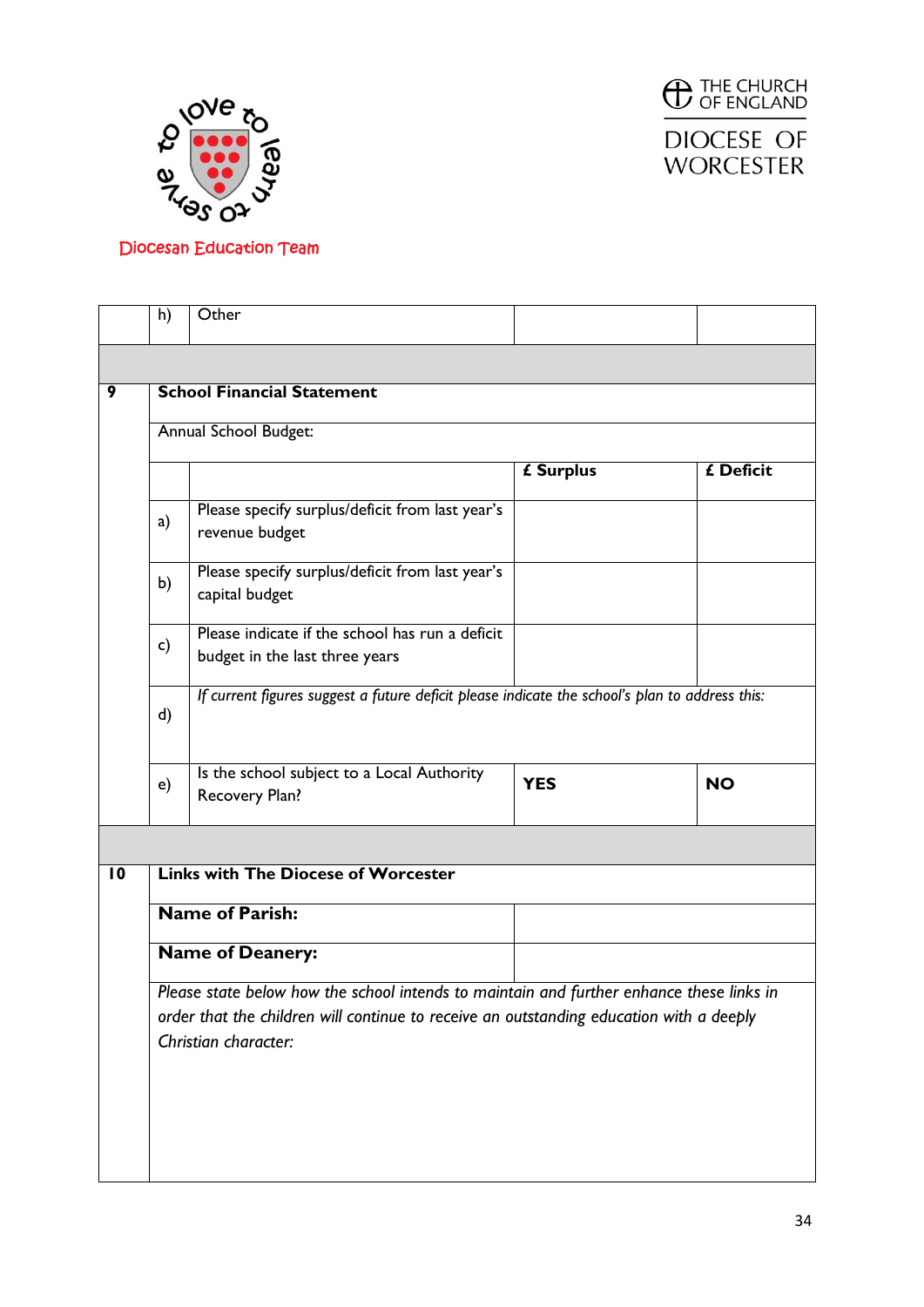



|                 | <b>Diocesan Education Department:</b>                                                       |                                                                                              |  |  |  |  |  |
|-----------------|---------------------------------------------------------------------------------------------|----------------------------------------------------------------------------------------------|--|--|--|--|--|
|                 | It is an expectation that all Church of England Academies will actively engage              |                                                                                              |  |  |  |  |  |
|                 | with the Diocesan Department for Education, for example, through the annual                 |                                                                                              |  |  |  |  |  |
|                 |                                                                                             | Training and Support Service Level Agreement.                                                |  |  |  |  |  |
|                 |                                                                                             |                                                                                              |  |  |  |  |  |
|                 |                                                                                             |                                                                                              |  |  |  |  |  |
| П               |                                                                                             | <b>Structure of Academy Trust</b>                                                            |  |  |  |  |  |
|                 |                                                                                             | The Worcester Diocese Academies' Trust (WDAT) will appoint Members of the Academy            |  |  |  |  |  |
|                 |                                                                                             | Trust, who, in turn, will appoint Academy Directors. The Diocesan Director of Education will |  |  |  |  |  |
|                 | a)                                                                                          | discuss these arrangements with the school and will need to be convinced that the Trust has  |  |  |  |  |  |
|                 |                                                                                             | these arrangements in place.                                                                 |  |  |  |  |  |
|                 |                                                                                             | Proportionally, these Academy Trust Members will be the signatories of the Memorandum and    |  |  |  |  |  |
|                 | b)                                                                                          | Articles of Association.                                                                     |  |  |  |  |  |
|                 |                                                                                             |                                                                                              |  |  |  |  |  |
| $\overline{12}$ |                                                                                             | <b>Appointment of Governing Body</b>                                                         |  |  |  |  |  |
|                 | a)                                                                                          | It is the expectation of WDAT that the constitution of the new Academy's LGB reflects        |  |  |  |  |  |
|                 |                                                                                             | that of the school's FGB prior to conversion                                                 |  |  |  |  |  |
|                 | b)                                                                                          | The Governing Body understand the roles and responsibilities of the LGB post                 |  |  |  |  |  |
|                 |                                                                                             | conversion as set out in the Trust's Scheme of Delegation.                                   |  |  |  |  |  |
|                 |                                                                                             |                                                                                              |  |  |  |  |  |
| $\overline{13}$ |                                                                                             | <b>Land and Buildings</b>                                                                    |  |  |  |  |  |
|                 | The Governing Body understands that there is no requirement to lease the school's site from |                                                                                              |  |  |  |  |  |
|                 |                                                                                             | the trustees of the religious foundation. However there is a requirement for a               |  |  |  |  |  |
|                 |                                                                                             | supplementary agreement to identify and confirm the ownership of the school's assets with    |  |  |  |  |  |
|                 |                                                                                             |                                                                                              |  |  |  |  |  |
|                 |                                                                                             | the Secretary of State. The process requires the Governors to fund the registration of the   |  |  |  |  |  |
|                 |                                                                                             | land owned by the trustees of the religious foundation.                                      |  |  |  |  |  |
|                 |                                                                                             | The governing body accepts that the Diocesan Board of Education will have to give consent    |  |  |  |  |  |
|                 |                                                                                             | to all future capital building projects.                                                     |  |  |  |  |  |
|                 |                                                                                             |                                                                                              |  |  |  |  |  |
| $\overline{14}$ |                                                                                             | <b>Appointment of Solicitors</b>                                                             |  |  |  |  |  |
|                 |                                                                                             | The DBE's solicitors are Anthony Collins, whose Head of Education is Chris Whittington       |  |  |  |  |  |
|                 |                                                                                             | (chris.whittington@anthonycollins.com).                                                      |  |  |  |  |  |
|                 |                                                                                             |                                                                                              |  |  |  |  |  |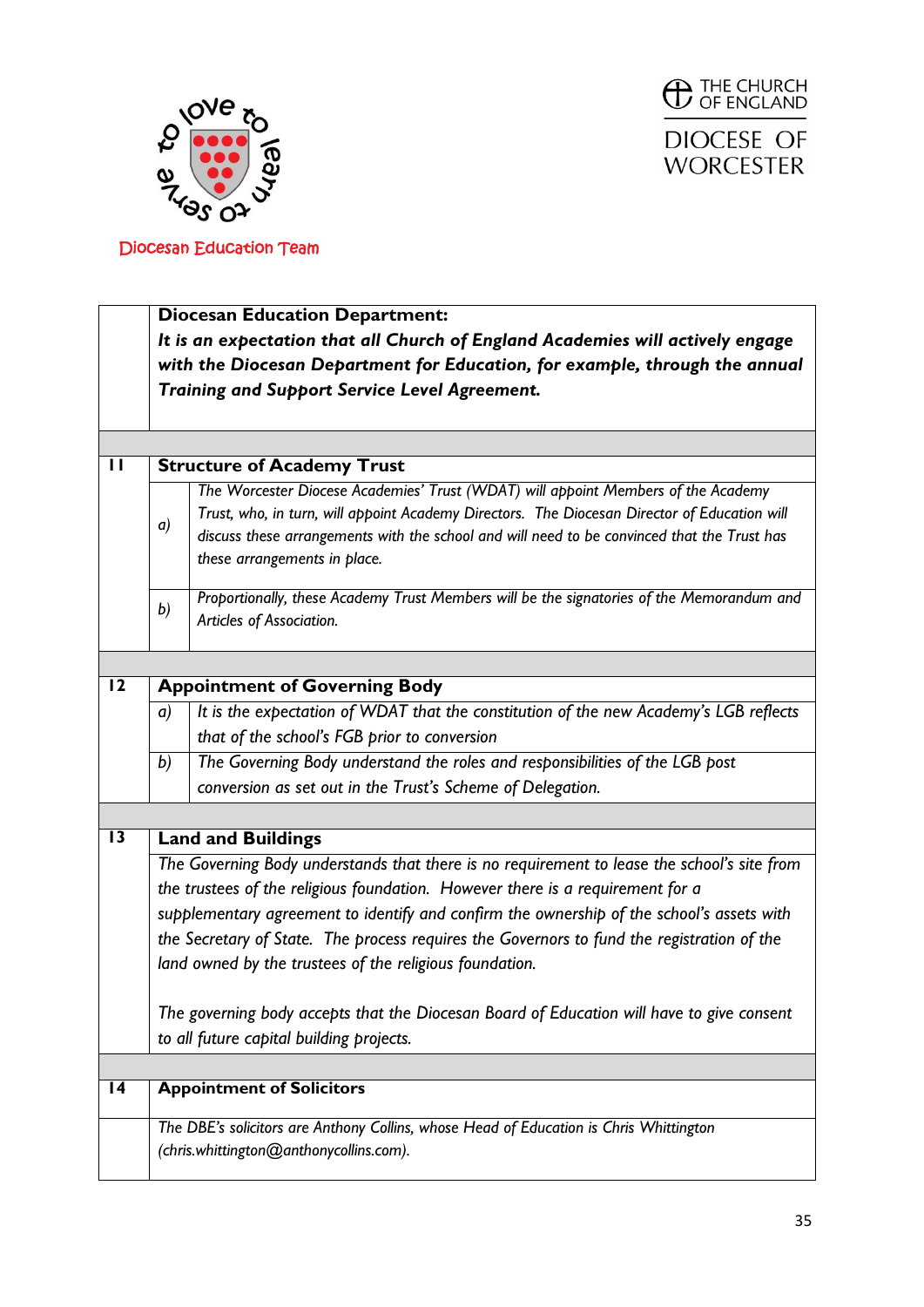



DIOCESE OF **WORCESTER** 

|              |     | Please state the solicitors representing the school                                             |
|--------------|-----|-------------------------------------------------------------------------------------------------|
|              |     | in the conversion to Academy status (if different                                               |
|              |     | from those engaged by the DBE)                                                                  |
|              |     |                                                                                                 |
|              |     | Should the school elect to engage the same firm of solicitors as the DBE ie. Anthony Collins, a |
|              |     | preferential rate will be levied for the school.                                                |
|              |     |                                                                                                 |
|              |     |                                                                                                 |
|              |     |                                                                                                 |
|              |     | The school will meet all legal fees incurred by the Diocese of Worcester as a result of academy |
|              |     | conversion.                                                                                     |
|              |     |                                                                                                 |
|              |     |                                                                                                 |
| 19           |     | <b>Statement of Awareness</b>                                                                   |
|              |     |                                                                                                 |
|              |     |                                                                                                 |
|              |     |                                                                                                 |
| $\checkmark$ |     | The Governing Body confirms that it is aware that (please tick)                                 |
|              |     |                                                                                                 |
|              | (a) | the Academy Act does not allow a school to convert to Academy status with the                   |
|              |     | intention of substantially changing its admission arrangements                                  |
|              |     |                                                                                                 |
|              | (b) | it must continue to consult with the Diocesan Board of Education on admission                   |
|              |     | arrangements                                                                                    |
|              |     |                                                                                                 |
|              |     |                                                                                                 |
|              | (c) | the Academy Act does not allow conversion to a new Academy with intent to lose its              |
|              |     | status as a Church of England School as shown in the Designation of Schools having a            |
|              |     |                                                                                                 |
|              |     | Religious Character (England) Order                                                             |
|              | (d) | the Academy Act does not allow conversion to a new Academy with intent to become                |
|              |     | a selective school                                                                              |
|              |     |                                                                                                 |
|              | (e) | it will need to recompense the DBE for legal costs incurred in the process of                   |
|              |     | conversion                                                                                      |
|              |     |                                                                                                 |
|              |     |                                                                                                 |
|              |     |                                                                                                 |
|              | (f) | it will cease to exist as the Governing Body of a Maintained School with an                     |
|              |     | Anglican designation. The new Academy will be an Independent School with an                     |
|              |     |                                                                                                 |
|              |     | Anglican designation, and with a new Governing Body                                             |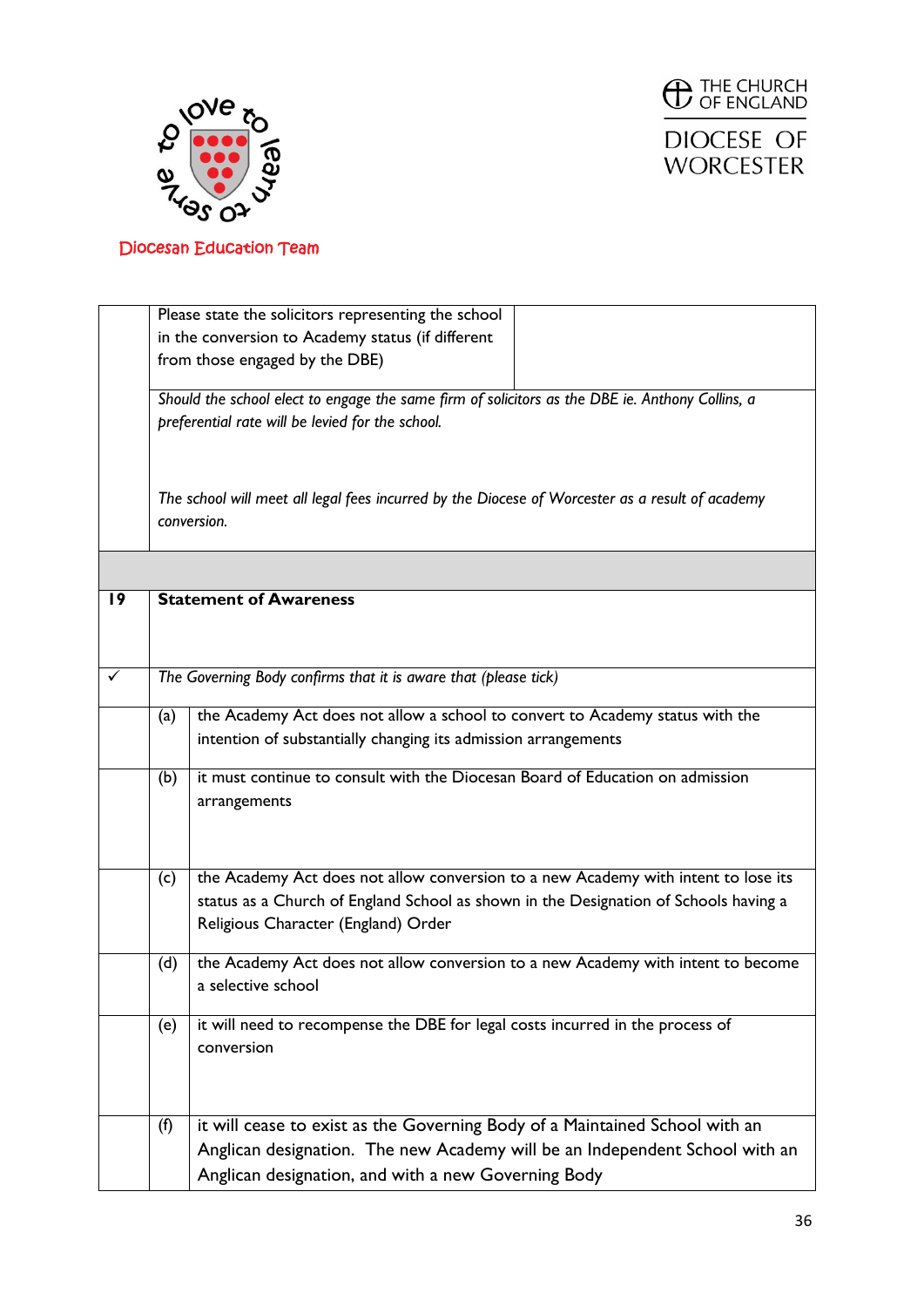



|                 | (g)                                     | as an Academy, existing VA/VC funding routes for capital building projects will           |  |  |  |  |
|-----------------|-----------------------------------------|-------------------------------------------------------------------------------------------|--|--|--|--|
|                 |                                         | no longer apply.                                                                          |  |  |  |  |
|                 | (h)                                     | it will be responsible for the school with regard to staff pensions, employer's liability |  |  |  |  |
|                 |                                         | and insurance, and when in difficulties (e.g arson, explosion) will not have support from |  |  |  |  |
|                 |                                         | a Local Authority. The Governing Body accepts that WDAT does not have the                 |  |  |  |  |
|                 |                                         | financial resources to step into the role of a Local Authority in such circumstances.     |  |  |  |  |
|                 |                                         | it is the expectation of WDAT that the constitution of the new Academy's LGB reflects     |  |  |  |  |
|                 | (i)                                     | that of the school's FGB prior to conversion.                                             |  |  |  |  |
|                 |                                         |                                                                                           |  |  |  |  |
|                 |                                         |                                                                                           |  |  |  |  |
| $\overline{20}$ |                                         | The governing body (please tick):                                                         |  |  |  |  |
|                 | (a)                                     | has read and completed this form                                                          |  |  |  |  |
|                 | (b)                                     | understands the statements set out in number 19 above                                     |  |  |  |  |
|                 | (c)                                     | acknowledges that, following consideration of this application, the DBE may impose        |  |  |  |  |
|                 |                                         | additional conditions before assessment to convert will be granted                        |  |  |  |  |
|                 |                                         | will meet the costs incurred by the Diocese of Worcester as a result of academy           |  |  |  |  |
|                 | (d)                                     |                                                                                           |  |  |  |  |
|                 |                                         | conversion                                                                                |  |  |  |  |
|                 |                                         |                                                                                           |  |  |  |  |
| Signed:         |                                         |                                                                                           |  |  |  |  |
|                 |                                         |                                                                                           |  |  |  |  |
|                 |                                         |                                                                                           |  |  |  |  |
|                 |                                         |                                                                                           |  |  |  |  |
|                 |                                         |                                                                                           |  |  |  |  |
|                 |                                         |                                                                                           |  |  |  |  |
|                 |                                         |                                                                                           |  |  |  |  |
|                 |                                         |                                                                                           |  |  |  |  |
|                 | <b>Headteacher</b><br><b>Print name</b> |                                                                                           |  |  |  |  |
|                 |                                         |                                                                                           |  |  |  |  |
|                 |                                         |                                                                                           |  |  |  |  |
|                 |                                         |                                                                                           |  |  |  |  |
|                 |                                         |                                                                                           |  |  |  |  |
|                 |                                         |                                                                                           |  |  |  |  |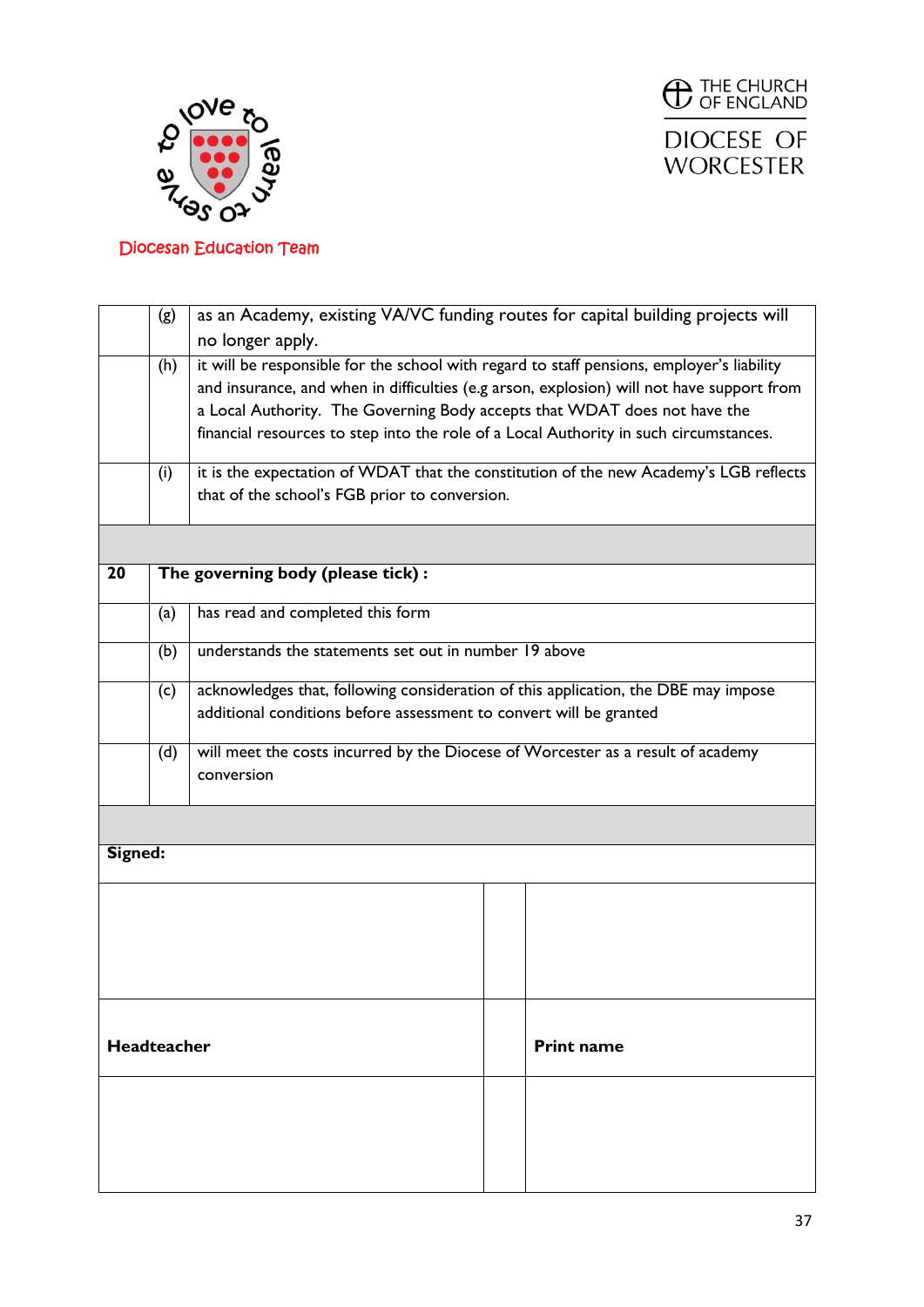



**DIOCESE OF WORCESTER** 

Diocesan Education Team

| <b>Chair of Governors</b> | <b>Print name</b> |
|---------------------------|-------------------|
|                           |                   |
| <b>Date</b>               |                   |

**List of documents to be attached to this application:**

- **Consultation documents**
- **Governor Minutes**
- **Multi Academy Trust's Scheme of Delegation**
- **Multi Academy Trust's Articles of Association (if the MAT is already in existence)**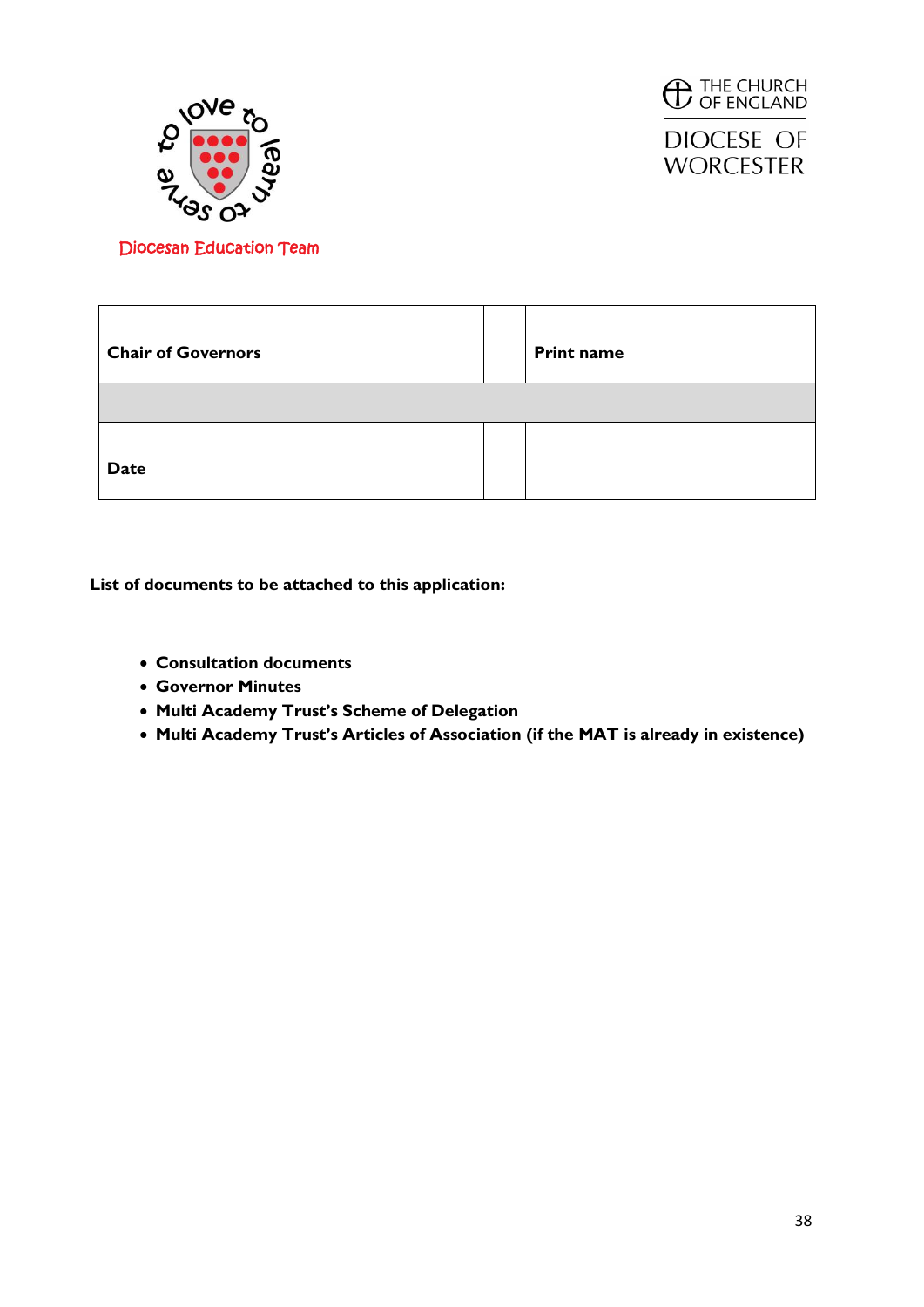





### **Appendix 4**

|                         | <b>Worcester Diocesan Board of Education</b>                                                                                                                                                                                                  |           |  |  |  |  |
|-------------------------|-----------------------------------------------------------------------------------------------------------------------------------------------------------------------------------------------------------------------------------------------|-----------|--|--|--|--|
|                         | Information for the Diocesan Board of Education (DBE) about a multi academy trust<br>which is to be joined by a Church of England school/academy. This should be completed<br>by the trust and forms part of the approval process of the DBE. |           |  |  |  |  |
| H                       | Name of multi academy trust<br>(MAT)                                                                                                                                                                                                          |           |  |  |  |  |
|                         | Name of CofE school wishing<br>to join                                                                                                                                                                                                        |           |  |  |  |  |
|                         |                                                                                                                                                                                                                                               |           |  |  |  |  |
| $\overline{\mathbf{2}}$ | Names of other schools in this<br>MAT (please state age range, current<br>Ofsted grade, and church or non-<br>church school status)                                                                                                           | $\bullet$ |  |  |  |  |
|                         | Location/s of schools within the<br><b>MAT</b> (nearest large town/s)                                                                                                                                                                         |           |  |  |  |  |
|                         |                                                                                                                                                                                                                                               |           |  |  |  |  |
| 3                       | Number of children educated<br>within the MAT (please<br>indicate total as well as<br>separate academy numbers on<br>role)                                                                                                                    |           |  |  |  |  |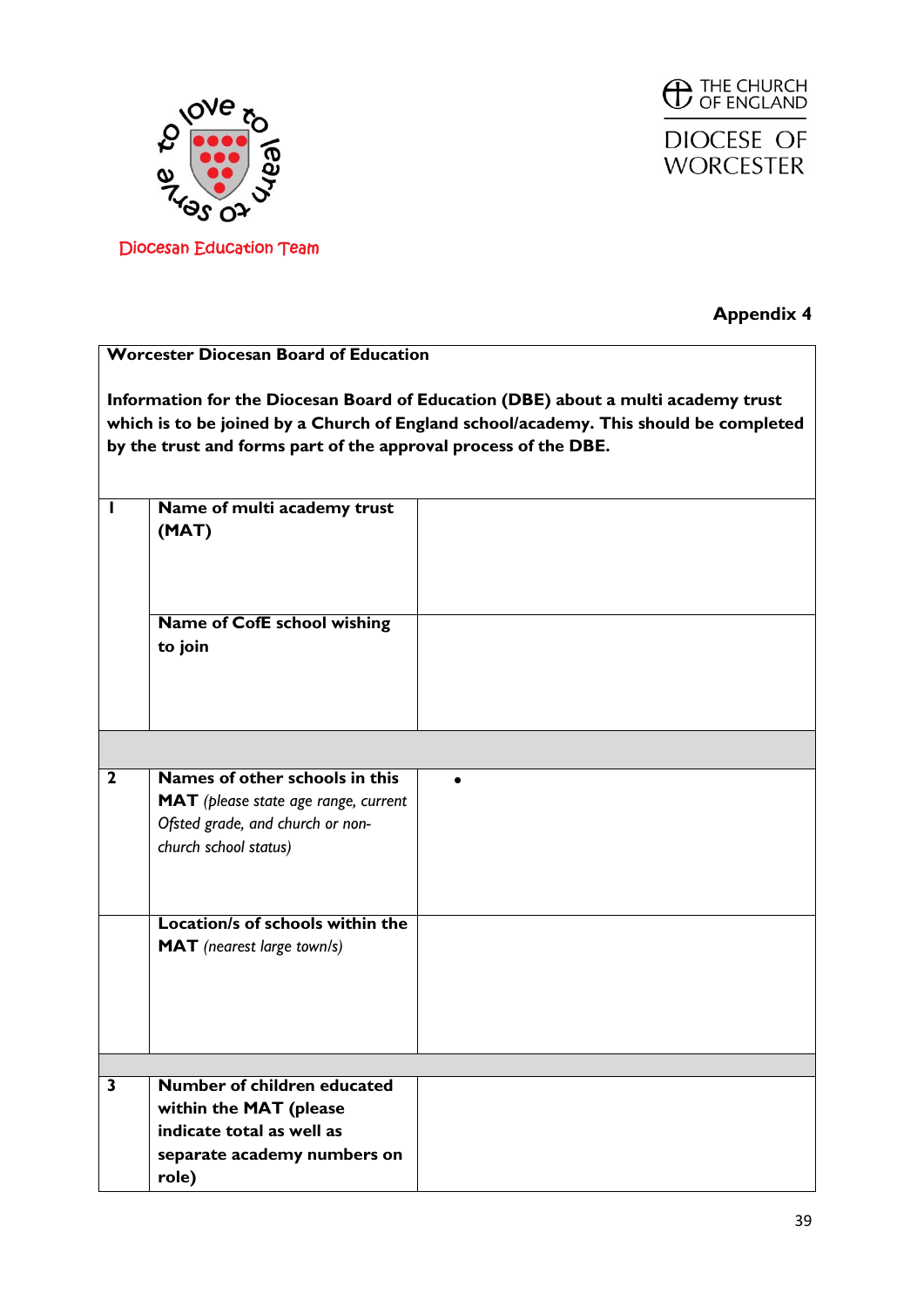



DIOCESE OF **WORCESTER** 

|                         | <b>Number and roles of MAT</b>                                               |
|-------------------------|------------------------------------------------------------------------------|
|                         | central staff team                                                           |
|                         |                                                                              |
|                         |                                                                              |
|                         |                                                                              |
|                         |                                                                              |
|                         |                                                                              |
| $\overline{\mathbf{4}}$ | Please outline the MAT's reasons for wishing to take on the church school in |
|                         | question                                                                     |
|                         |                                                                              |
|                         |                                                                              |
|                         |                                                                              |
|                         |                                                                              |
|                         |                                                                              |
|                         |                                                                              |
|                         |                                                                              |
|                         |                                                                              |
|                         |                                                                              |
|                         |                                                                              |
|                         |                                                                              |
|                         |                                                                              |
|                         |                                                                              |
|                         |                                                                              |
| $\overline{\mathbf{5}}$ | Please outline the MAT's vision and values and explain how these are         |
|                         | sympathetic with the Church of England's 2016 vision for education, 'Deeply  |
|                         |                                                                              |
|                         | Christian, Serving the Common Good'                                          |
|                         |                                                                              |
|                         |                                                                              |
|                         |                                                                              |
|                         |                                                                              |
|                         |                                                                              |
|                         |                                                                              |
|                         |                                                                              |
|                         |                                                                              |
|                         |                                                                              |
|                         |                                                                              |
|                         |                                                                              |
|                         |                                                                              |
|                         |                                                                              |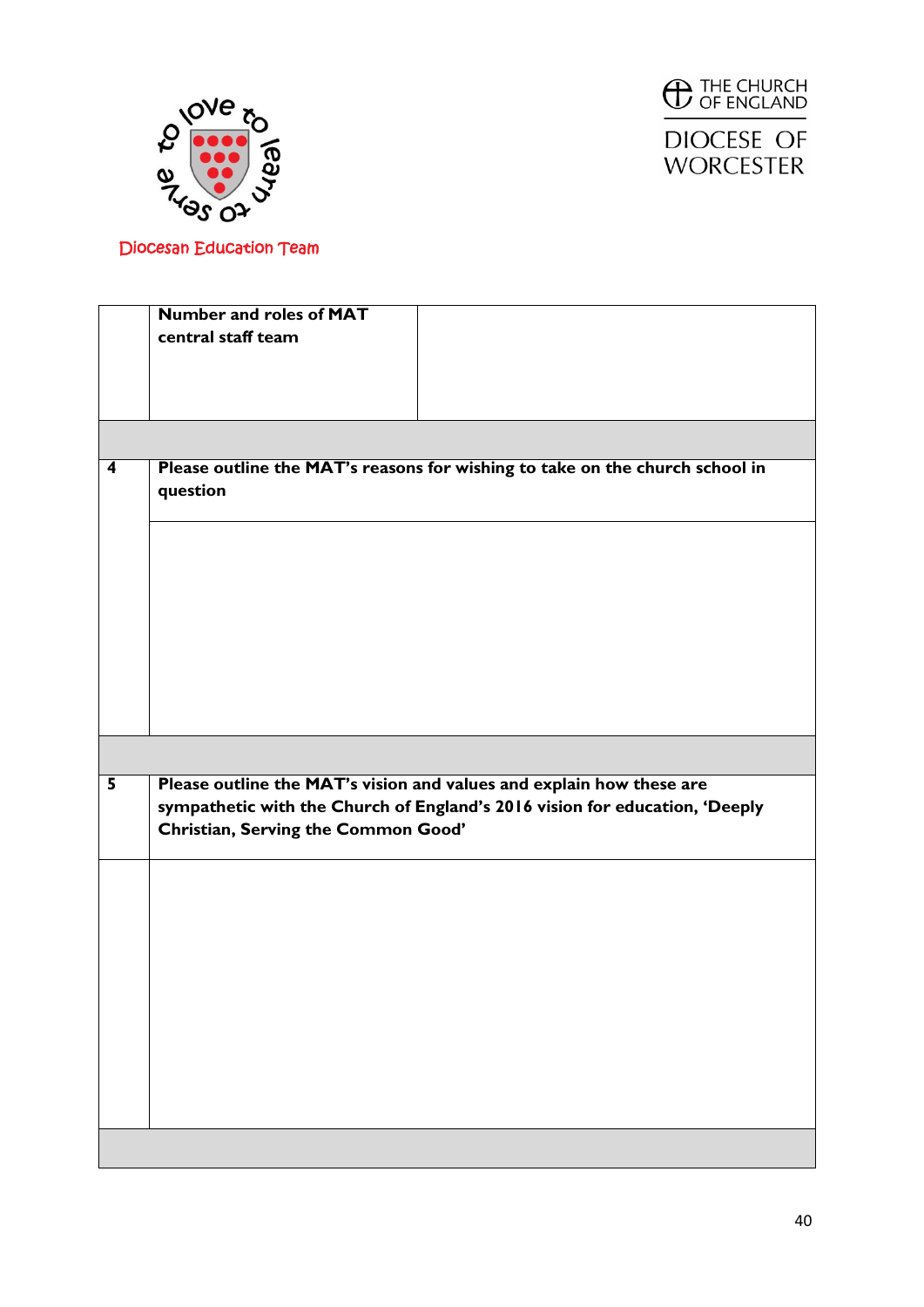



| $\boldsymbol{6}$        | Please outline the MAT's plans for supporting and promoting the deeply<br>Christian nature of the church school, thereby enabling the school to retain and<br>develop its Christian ethos, vision, and values |                                                                   |           |           |  |  |
|-------------------------|---------------------------------------------------------------------------------------------------------------------------------------------------------------------------------------------------------------|-------------------------------------------------------------------|-----------|-----------|--|--|
|                         |                                                                                                                                                                                                               |                                                                   |           |           |  |  |
|                         |                                                                                                                                                                                                               |                                                                   |           |           |  |  |
|                         |                                                                                                                                                                                                               |                                                                   |           |           |  |  |
| $\overline{\mathbf{7}}$ | Please outline the MAT's plans and capacity to provide effective school<br>effectiveness support and challenge to the new academy. Please include reference<br>to existing demands on the MAT's resources.    |                                                                   |           |           |  |  |
|                         |                                                                                                                                                                                                               |                                                                   |           |           |  |  |
|                         |                                                                                                                                                                                                               |                                                                   |           |           |  |  |
|                         |                                                                                                                                                                                                               |                                                                   |           |           |  |  |
| 8                       |                                                                                                                                                                                                               | <b>MAT Financial Statement</b>                                    |           |           |  |  |
|                         | Annual MAT Budget:                                                                                                                                                                                            |                                                                   |           |           |  |  |
|                         |                                                                                                                                                                                                               |                                                                   | £ Surplus | £ Deficit |  |  |
|                         | a)                                                                                                                                                                                                            | Please specify surplus/deficit from last year's<br>revenue budget |           |           |  |  |
|                         | b)                                                                                                                                                                                                            | Please specify surplus/deficit from last year's<br>capital budget |           |           |  |  |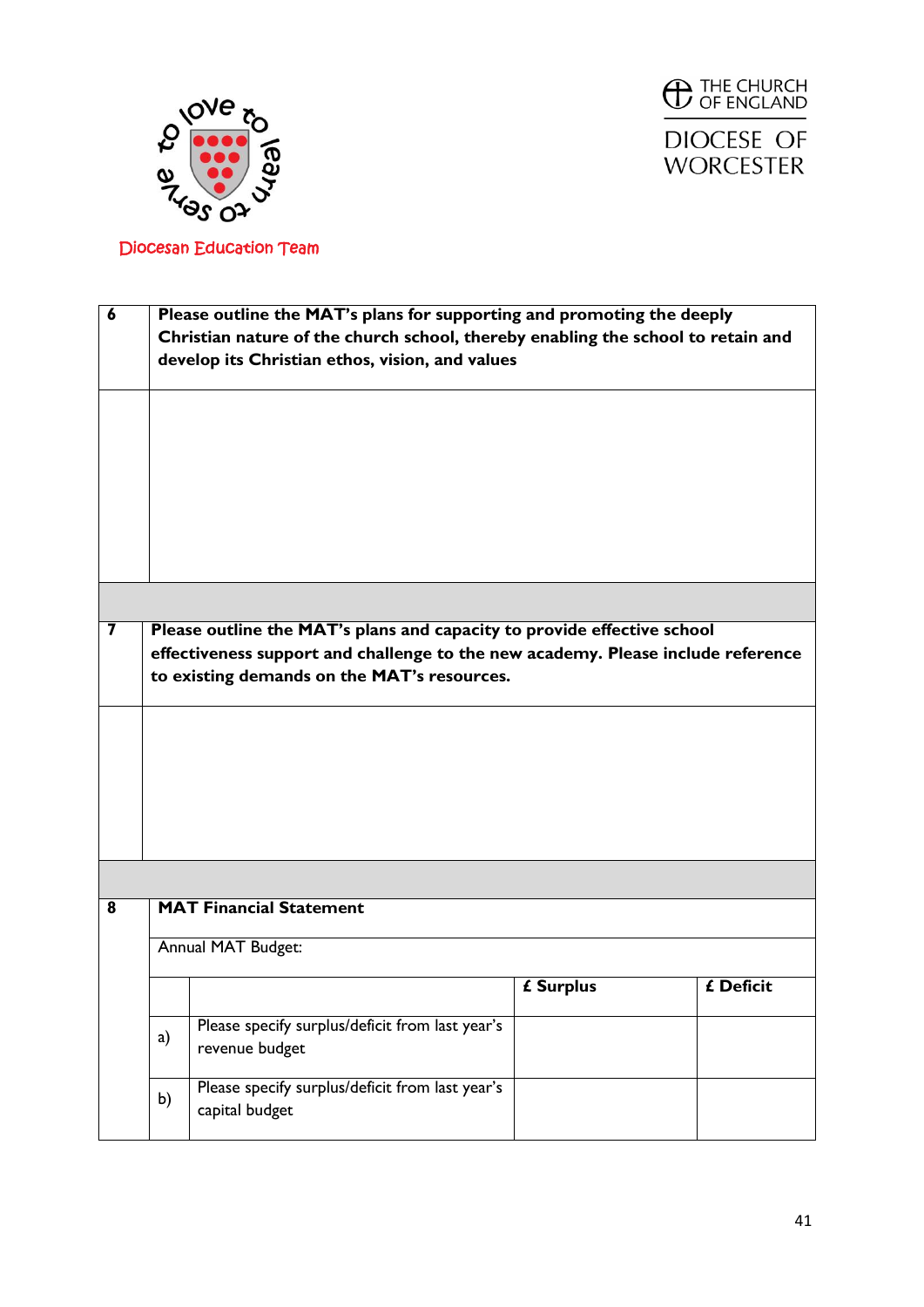



**WORCESTER** 

|                                             |                | Please indicate if the MAT has run a deficit                                                  |  |  |  |  |  |
|---------------------------------------------|----------------|-----------------------------------------------------------------------------------------------|--|--|--|--|--|
|                                             | c)             | budget in the last three years                                                                |  |  |  |  |  |
|                                             |                |                                                                                               |  |  |  |  |  |
|                                             |                |                                                                                               |  |  |  |  |  |
|                                             |                | If current figures suggest a future deficit please indicate the MAT's plan to address this:   |  |  |  |  |  |
|                                             |                |                                                                                               |  |  |  |  |  |
|                                             | d)             |                                                                                               |  |  |  |  |  |
|                                             |                |                                                                                               |  |  |  |  |  |
|                                             |                |                                                                                               |  |  |  |  |  |
|                                             |                |                                                                                               |  |  |  |  |  |
|                                             |                | Please attach a copy of the Trust's financial plan.<br>e)                                     |  |  |  |  |  |
|                                             |                |                                                                                               |  |  |  |  |  |
|                                             |                |                                                                                               |  |  |  |  |  |
| <b>Governance structure of the MAT</b><br>9 |                |                                                                                               |  |  |  |  |  |
|                                             |                | In order for a Church of England school to join a mixed MAT, the Worcester Diocesan           |  |  |  |  |  |
|                                             |                |                                                                                               |  |  |  |  |  |
|                                             |                | Academies Trust (WDAT) needs to appoint Members of the Academy Trust who, in turn, will       |  |  |  |  |  |
|                                             |                | appoint Trustees. The requirements are 25% diocesan representation for a voluntary controlled |  |  |  |  |  |
|                                             |                | school to join a MAT and 75% for a voluntary aided school. The Diocesan Director of           |  |  |  |  |  |
|                                             | a)             | Education will discuss these arrangements with MAT Members and Trustees and will need to      |  |  |  |  |  |
|                                             |                | be convinced that the Trust has these governance arrangements in place before DBE consent     |  |  |  |  |  |
|                                             |                |                                                                                               |  |  |  |  |  |
|                                             |                | is granted.                                                                                   |  |  |  |  |  |
|                                             |                |                                                                                               |  |  |  |  |  |
|                                             |                |                                                                                               |  |  |  |  |  |
|                                             |                | Proportionally, these Academy Trust Members will be the signatories of the Memorandum and     |  |  |  |  |  |
|                                             |                |                                                                                               |  |  |  |  |  |
|                                             | b)             | Articles of Association.                                                                      |  |  |  |  |  |
|                                             |                |                                                                                               |  |  |  |  |  |
|                                             |                |                                                                                               |  |  |  |  |  |
|                                             |                | The Members of the MAT will be asked to sign a Members' Agreement with the Worcester          |  |  |  |  |  |
|                                             |                |                                                                                               |  |  |  |  |  |
|                                             |                | DBE and agreement to this is a condition of a church school being granted consent to join the |  |  |  |  |  |
|                                             | c)             | MAT.                                                                                          |  |  |  |  |  |
|                                             |                |                                                                                               |  |  |  |  |  |
|                                             |                |                                                                                               |  |  |  |  |  |
|                                             |                |                                                                                               |  |  |  |  |  |
|                                             |                |                                                                                               |  |  |  |  |  |
| $\overline{10}$                             |                | <b>Appointment of Governing Body</b>                                                          |  |  |  |  |  |
|                                             | $\mathfrak{a}$ | It is the expectation of WDAT that the constitution of the new academy's LGB reflects that of |  |  |  |  |  |
|                                             |                | the school's FGB prior to conversion.                                                         |  |  |  |  |  |
|                                             |                |                                                                                               |  |  |  |  |  |
|                                             |                |                                                                                               |  |  |  |  |  |
|                                             |                |                                                                                               |  |  |  |  |  |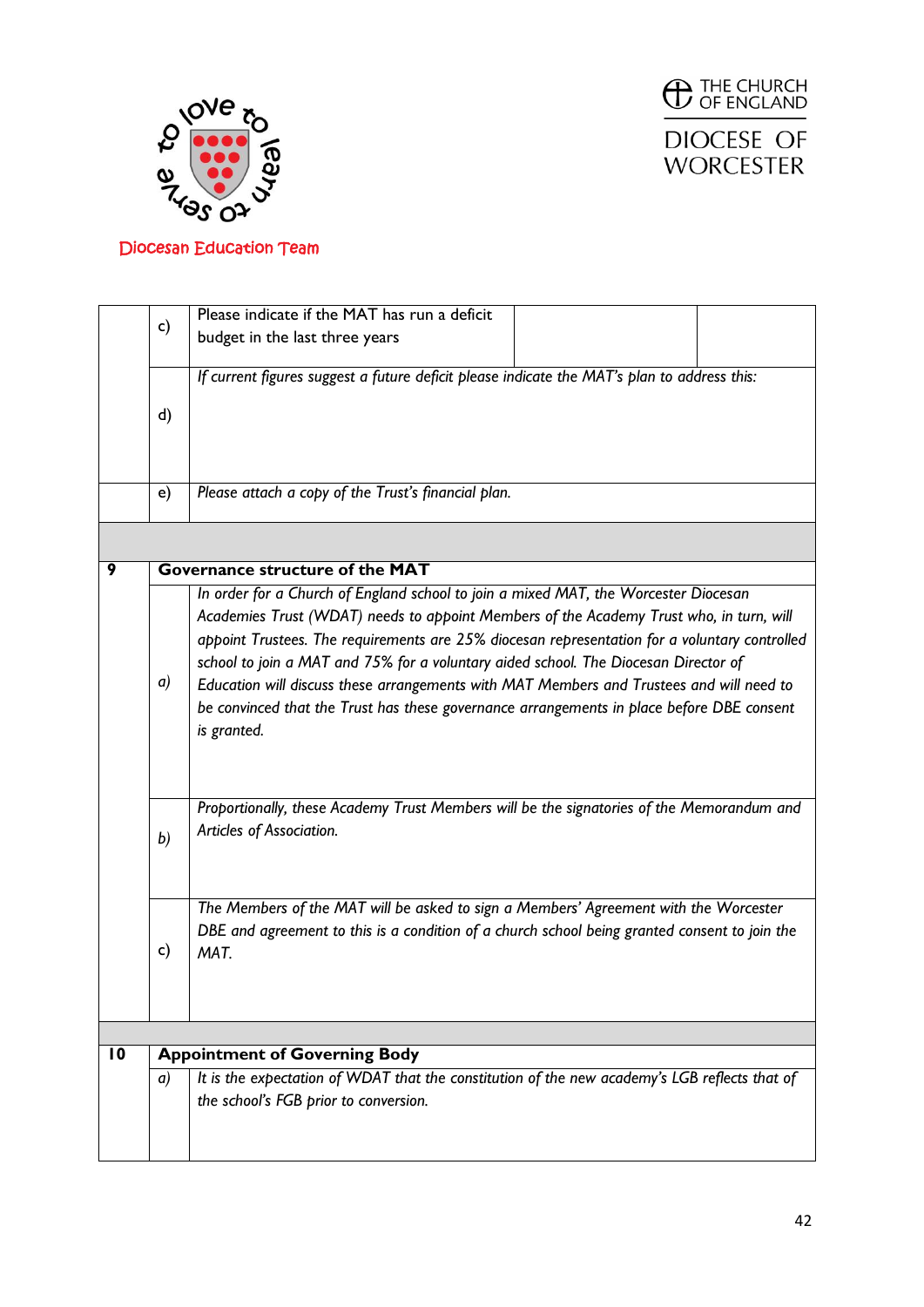



|                                                                             | The MAT has ensured that members of the current governing body understand the roles and<br>b) |                                                                                                                                                                            |  |  |  |  |  |
|-----------------------------------------------------------------------------|-----------------------------------------------------------------------------------------------|----------------------------------------------------------------------------------------------------------------------------------------------------------------------------|--|--|--|--|--|
|                                                                             | responsibilities of the LGB post conversion, as set out in the Trust's Scheme of Delegation.  |                                                                                                                                                                            |  |  |  |  |  |
|                                                                             |                                                                                               |                                                                                                                                                                            |  |  |  |  |  |
| П                                                                           | <b>Statement of Awareness</b>                                                                 |                                                                                                                                                                            |  |  |  |  |  |
|                                                                             |                                                                                               |                                                                                                                                                                            |  |  |  |  |  |
|                                                                             |                                                                                               |                                                                                                                                                                            |  |  |  |  |  |
| The MAT Members and Trustees confirm that they are aware that (please tick) |                                                                                               |                                                                                                                                                                            |  |  |  |  |  |
|                                                                             |                                                                                               |                                                                                                                                                                            |  |  |  |  |  |
|                                                                             | (a)                                                                                           | any Church of England school in the Trust is to continue to offer an education which is                                                                                    |  |  |  |  |  |
|                                                                             |                                                                                               | in harmony with the Church's 2016 vision for education, 'Deeply Christian, Serving the                                                                                     |  |  |  |  |  |
|                                                                             |                                                                                               | Common Good'                                                                                                                                                               |  |  |  |  |  |
|                                                                             |                                                                                               |                                                                                                                                                                            |  |  |  |  |  |
|                                                                             | (b)                                                                                           | they agree that the MAT will work closely with the Diocesan Education Team to                                                                                              |  |  |  |  |  |
|                                                                             |                                                                                               | promote and develop the church school's deeply Christian ethos, vision, and values                                                                                         |  |  |  |  |  |
|                                                                             |                                                                                               |                                                                                                                                                                            |  |  |  |  |  |
|                                                                             |                                                                                               |                                                                                                                                                                            |  |  |  |  |  |
|                                                                             | (c)                                                                                           | they must consult with the DBE on admission arrangements for any church school                                                                                             |  |  |  |  |  |
|                                                                             |                                                                                               |                                                                                                                                                                            |  |  |  |  |  |
|                                                                             |                                                                                               |                                                                                                                                                                            |  |  |  |  |  |
|                                                                             | (d)                                                                                           | they are giving assurance to the DBE that the Trust has the capacity and expertise to<br>provide appropriate school effectiveness support and challenge to the new academy |  |  |  |  |  |
|                                                                             |                                                                                               |                                                                                                                                                                            |  |  |  |  |  |
|                                                                             | (e)                                                                                           | they are giving assurance to the DBE that the Trust is financially robust and sustainable                                                                                  |  |  |  |  |  |
|                                                                             |                                                                                               |                                                                                                                                                                            |  |  |  |  |  |
|                                                                             | (f)                                                                                           | the DBE requires 25% governance representation if the MAT wishes to take on a VC                                                                                           |  |  |  |  |  |
|                                                                             |                                                                                               | school, and 75% governance representation in the case of a VA school                                                                                                       |  |  |  |  |  |
|                                                                             | (g)                                                                                           | the DBE requires the Members of the MAT to sign a legally binding Members'                                                                                                 |  |  |  |  |  |
|                                                                             |                                                                                               | Agreement which sets out the Trust's commitment to its conditions                                                                                                          |  |  |  |  |  |
|                                                                             |                                                                                               |                                                                                                                                                                            |  |  |  |  |  |
|                                                                             |                                                                                               |                                                                                                                                                                            |  |  |  |  |  |